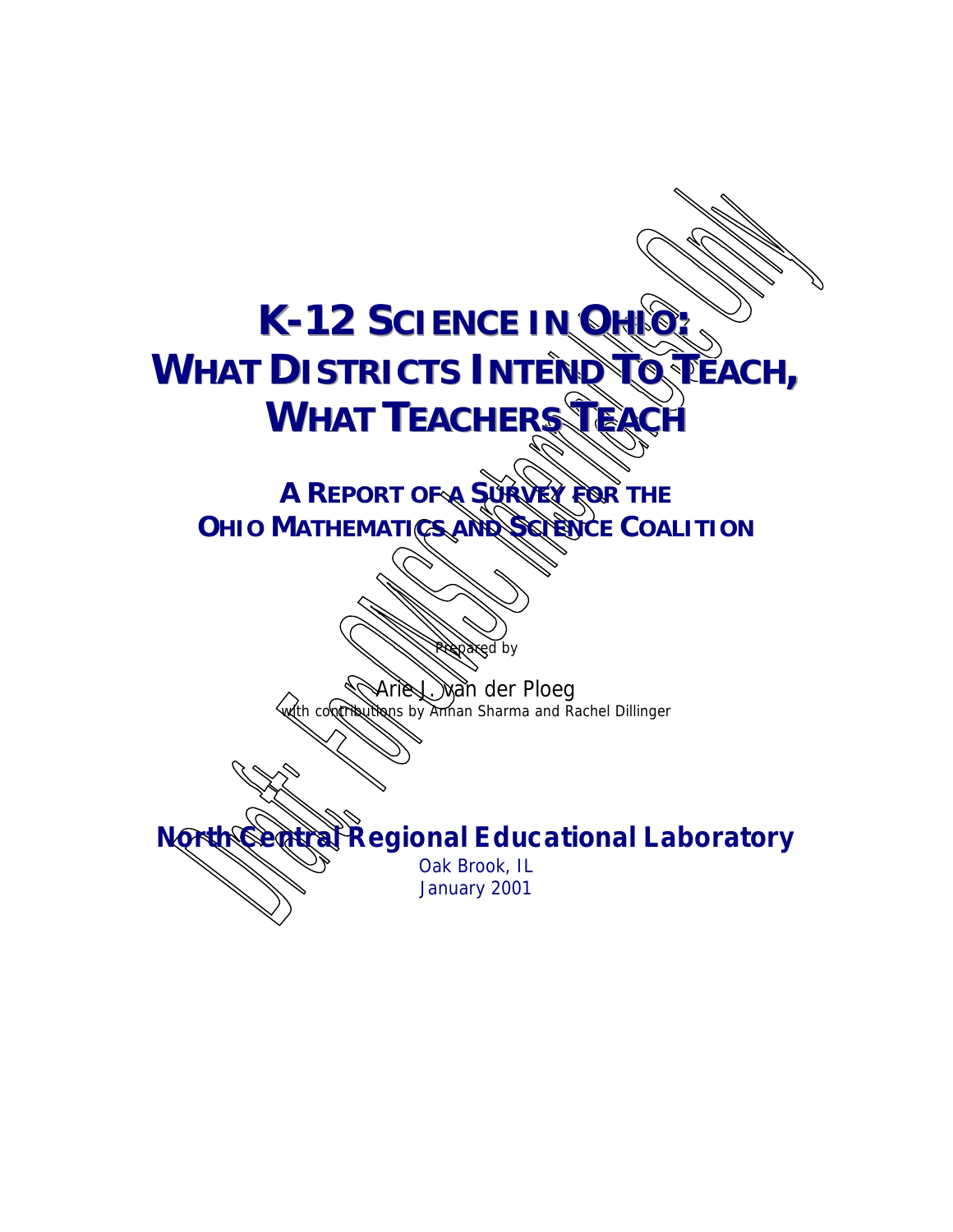#### **TABLE OF CONTENTS**

| <b>Science Content:</b>                                                                                                                                                                                                              |  |
|--------------------------------------------------------------------------------------------------------------------------------------------------------------------------------------------------------------------------------------|--|
| <b>Science Content:</b>                                                                                                                                                                                                              |  |
| The Capacity of Ohio's K-12 Science System:<br>What Resources Do Teachers Use?<br>What Do We Know About the Quality of those Resources?29<br>Textbook Choice and Textbook Quality 32<br>Understanding the Evidence about Textbooks35 |  |
| The Culture of Teaching Science:<br>What Students Do during Science Instruction  40                                                                                                                                                  |  |
| Coming to Terms with the Evidence on What Science Is Taught                                                                                                                                                                          |  |
|                                                                                                                                                                                                                                      |  |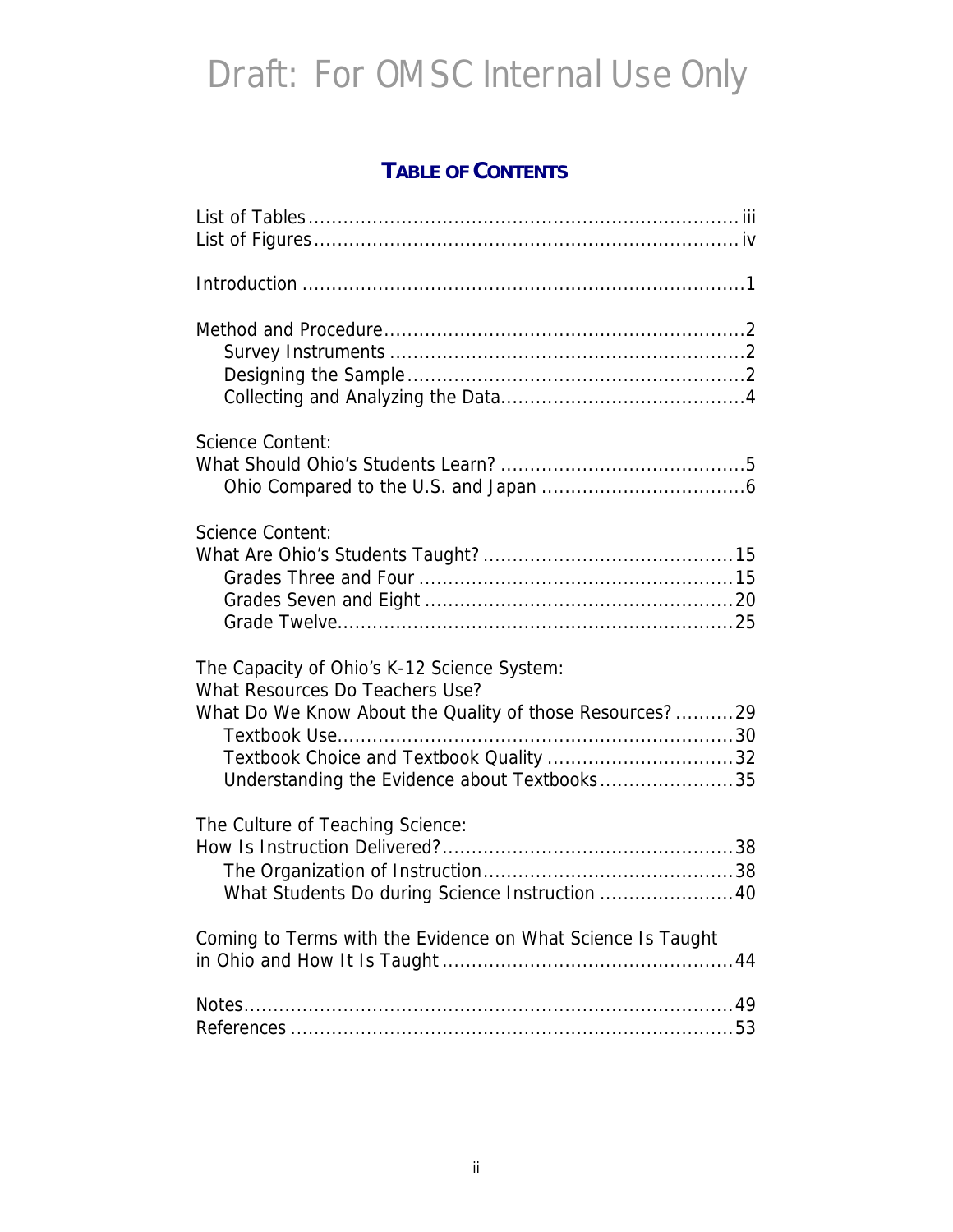#### **LIST OF TABLES**

| Table 1. Science Enrollments in Ohio's High Schools25                                                                       |
|-----------------------------------------------------------------------------------------------------------------------------|
| Table 2. Main Source of Information Teachers Use to                                                                         |
| Table 3. Main Source of Information Teachers Use to                                                                         |
| Table 4. What Percent of your Weekly Science Teaching Time                                                                  |
| Table 5. Science Textbooks in Use in Grades 3 and 4 in Ohio 32                                                              |
| Table 6. Science Textbooks in Use in Grades 7 and 8 in Ohio 33                                                              |
| Table 7. Science Textbooks in Use in Grade 12 in Ohio34                                                                     |
| Table 8. Publication Dates of Ohio's Science Textbooks35                                                                    |
| Table 9. Ohio Teachers' Reports of Class Organization for                                                                   |
| Table 10. Teachers' Reports of Class Organization for Science                                                               |
| Table 11. Ohio Teachers' Reports of How Frequently Students<br>Are Asked to Do Certain Tasks during Science Instruction  40 |
| Table 12. Teachers' Reports of How Frequently Seventh and<br>Eights Grade Students Are Asked to Do Certain Tasks during     |
| Table 13. Ohio Teachers' Reports of Classroom Science Work 42                                                               |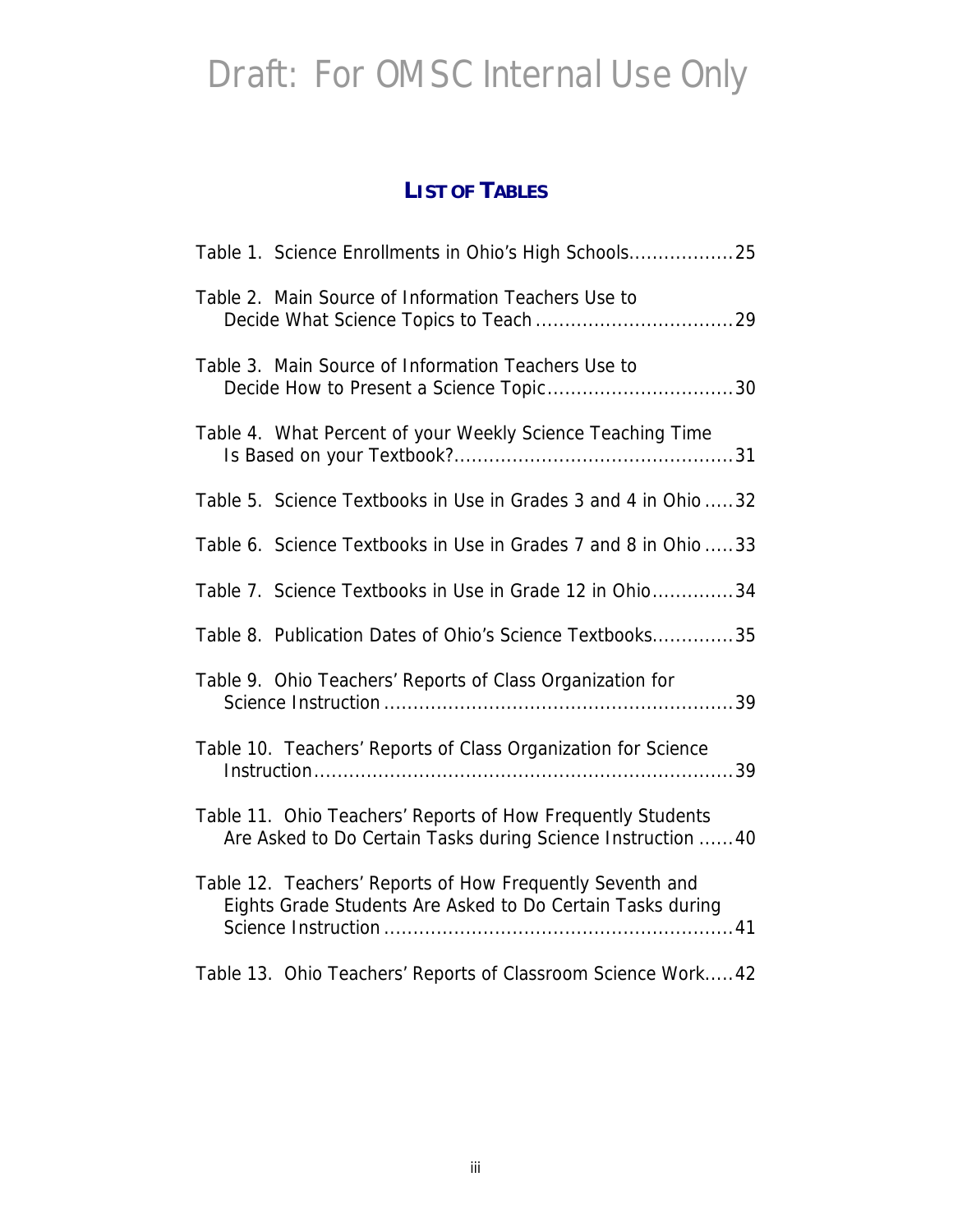#### **LIST OF FIGURES**

| Figure 1. Number of Topics in Ohio Districts' Science Curricula  5 |
|--------------------------------------------------------------------|
|                                                                    |
| Figure 3. Grade Range of Topics in Ohio Districts' Science         |
| Figure 4. Grade Range of Science Curriculum Topics in U.S10        |
| Figure 5. Grade Range of Science Curriculum Topics in Japan11      |
| Figure 6. Average Intended Grade for Science Topics,               |
| Figure 7. Science Topics: Percent of Ohio Teachers Teaching,       |
| Figure 8. Science Topics: Percent of U.S. Teachers Teaching,       |
| Figure 9. Science Topics: Percent of Japanese Teachers             |
| Figure 10. Science Topics: Percent of Ohio Teachers Teaching,      |
| Figure 11. Science Topics: Percent of U.S. Teachers Teaching,      |
| Figure 12. Science Topics: Percent of Japanese Teachers            |
| Figure 13. Science Topics: Percent of Ohio Teachers Teaching,      |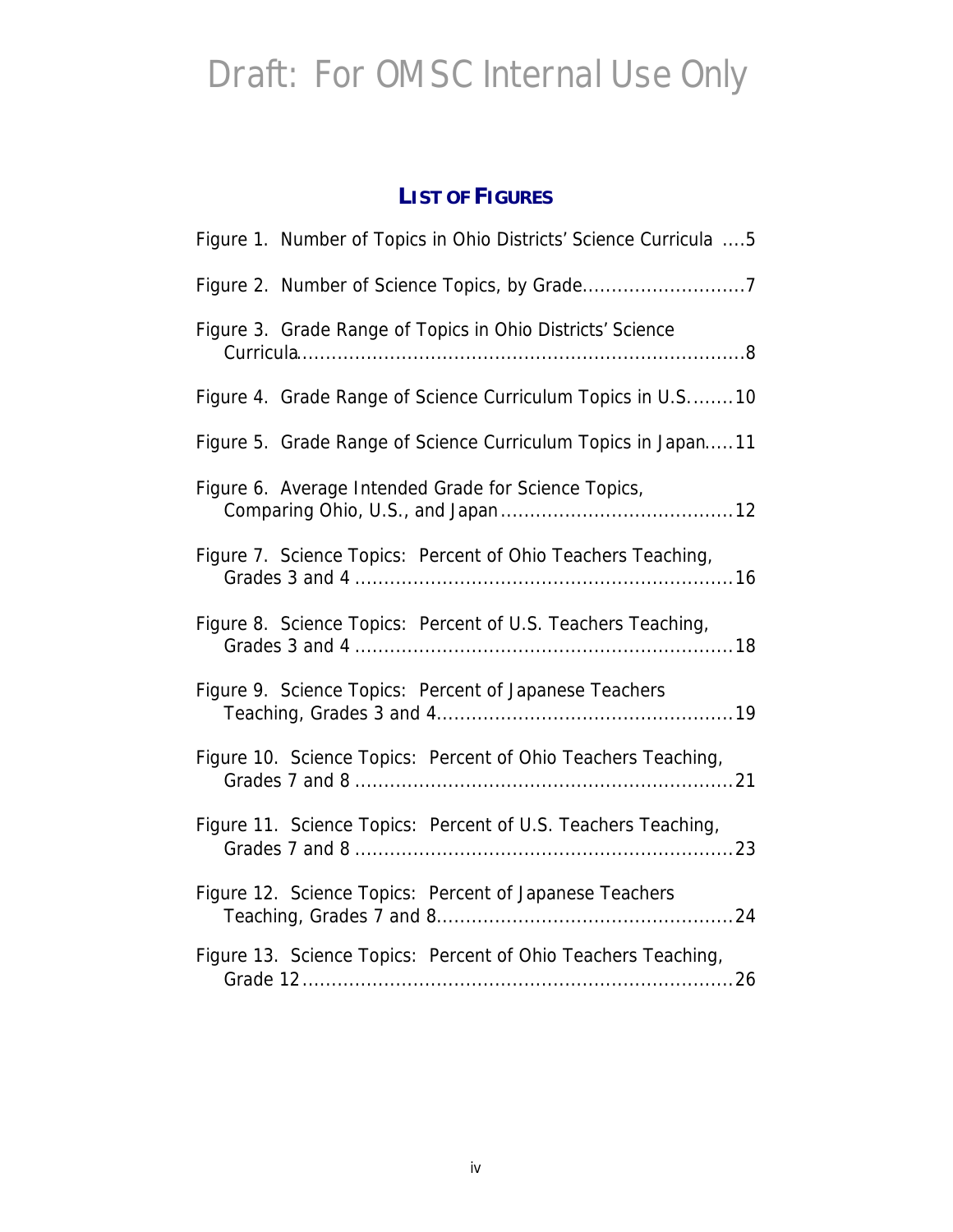#### **K--12 SCIIENCE IIN OHIIO:: WHAT DISTRICTS INTEND TO TEACH, WHAT TEACHERS TEACH**

#### **A REPORT OF A SURVEY FOR THE OHIO MATHEMATICS AND SCIENCE COALITION**

*When I learn, my students learn*. an Ohio teacher, November 1999

#### **INTRODUCTION**

The Ohio Mathematics and Science Coalition (OMSC) is an alliance of leaders from the education, business, and public sectors, working toward the common goal of systemic and sustained revitalization and improvement of Ohio's mathematics and science education at all levels—preschool to university. OMSC and its partners are building a consensus on the goals and attributes of world-class mathematics and science education systems for Ohio and laying out a continuous improvement plan to get there.

The North Central Regional Educational Laboratory (NCREL) was asked by OMSC to describe and compare the current state of Ohio's mathematics and science education systems. Central to NCREL's vision for this work is an awareness of the structure of the educational enterprise, a focus on the core issues that drive it, and an acknowledgement of the structural levels involved. At minimum, these include the student, the classroom, the school, the district, and the state. Each of these supports and constrains the work of teaching and learning. Above these are regional and national structures. Parallel to these structures are contingencies associated with parents and communities.

Within this context, four key questions shape an education system:

- 1. What should students learn?
- 2. Who delivers instruction?
- 3. How is instruction organized?
- 4. What have students learned?

Put another way, these questions address an educational system's *content*, its *capacity* to deliver that content, the organizational and pedagogical *cultures* and *conditions* that govern and constrain the delivery of content and the exercise of capacity, and the *consequences* it achieves.<sup>1</sup>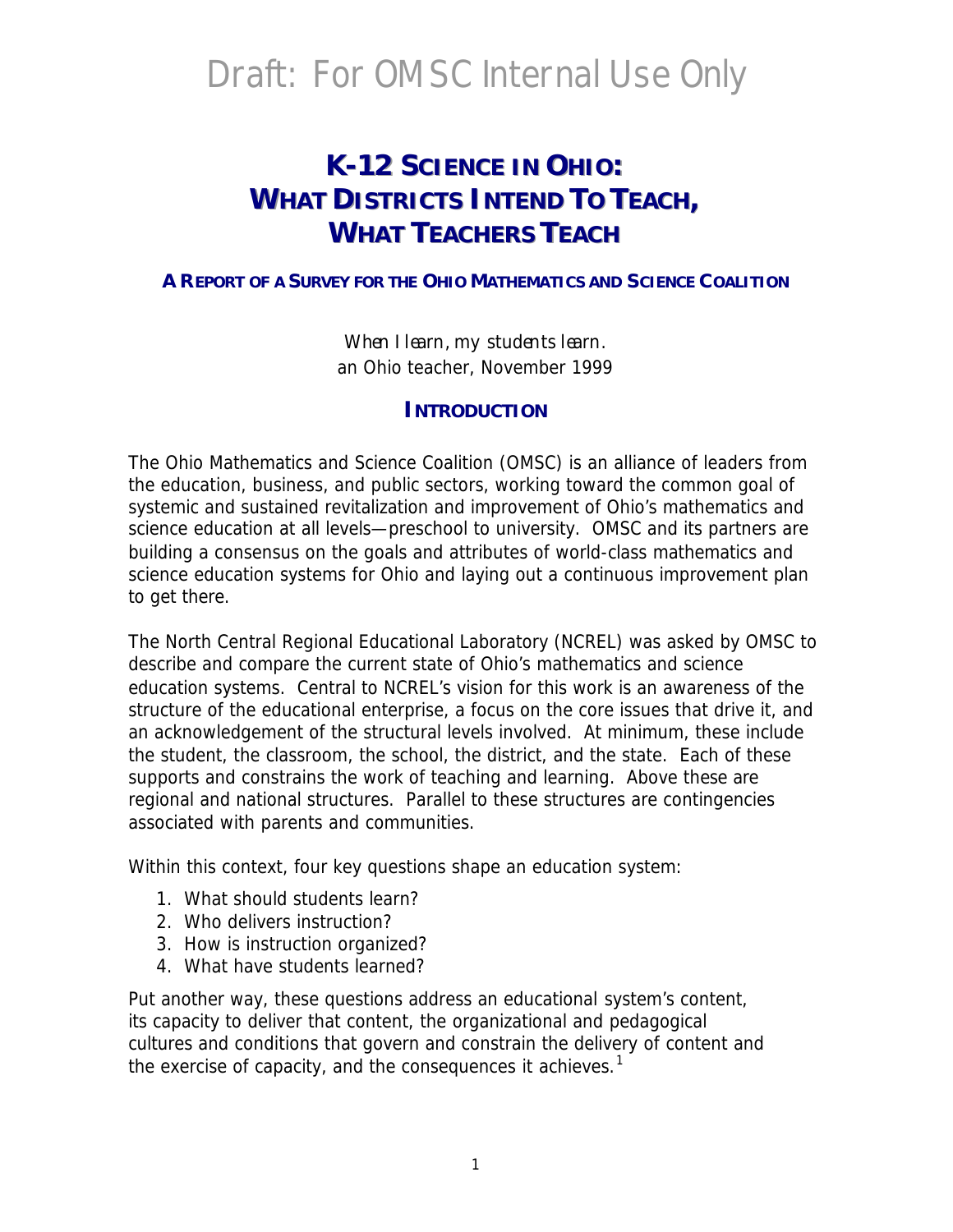This report treats the first three of these questions with respect to science.<sup>2</sup> Our work in this report presents Ohio with some new evidence, based on the surveys NCREL conducted statewide in Ohio's schools. The surveys identified the topics in local schools' science curricula; the topics teachers teach; and aspects of how science is taught in Ohio. These surveys are excerpted from ones used by the Third International Mathematics and Science Survey (TIMSS) in 1995.<sup>3</sup>

#### **Method and Procedure**

NCREL's proposal to OMSC recommended that a sample of Ohio schools be surveyed in May 1999. This schedule proved optimistic and the survey was distributed in September 1999. The bulk of responses were received by late October 1999; the last survey was returned in February 2000.

#### **Survey Instruments**

Four survey forms were used. The first of these was a slightly modified version of the Generalized Topic Trace Mapping (GTTMs) instrument that each nation participating in TIMSS used to outline its curriculum. We asked the curriculum leader at each school in our sample to complete this form. It listed the topics in the TIMSS science framework, provided an extended definition for each, and asked the respondent to mark the grade(s) in his or her school at which each topic was taught. The form took about 30 minutes to complete in most cases.

We excerpted the other surveys from the longer TIMSS teacher surveys. Our surveys focused on the following:

- **s** topics taught in science
- **Example 1** number of lessons devoted to each topic
- **EXECUTE:** resources used for planning teaching and assessment;
- **s** textbook use:
- $\blacksquare$  descriptions of some of the class work students do;
- homework assignments;
- **Example 3** grades and subjects taught, teachers' qualifications, sex, and race.

We prepared science questionnaires for teachers working in grades 3, 4, 7, 8, and 12.<sup>4</sup> Each survey took from 30 to 45 minutes to complete.

#### **Designing the Sample**

The surveys were to be distributed to a random sample of Ohio public schools. Ideally, the sample should generalize to all Ohio schools. Standard procedures to assure this are well known. The ones we adopted are described below.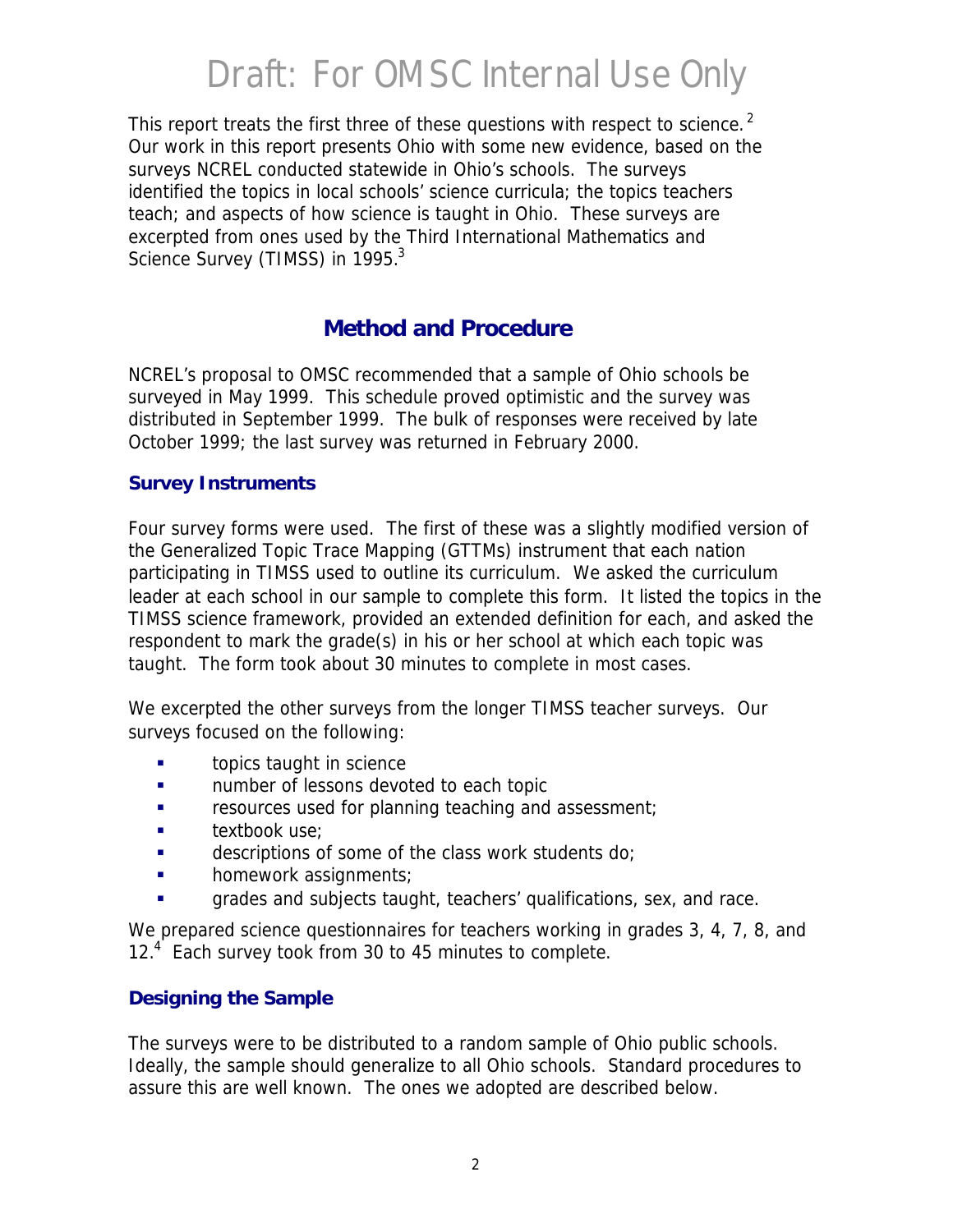However, the sample should also generalize to the educational career of Ohio students matriculating from grade to grade anywhere in Ohio. We wanted to capture the full extent of exposure to science that a student being educated in Ohio's schools currently might expect over 13 years. To do this, we needed data from kindergarten through the senior year of high school. Clearly, we could not draw a sample of kindergarteners and wait 13 years (although that might be the best approach).

To solve these problems, we devised the following procedures to build a sample meeting our requirements:

1. Collapsing time

To maximize the likelihood that we would tap a typical pattern of instruction from kindergarten to grade 12 over the educational career of a typical student in a sampled district,

- We sampled 100 public high schools from Ohio's (then) 611 public school districts.<sup>5</sup>
- For each high school, we randomly selected one middle school feeding students to it.
- **For each middle school, we randomly selected one primary feeder school.**
- **IF In the few cases where there was no middle school, we randomly selected** one K-8 school sending students to the sampled high school.

#### 2. Sorting by geography

Our population comprised all public high schools in Ohio.<sup>6</sup> To assure equal likelihood of selection across the geography of the state, we implemented a geographic serpentine. What this means is that on a map of Ohio, we drew a single line connecting every county systematically,

- **We started with Williams County in northwest Ohio.**
- From there, a line was drawn due south to Hamilton County in southwest Ohio
- The line then stepped one county east to Clermont, and turned northward
- The line continued this way, snaking through each Ohio county exactly once, until it reached Ashtabula County in the northeast corner.

We then arranged the list of high schools by county according to this serpentine. We could now be sure our sample covered the full geography of the state without bias.

#### 3. Sorting by school size

School size is an obvious characteristic of high schools that affects the probability of selection of both students and schools. Within each county we sorted the high schools by size of enrollment, from smallest to largest in the first county (Williams) on the serpentine, largest to smallest in the second county (Defiance), smallest to largest again in the third, and so on, reversing the sort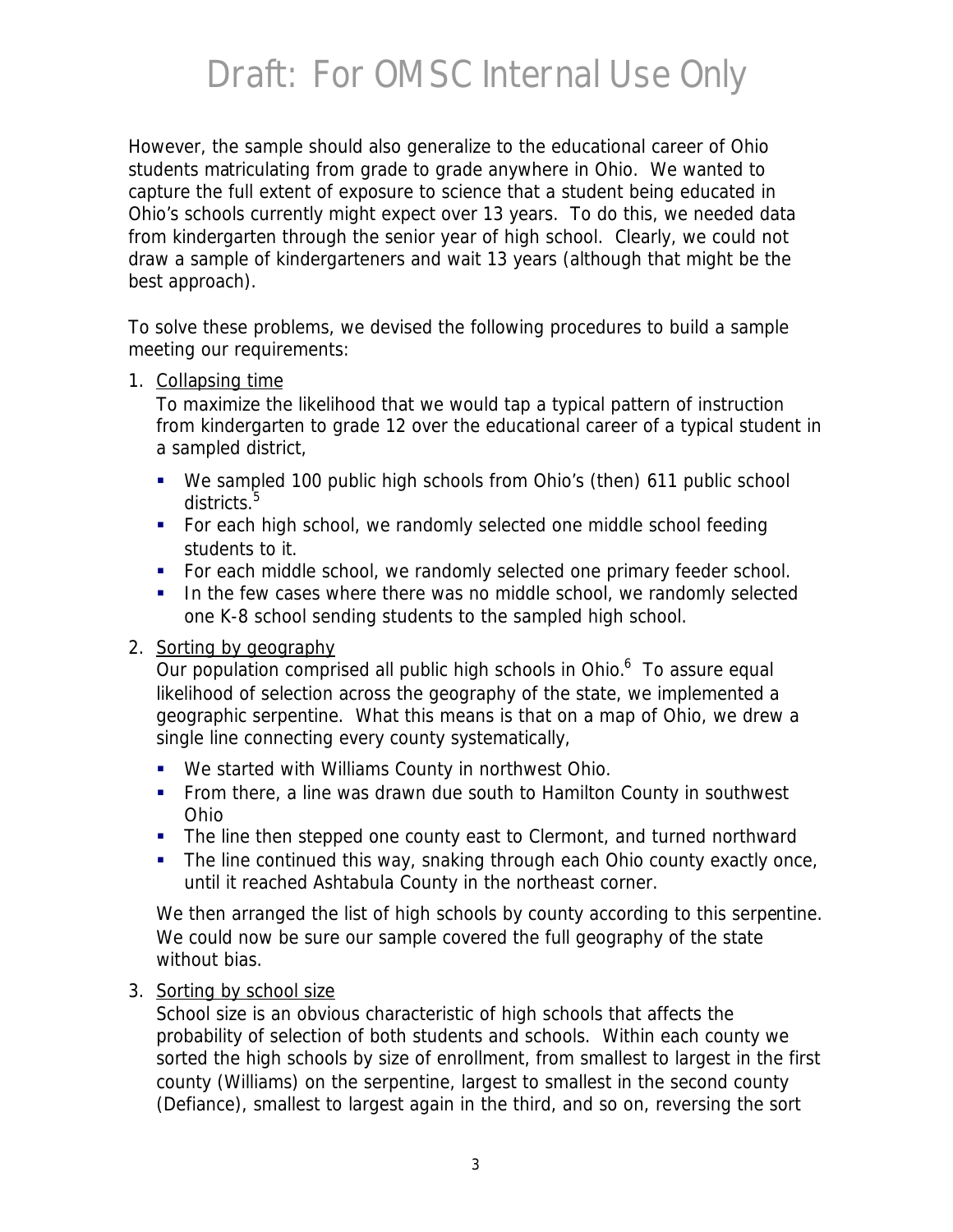order for each county on the list. This generated a serpentine of size within the serpentine of geography, thereby reducing the selection bias favoring smaller schools.

4. Selecting the schools

The last step was to select every seventh high school from this ordered list, beginning with a random number smaller than 7.

While this process cannot guarantee precise accuracy with respect to our need to be able to generalize to districts, schools, and students and over student careers, it represents a cogent compromise. The final sample contained 280 schools from 97 districts.

#### **Collecting and Analyzing the Data**

We mailed one science GTTM survey to each school. For the other teacher surveys, we sent each school a number calculated from grade-level enrollments, with the instructions that all teachers responsible for science instruction in grades 3, 4, 7, 8, and 12 complete and return them. To assure promptness and confidentiality, shipment both ways was arranged through Federal Express.

Since it was critical we be able to link the subsequent data back to the school from which it came, each survey was stamped with an identification code marking the school to which it was sent. In addition, the surveys asked the respondents to fill in the name of their school and district.<sup>7</sup> Teachers were not asked to identify themselves. However, we did request the curriculum leaders who completed the GTTMs to write in their names. Nearly all did. The cover letter attached to each survey, teacher or curriculum leader, promised complete confidentiality. On top of the entire package of forms was placed a letter from Dr. Susan Tave Zellman, endorsing the survey and the OMSC project.

Given the complexity of the sample and survey designs, no single overall figure for response rate makes sense. For the science GTTMs, 91 schools located in 64 districts returned usable forms. That is a district return rate of 66 percent and a school return rate of 33 percent.  $8$  Four hundred sixty-three (463) science teachers returned surveys. These teachers worked in 138 schools in 76 districts. The response rate for each of the teacher surveys was as follows:

> Grade 3 and 4: 59 percent Grade 7 and 8: 58 percent Grade 12: 32 percent<sup>9</sup>

We entered the GTTM survey data into pre-formatted Microsoft Excel<sup>®</sup> worksheets, which generated a variety of data transformations, calculations, summaries, and plots. The teacher survey data were entered into the statistical package SPSS<sup>©</sup> and analyzed using its procedures.<sup>10</sup>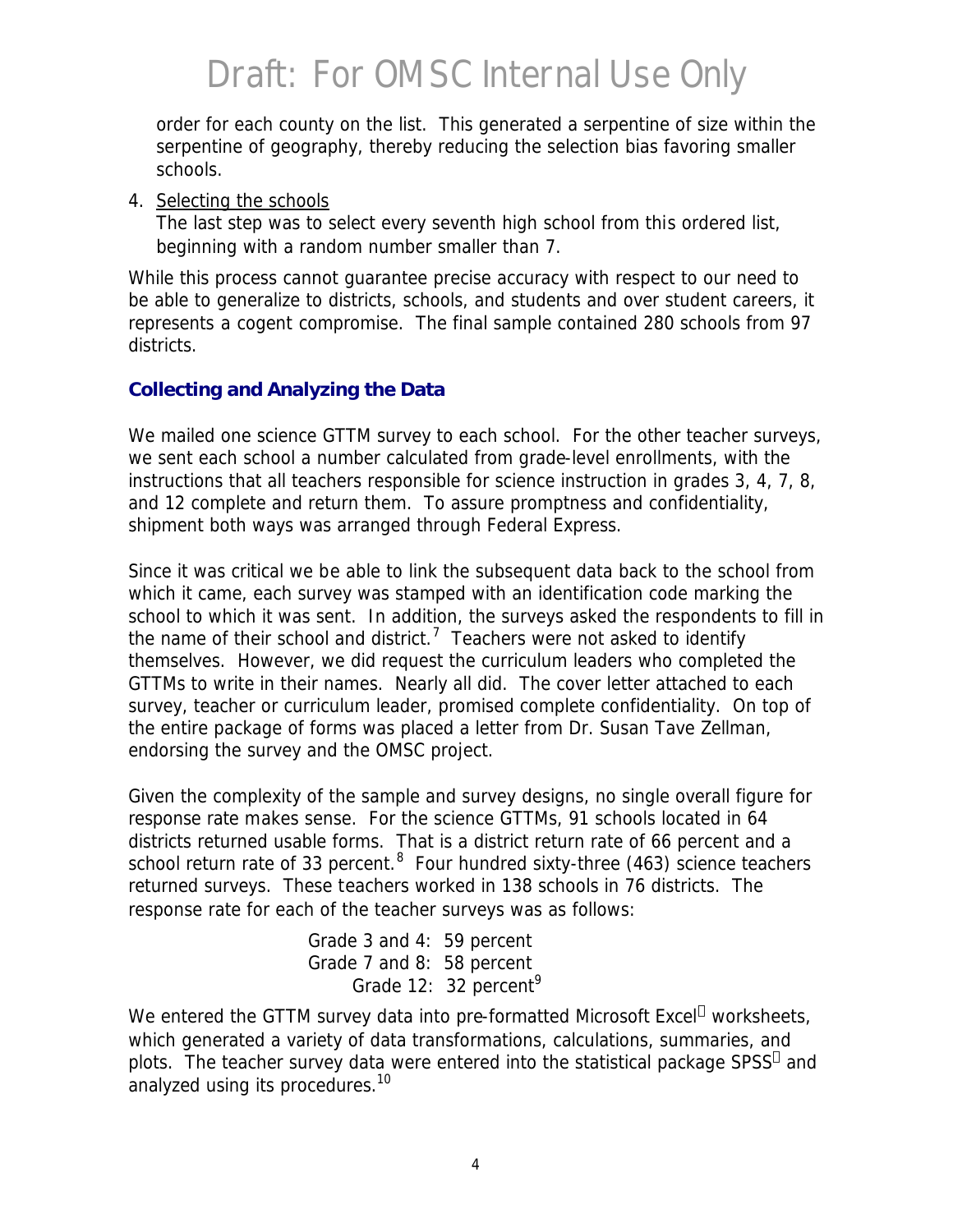#### **Science Content:** *What Should Ohio's Students Learn?*

Ohio's science teachers have numerous sources of guidance to assist them to determine what to teach.<sup>11</sup> Central among these are the model curricula prepared by the Ohio Department of Education.<sup>12</sup> However, while many classroom teachers do find these useful, they are targeted at district staff charged with curriculum development. Another source is the Learning Outcomes that Ohio's Proficiency Tests measure; <sup>13</sup> teachers in the affected grades know these very well. District and school curricula and syllabi also are prevalent.

This report cannot do justice to each of Ohio's districts, let alone each of its science teachers, in terms of what they feel should be taught. It can, however, provide perspective on how these choices come together in aggregate.

The content of a science curriculum may be treated as a finite number of topics. The TIMSS science framework, for instance, contains 79 topics. The topics as defined in TIMSS are conceptual: each topic brings with it new content and new procedural demands. Using this framework, it is possible to count the number of topics that nations, states, districts, or schools expect to be taught each year at each grade. Our GTTM survey estimates these numbers for Ohio. To provide context, we compare them to data drawn from the 1995 TIMSS data set.

Figure 1 shows the steady growth from grade to grade in the number of topics in science that Ohio's districts intend teachers to teach and students to learn. Each bar in Figure 1 gives the average number of curriculum topics in science for a specific grade.<sup>14</sup>

By grade two, Ohio's districts expect students to



have been introduced to about 15 science topics. That represents about 20 percent of all the science topics in the framework. This proportion jumps to over a quarter of all science topics by grade three. Over the middle grades the number increases to 33, or 42 percent of the topics by grade eight. This requires presentation of approximately one new science topic each week of the school year. Some of these topics each year build on prior learning; some are new that year.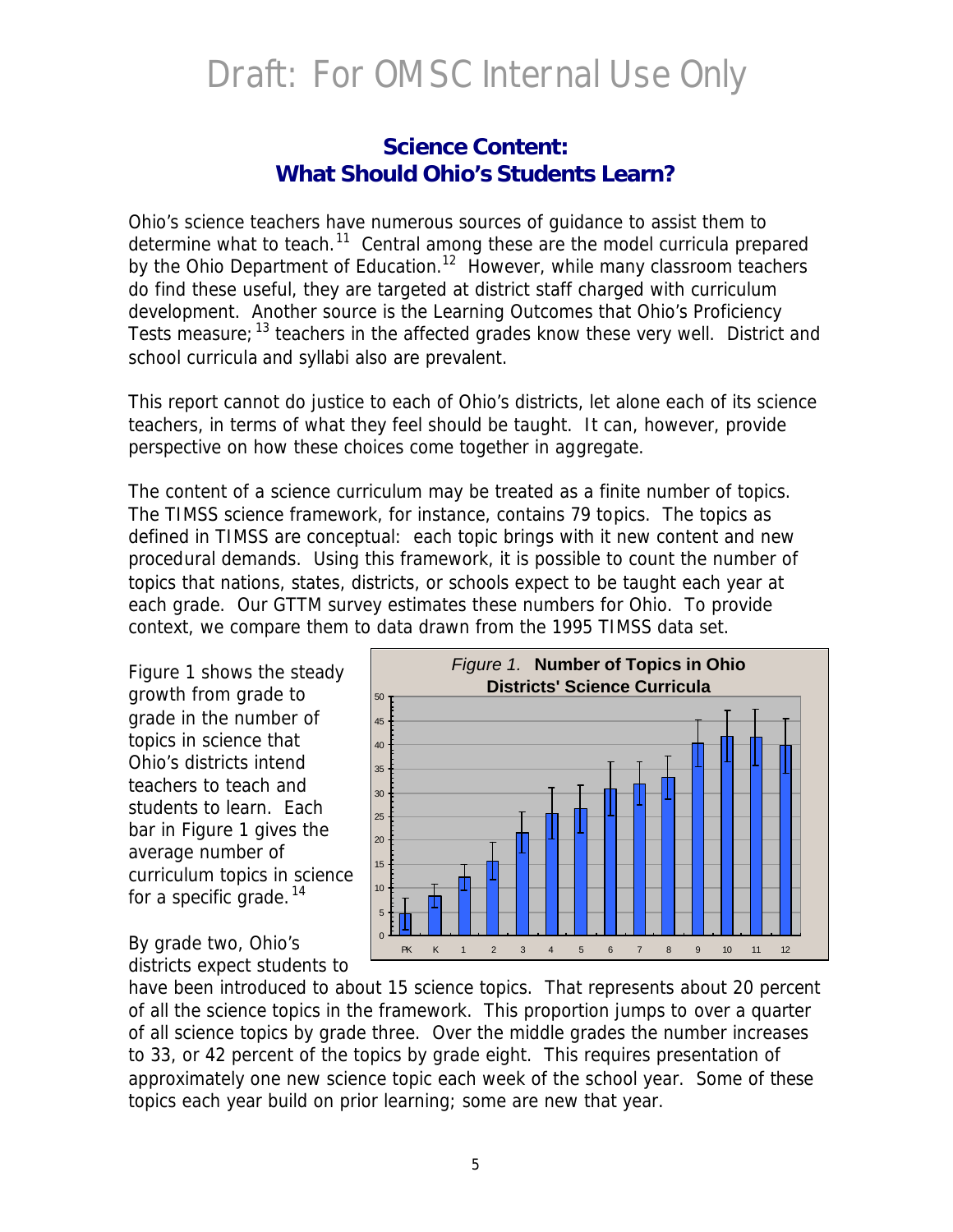In high school, the pace picks up a bit, the curricula including about 40 topics per year, half the total. However, the districts' intentions at high school—unlike at the elementary and middle schools level where all students are targeted by the curriculum—are for specific course sequences, and not all students take the same courses. In addition, many Ohio high schools do not require four years of science instruction of all their students.<sup>15</sup> In 1998, for instance, just less than threequarters (74 percent) of Ohio's high school students were enrolled in a science course (Blank & Langesen, 1999, p. 22).<sup>16</sup> Still, for both high school and elementary school, the numbers presented in the last two paragraphs need to be put into perspective: Are they too much, too little, or about right?

Before addressing this question, however, we need to confirm that the averages do speak for most Ohio districts. Ohio prides itself on being a local control state. This could mean that local districts construct different curricula, fashioning instructional models that best suit local circumstances. That is to ask, do different districts teach different topics in science? That they teach differently is not evident in these survey data. Forty science topics, half the total, are present in well over 90 percent of all districts' curricula; over 80 percent of the districts indicate they intend to teach the same 66 topics, 84 percent of the topics in the TIMSS science framework.

Topics that do not appear in some districts' science curricula tend to be advanced: quantum theory, electro-chemistry, the relationships of mathematics and science. Typically, topics like these are reserved for Advanced Placement classes in high school, which some smaller districts do not have the resources to offer. Still, it is clear that most Ohio districts teach the same science topics at about the same rate of presentation. The question remains, is this pace too slow or too rapid?

#### **Ohio Compared to the U.S. and Japan**

One way to address this question is to compare Ohio's curricular intentions to intentions elsewhere. We concentrate on two issues: focus and challenge. By focus, we mean clarity and consistency in the pattern of teaching and opportunity to learn over time and across districts. By challenge, we mean the level of content teachers are expected to teach and the amount of learning expected of students.

We compare Ohio first to the U.S. and to Japan. By comparing to the U.S., it is possible to see if the charges of lack of curricular focus and content that is "a mile wide and an inch deep" leveled against the U.S. (Schmidt, McKnight & Raizen, 1997, p. 62, 121-3) apply to Ohio's science curriculum. In many of the international TIMSS analyses, Japan has been held up as one example of a highperforming nation that structures curriculum and instruction differently and successfully (Stevenson, 1998; Stevenson & Stigler, 1992; Stigler & Hiebert, 1999).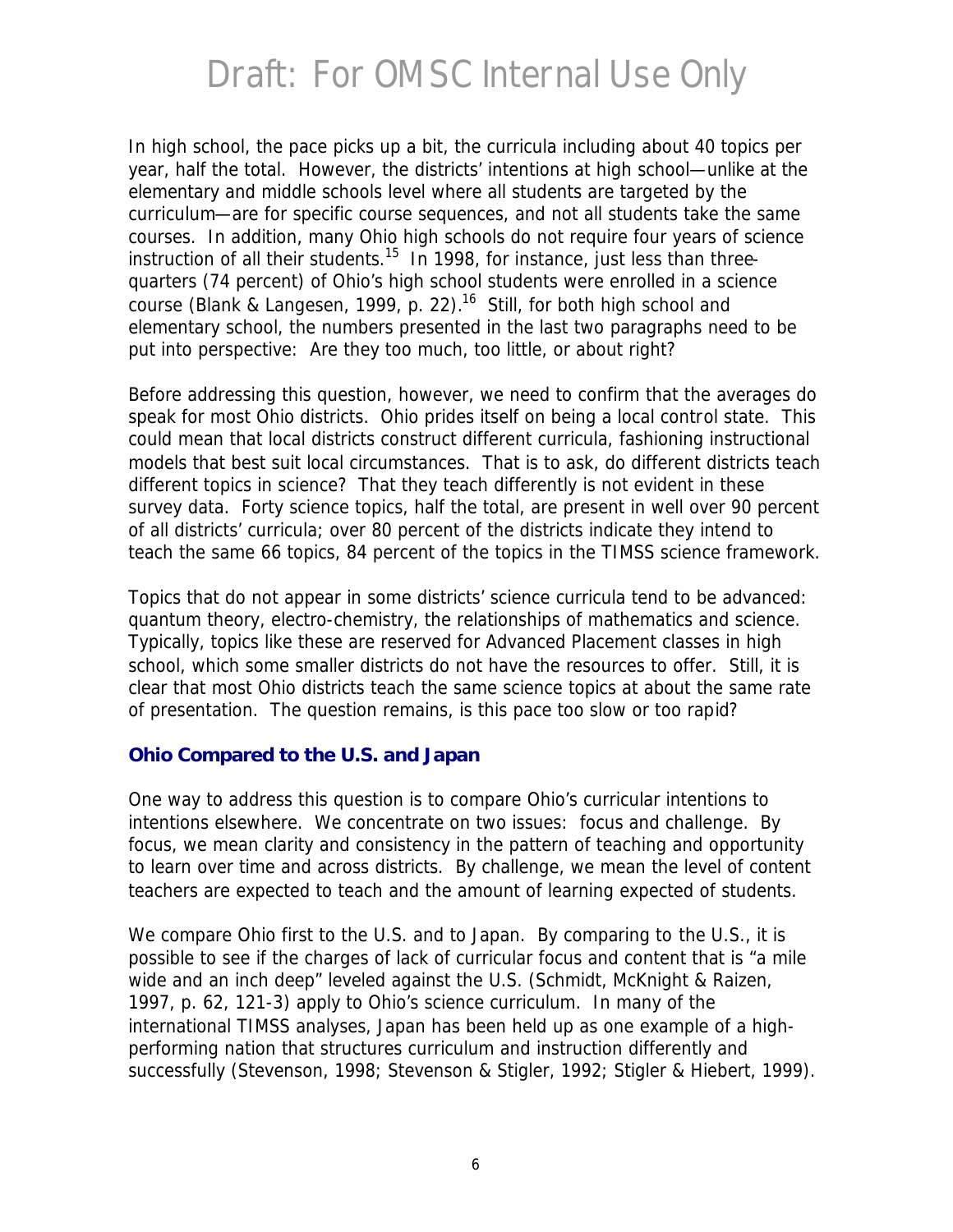Figure 2 illustrates that in grades kindergarten to four, Ohio (indicated by black diamonds on the chart) intends to teach about the same number of topics as does the U.S. (the red squares). Thereafter, from grades five to nine, Ohio's districts continue to intend to teach more topics each year, but add considerably topics



each year than is typical of the U.S.<sup>17</sup> However, for high school juniors and seniors the pattern reverses: the number of science topics in Ohio's districts' science curricula exceeds the number typical of most U.S. high schools.

Shifting the comparison to Japan (the blue circles in Figure 2), the similarity between the Ohio and Japanese profiles is close. The only differences are at the ends. Japan's curriculum does not expect teaching of science before grade three. And in late high school, more science topics are included than in Ohio. Elsewhere, the Ohio science curricula, at least in terms of the number of topics included, is a very close match with the Japanese profile.

Japanese curricula are often understood to establish the basics thoroughly before middle school and thereafter focusing curriculum each year on other topics (Stevenson & Stigler, 1992). U.S. curricula typically introduce topics earlier, teaching none deeply initially. Thereafter, they repeat topics annually, deepening instruction with time. This is the "spiral" pattern of curriculum exposure so common in U.S. schools.

Spiral patterns of curriculum development spread instruction in specific topics over many grades. More focused curricula tend to teach topics more exhaustively in fewer grades. In addition, as was evident in Figure 2, the U.S. spiral pattern touches on more topics each year than is typical in many other nations, many of which also have spiral elements in their science curricula. Teaching numerous topics each year is encouraged by, but is not a necessity of, spiral curricula.

Figure 3, on the next page, provides some evidence that speaks to these matters. However, an explanation of the graph is in order first. To the left appear the names of the categories and topics of the TIMSS science framework. For each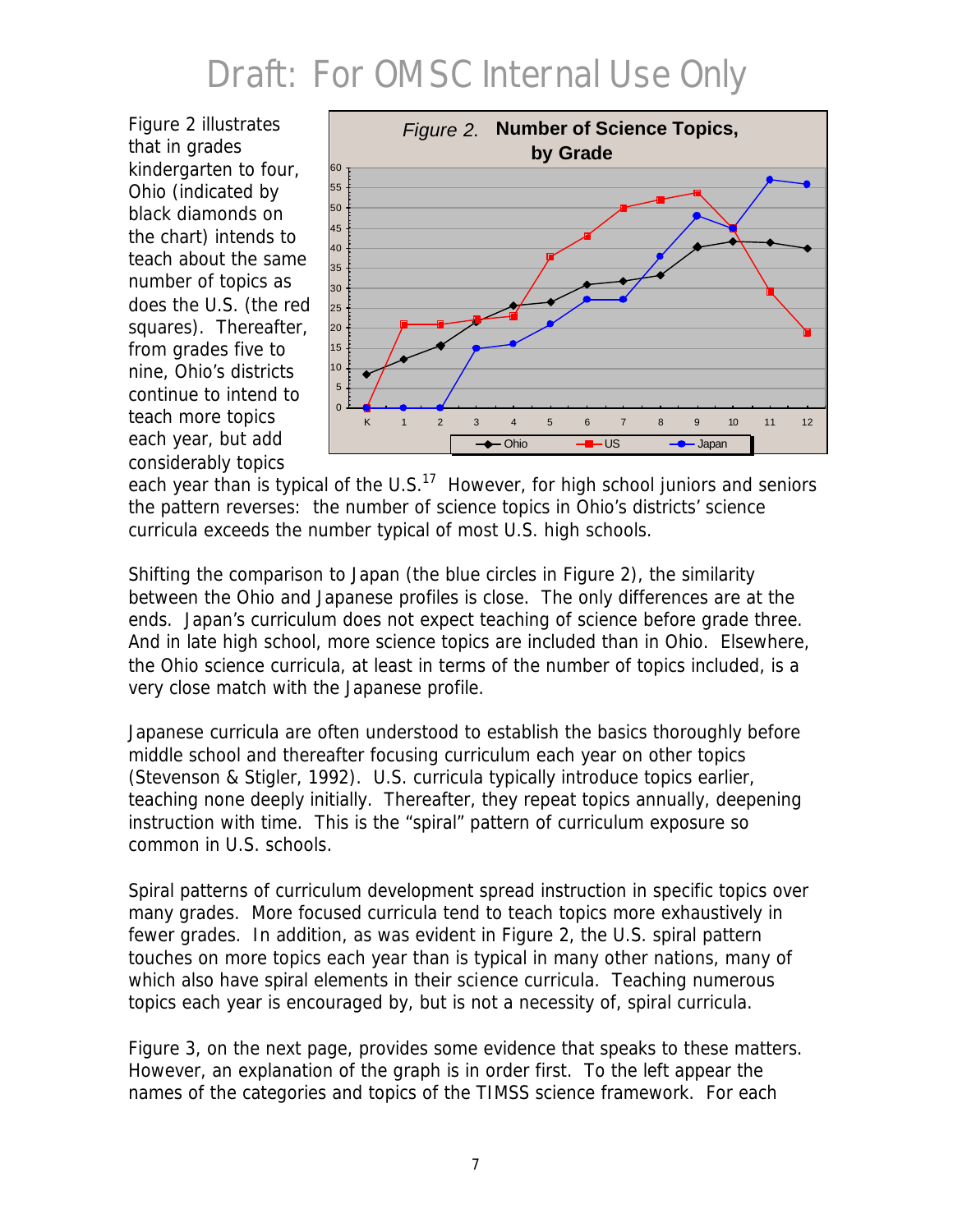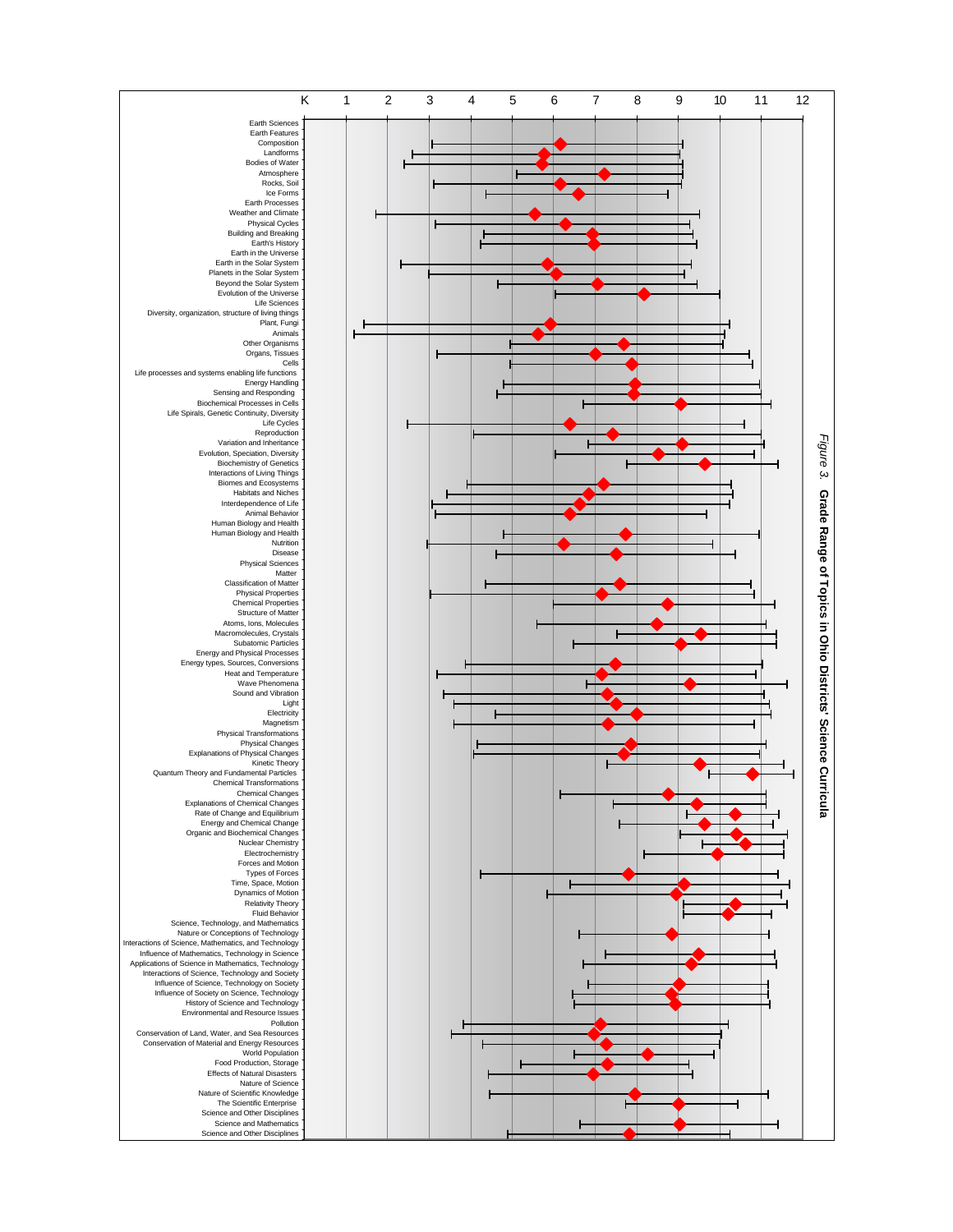topic, three data points appear on the graph. The red diamond indicates the average grade level, across the Ohio districts responding to our survey, at which a topic is expected to be taught. From this diamond, a line extends to the left until it reaches the grade level that represents where, on average across these districts, the topic is first introduced. To the right of the diamond, a line extends to the highest average grade level at which the topic is intended to be taught. Narrow extents from left to right suggest that students' exposure to a topic will be focused tightly, within few grades; broad extents suggest topics are taught repeatedly over multiple grades.

Figure 3 suggests a mix of focus and extent in Ohio. Just two science topics extend over ten grades in Ohio. These are both in the life sciences category, treating the structure and diversity of plants, fungi, and animals. These are very broad topics, able to be treated deeply in numerous ways. Almost half the topics (37) in the TIMSS science framework each span six grades in Ohio. Nine topics span no more than three grades. But, all 79 topics are addressed somewhere in most districts' intentions.

For the U.S. as a whole (see Figure 4 on the next page), some 17 science topics extend over ten grades.<sup>18</sup> Five topics span six grades. Another five topics span no more than three grades. Clearly, in terms of grade extents, the distributions of the science topics to be taught in the U.S. are less focused than is the case in Ohio. On the other hand, some 20 topics in the TIMSS science framework do not appear to be addressed at all in the typical U.S. school district.

Japan presents another alternative, as Figure 5, on page 11, confirms. Some 15 topics extend over ten grades, matching the U.S. in width. However, far fewer topics are omitted, 14 topics occur in three grades or less, four in six grades. The Japanese pattern within many categories of the TIMSS science framework is also distinct. More often than in the U.S. or in Ohio, Japan's pattern includes a broader extent for the basic knowledge in each framework category, followed by more focused instruction for the subsequent topics within that framework.

Figure 6, on page 12, provides one summary of these comparisons. It presents the average intended grade for each science topic for Ohio (black diamonds), the U.S. (red squares), and Japan (blue circles) and connects the dots to profile each science framework category. Despite the differences just discussed, at first glance, the profiles in Figure 6 appear to show considerable similarity between Ohio and Japan, with the U.S. showing the greater departures.

Ohio's districts intend that science topics be taught earlier than is the case in Japan. This is particularly true for four of the science framework categories:

- $\blacksquare$  earth processes,
- $\blacksquare$  earth in the universe,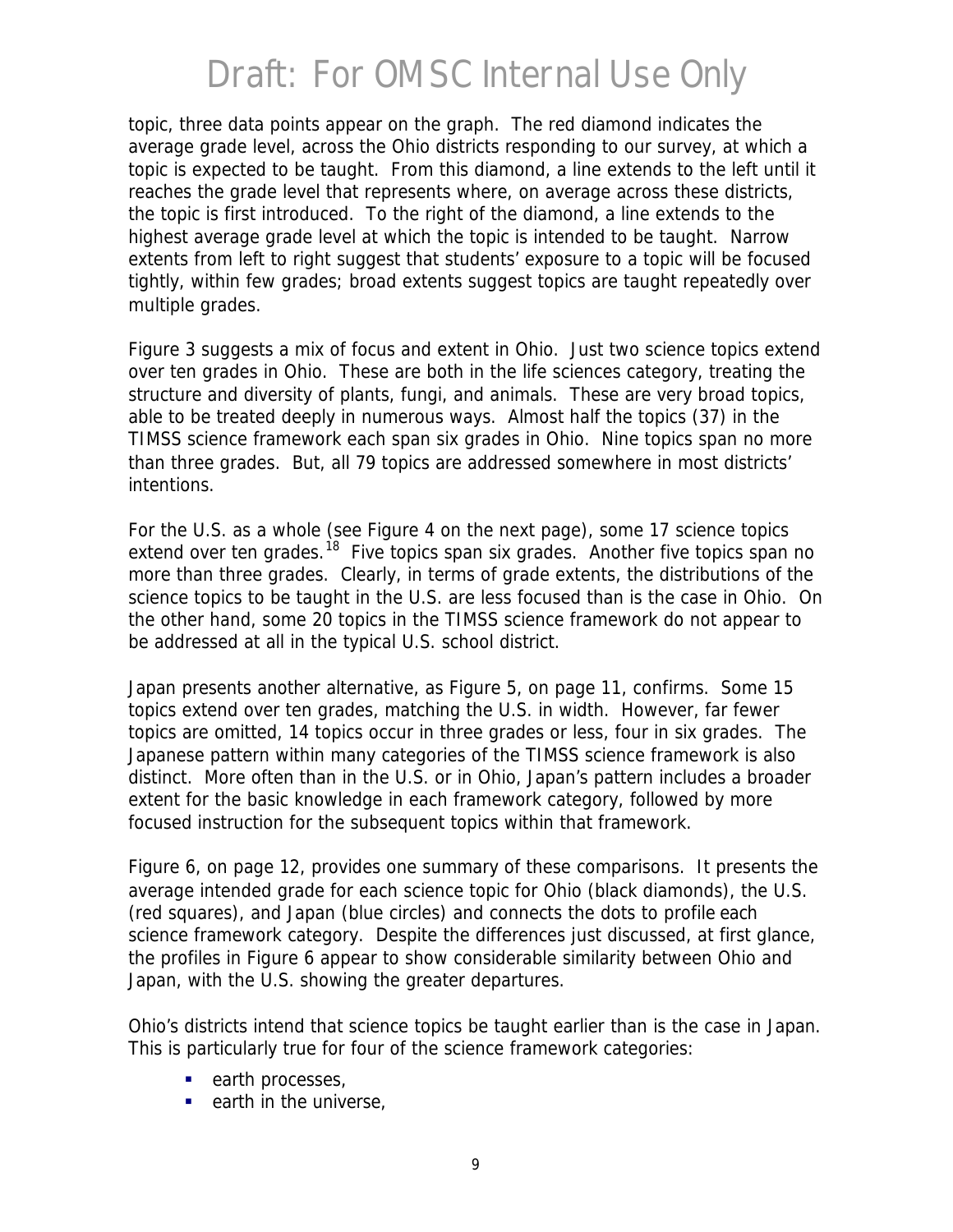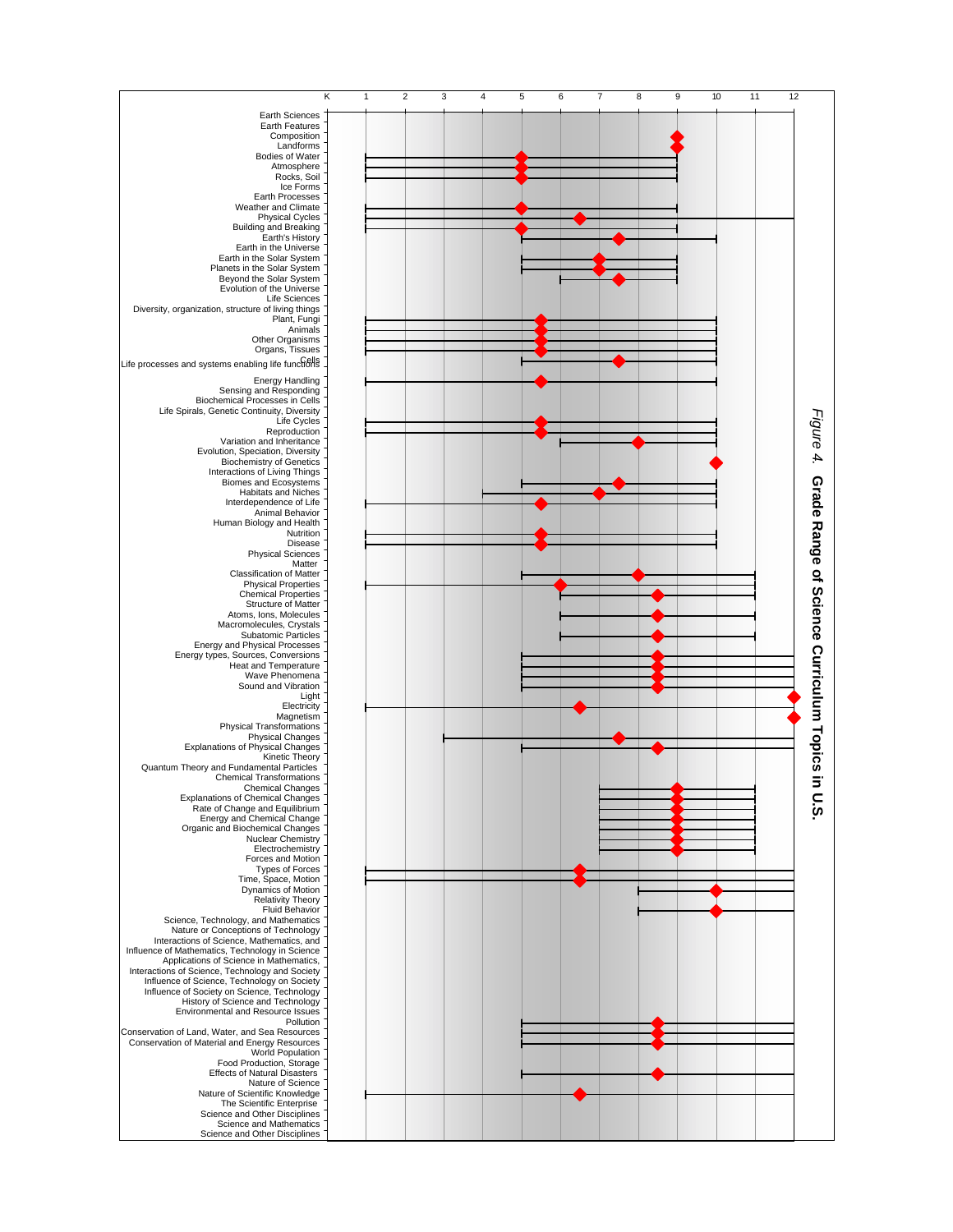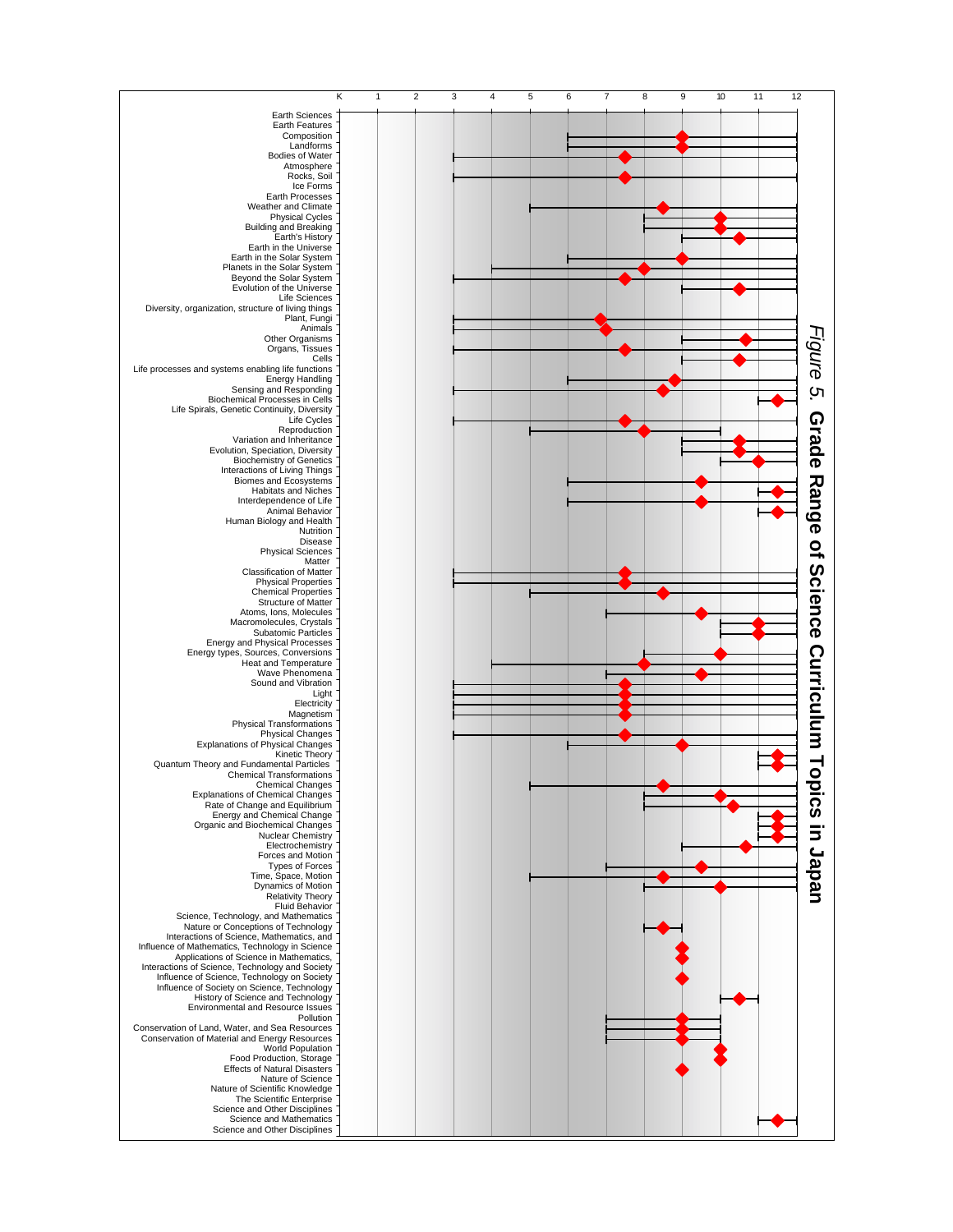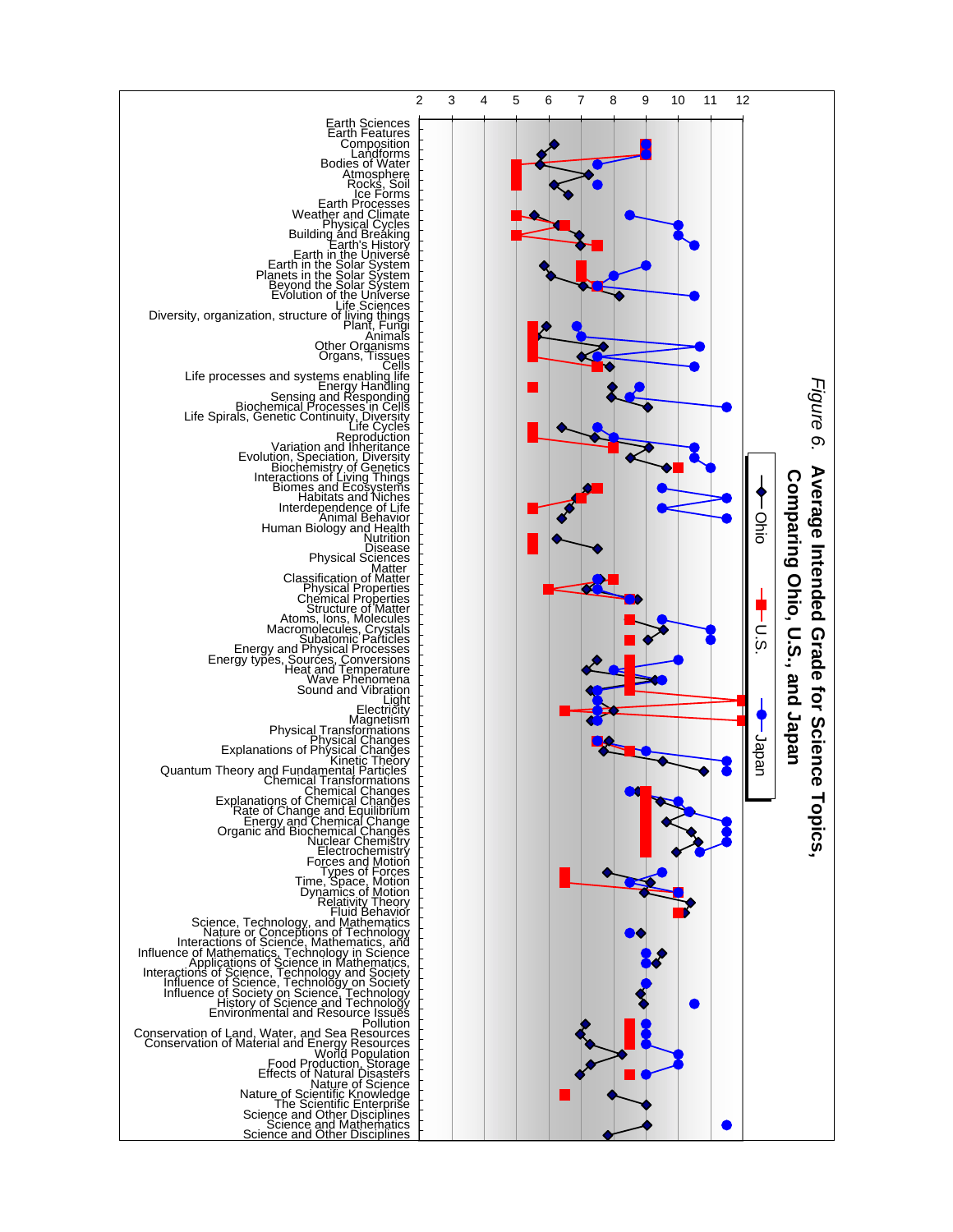- **EXECUTE:** interactions of living things,
- **•** environmental and resource issues.

Several other individual items also appear much later in Japan. Some, but not all of this is due to the lack of science in the curriculum of the lower primary grades in Japan.

More interesting are the profiles of intended progress through each category, as indicated by the lines connecting framework items within categories. The Japanese and Ohio profiles are strikingly similar, especially when contrasted to the U.S. data. For a number of categories in the science framework, Ohio shares both profiles and grade levels with Japan. These include the categories:

- $\blacksquare$  matter,
- $\blacksquare$  energy and physical processes,
- **•** physical transformations,
- chemical transformations (excepting organic, nuclear, and electrochemistry),
- **forces and motion,**
- **history and philosophy of science and technology.**

Most of these topics are treated in late middle and secondary school, both in Japan and in Ohio.

Compared to Ohio and to Japan, the U.S. expectations set many of the science topics in earlier grades. However, there is reason to be concerned about the accuracy of the U.S. data. They constitute a consensus agreement from a panel of national experts assembled by the U.S. National TIMSS Center<sup>19</sup> and are not the result of school staff reports, as are the Ohio data we use here. We expect that, had school and district staff been asked, the data in Figure 4 might look much different.

The following points serve to summarize this discussion of what Ohio's districts' science curricula expect:

- The addition of new topics to the science curriculum that districts intend schools to teach occurs steadily and systematically with grade, in less rapid fashion than for the U.S. as a whole. This bodes well for consistent teaching and learning.
- Like Japan, Ohio's intended science curriculum also frequently displays patterns of consistent growth in complexity within framework categories, unlike the U.S. pattern that has a less consistent appearance. This too bodes well for consistent teaching and learning.
- ß Still, Ohio's intended science curriculum contains a large number of topics, and many topics that are repeated, reinforced, or extended over numerous grades. No topic is excluded. Certainly, the Japanese pattern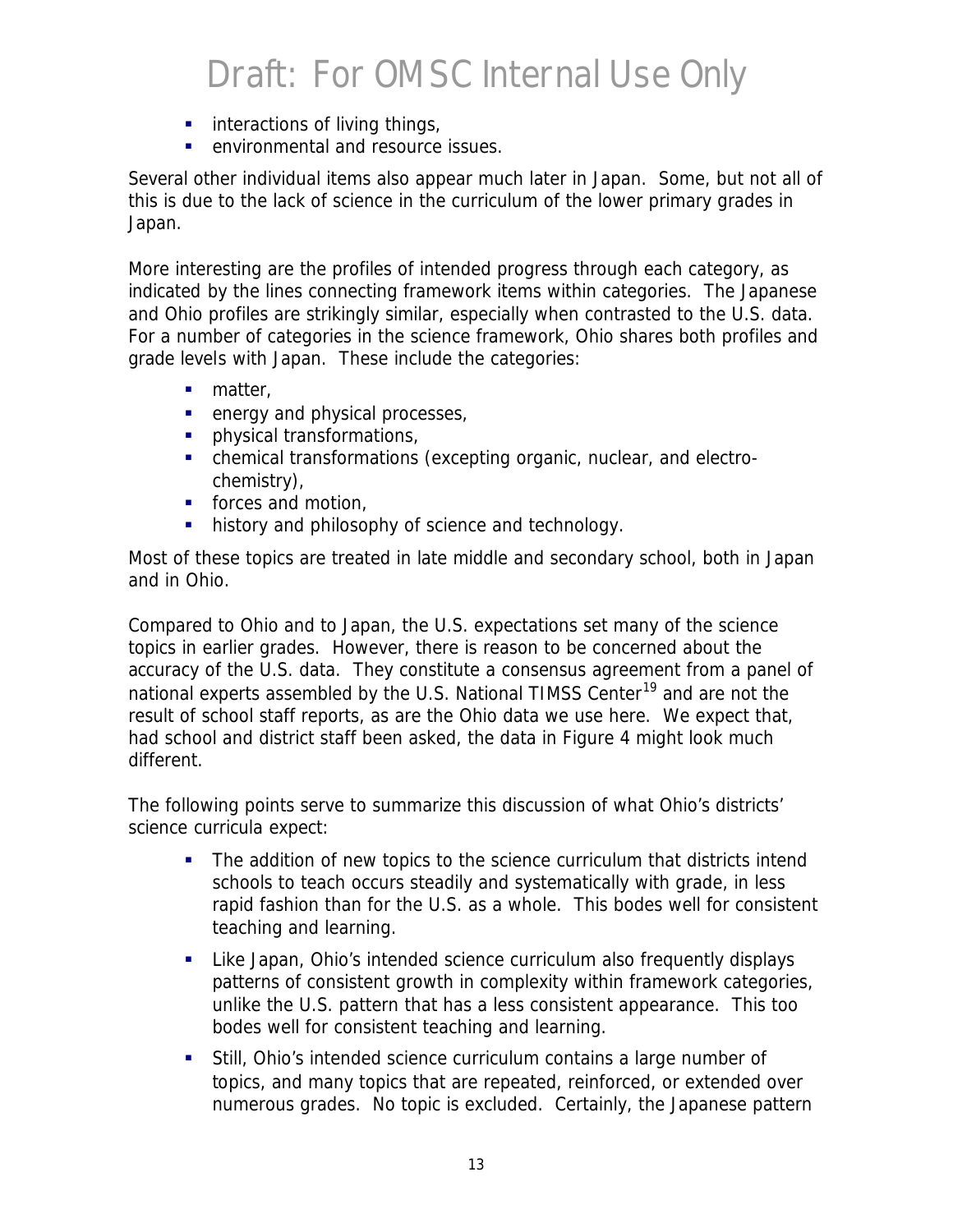is in this sense better articulated and more focused, with some elements of the TIMSS framework not taught at all and many confined to far fewer grades than is the case in Ohio. Even the U.S. science curriculum, at least as expressed by the data available to us, does not attempt to teach all 79 topics. With so many topics to teach, one has to wonder whether students' experiences in science will be deep enough to engage and challenge.

• With all the repetition in Ohio's curricular intentions, it is not clear how challenging this curriculum will be to students. If the spiraling is well done, with the steepness of the learning curve well matched to students' skills and knowledge, this repetition could provide challenging and deep exposure. However, it is also possible, if the curve is less steep, that instructional repetition and boredom, rather than learning, may be the typical experience for Ohio's students. Without careful planning and articulation, much of the science that eighth grade teachers teach may repeat what seventh graders were taught; worse, it may repeat what fourth graders were taught.

Many of Ohio's students no doubt are taught science well and with substance. However, these data leave open the possibility that some may receive much less. Still, what districts intend teachers to teach may, in fact, not be what teachers teach. We turn next to what Ohio's science teachers told us about their science teaching.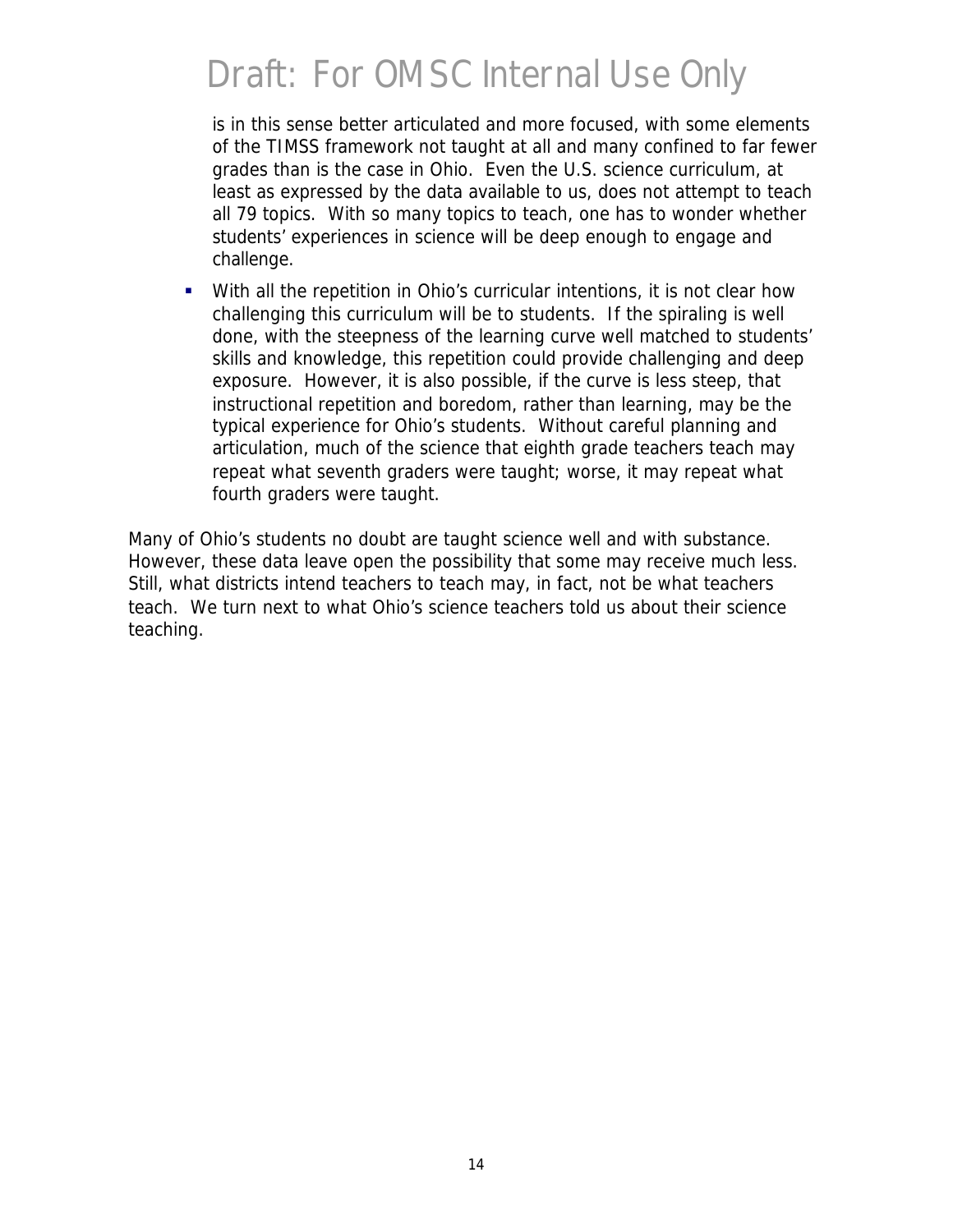#### **Science Content:** *What Are Ohio's Students Taught?*

On the next page, Figure 7 displays the science topics Ohio's teachers teach at grades 3 and 4. Similar figures will be presented for the other grades surveyed. We use this type of figure also to provide comparative data for the U.S. and for Japan. All the topics on these figures fall within the TIMSS framework. Still, somewhat different subtopics appear for different grade levels. In each case, the overall length of the horizontal bars gives the percentage of teachers who say they teach a topic. The shading within the bars indicates the average number of lessons devoted to each topic, with more teaching time showing darker and to the left.

#### **Grades Three and Four**

In Figure 7 on the next page, we can see that over 80 percent of Ohio's third and fourth grade science teachers spend some time teaching each of these topics:

- **Human health**
- **Interactions of living things**
- **Environmental and resource issues**
- Nature of science
- **Using tools to measure**
- **Using procedures to measure**
- Making measurements
- **EXEC** Classifying, organizing and representing data
- **Interpreting provided data**
- **Interpreting own data**
- Drawing conclusions from data

Another seven science topics are taught by 70 percent or more of Ohio's primary teachers, including:

- **Farth features**
- **Earth processes**
- **•** Diversity of living things
- **Life cycles**
- **Energy types**
- **•** Physical and chemical transformations
- **Forces and motion**

Roughly half the teachers say they teach all the topics in the TIMSS science framework. Only the topics of reproduction and inheritance are rarely taught at the primary level.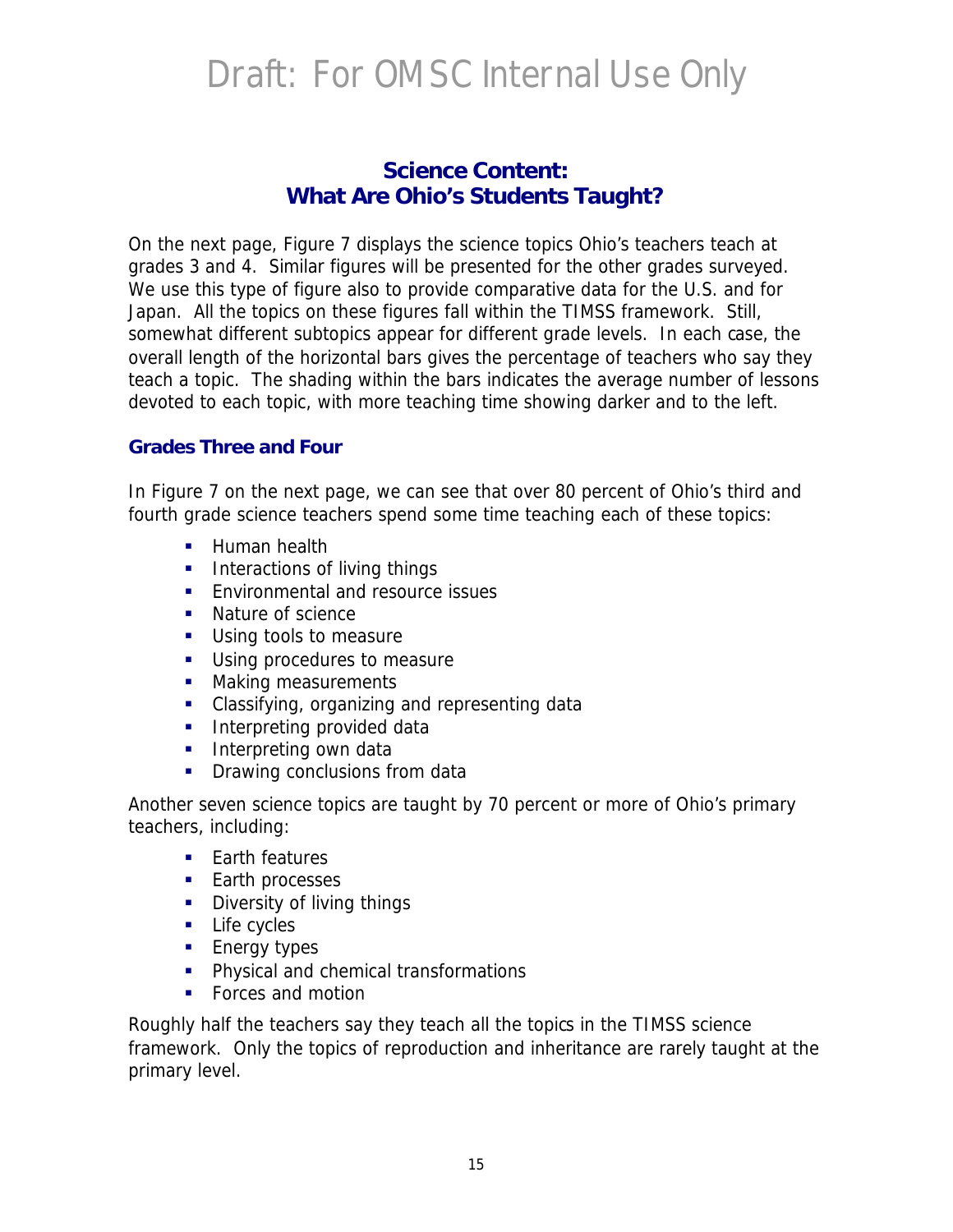

The Ohio model science curriculum contains four strands (Ohio Department of Education, 1999): Inquiry, Knowledge, Conditions, and Applications. A quick glance at Figure 7 shows many teachers spend considerable time on such TIMSS framework categories as nature of science, using tools and procedures to measure, making measurements, classifying and organizing data, interpreting data, and drawing conclusions. These are near the core of what the Ohio model science curriculum terms the Inquiry strand (although they do not tap it fully: the Ohio definition is richer and more complex).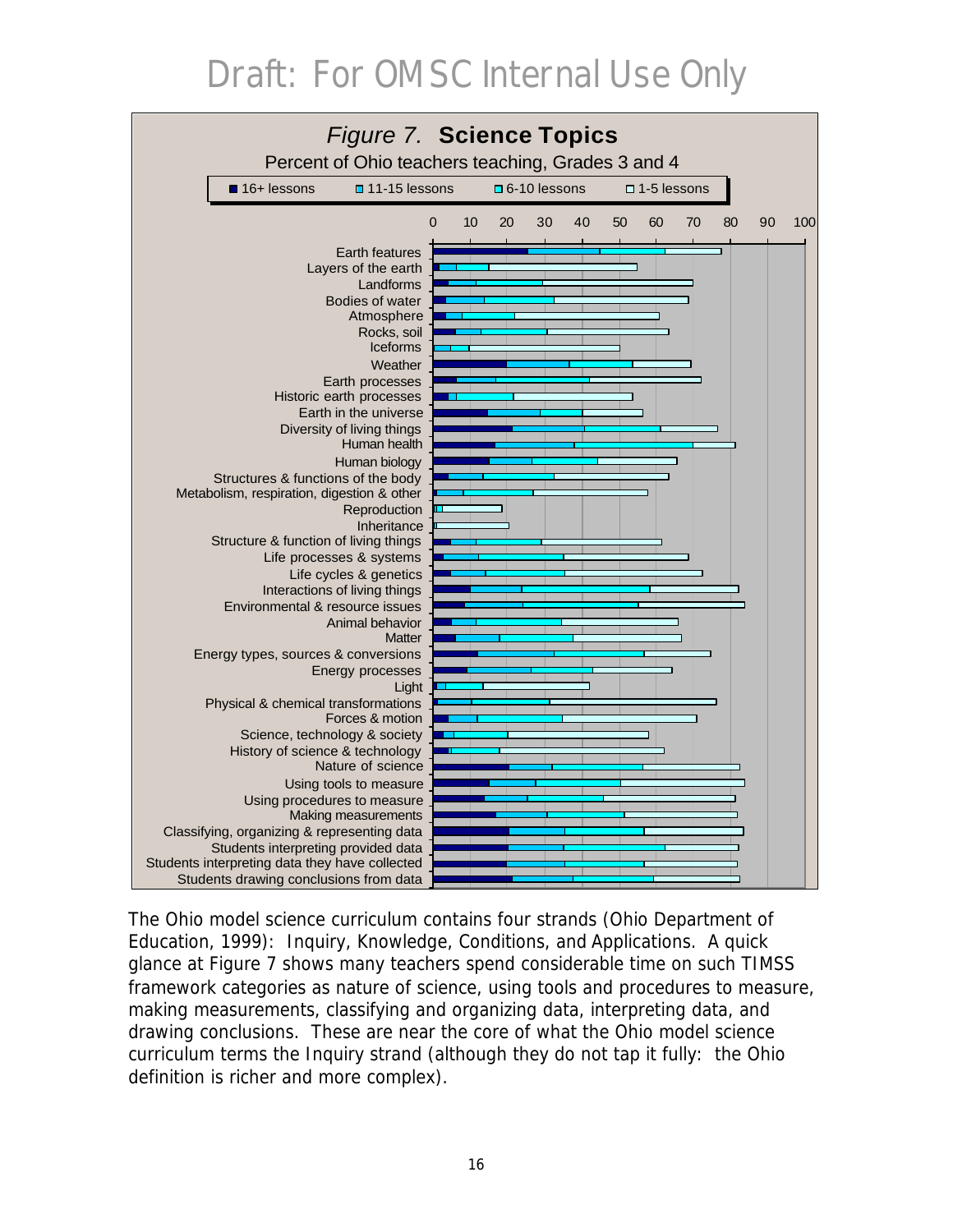From Figure 7 it is clear that, in the primary grades, the Inquiry strand is the dominant theme in science instruction for Ohio's public school students. Most of Ohio's primary level science teachers appear to devote at least a week or two to the Inquiry strand; about one quarter may spend as much as the equivalent of five weeks on this strand, possibly more.<sup>20</sup> This theme is an important one, and is consistent with the best current research on instruction.<sup>21</sup> However, its dominance for these teachers gives cause for wonder about the amount and nature of science content being taught.

Ohio's model science curriculum's Knowledge strand at grades three and four calls for instruction in motion and pattern, interrelationships and adaptability, elementary systems, elementary taxonomy, composition and structure, diversity, and change. The Applications strand calls for instruction about the environment and food chains, the natural and constructed worlds, ecology, and scientific and observation-based reasoning. This model, in the hands of a skilled and knowledgeable teacher, presents the student with a challenging and rich curriculum. However, in unskilled hands, it can easily turn into a content-less curriculum.

We cannot tell from Figure 7 that all Ohio third and fourth grade students are exposed to similar content. Although half these teachers say they teach 76 of the 79 topics in the TIMSS science framework, we do not know that these are the same teachers. Half could be teaching the topics in the top half of Figure 7, while the other half teaches those in the bottom half. We do know that three-quarters of the teachers agree they teach the same 18 topics. On the other hand, even data-based inquiry topics appear not to be taught by almost one in five teachers.

Figure 7 is also striking in terms of how much Ohio's teachers vary in how often each topic is taught. Teachers across the state do not report similar amounts. Typically, for most any topic, there are roughly equal proportions of teachers teaching it a lot or hardly at all. In fact, close inspection of our data suggests variation within districts and schools in this respect.<sup>22</sup> The science instruction Ohio students receive in grades three and four varies markedly from place to place.

It is also necessary to compare this distribution of teaching time to the curriculum districts intend teachers to teach. Flipping back for a moment to Figure 3 on page eight provides some insight. None of these topics center in the primary grades; relatively few of them even reach into the primary grades. When the science topics are laid out in this form the procedural and analytic processes stressed in Ohio's Inquiry strand are subsumed under such topics as "Nature of Scientific Knowledge," "The Scientific Enterprise," and "Science and Mathematics." Expressed in that form, they take on a philosophical aspect missing in the practical approaches Ohio's teachers, its model curriculum, and the national standards discussions favor.<sup>23</sup>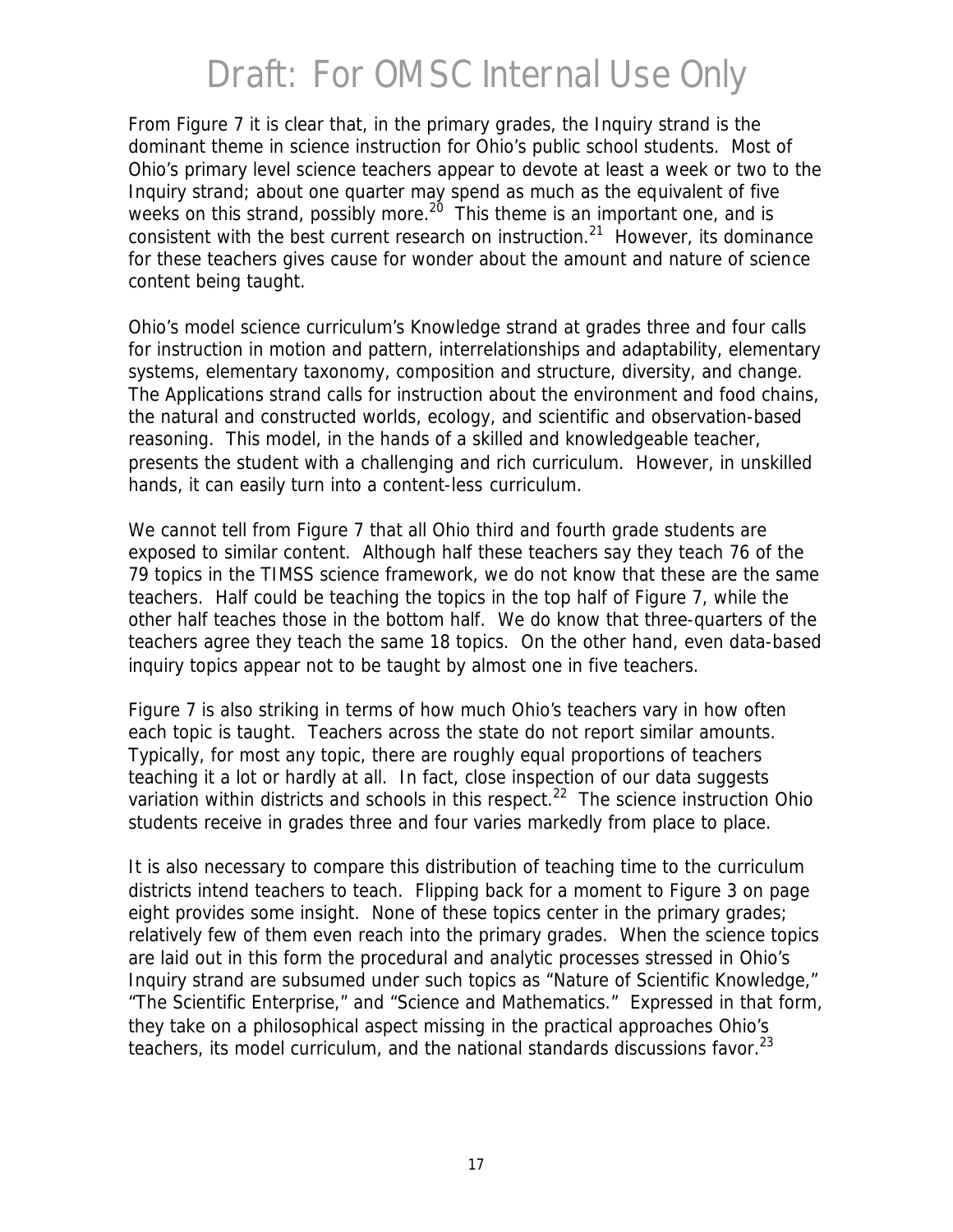Many teachers do seem to be focusing on skills and knowledge the state, and presumably the districts, stress. Nevertheless, the lack of statewide consensus concerning topical content appears to produce a certain "looseness" in what content is taught, potentially undermining challenge and focus. This certainly adds difficulty to the task of well articulating the science curriculum an Ohio student experiences over his K-12 career.

It is useful to compare Ohio third and fourth grade teachers' distribution of teaching time to that of similar teachers throughout the U.S. Figure 8 presents those data.

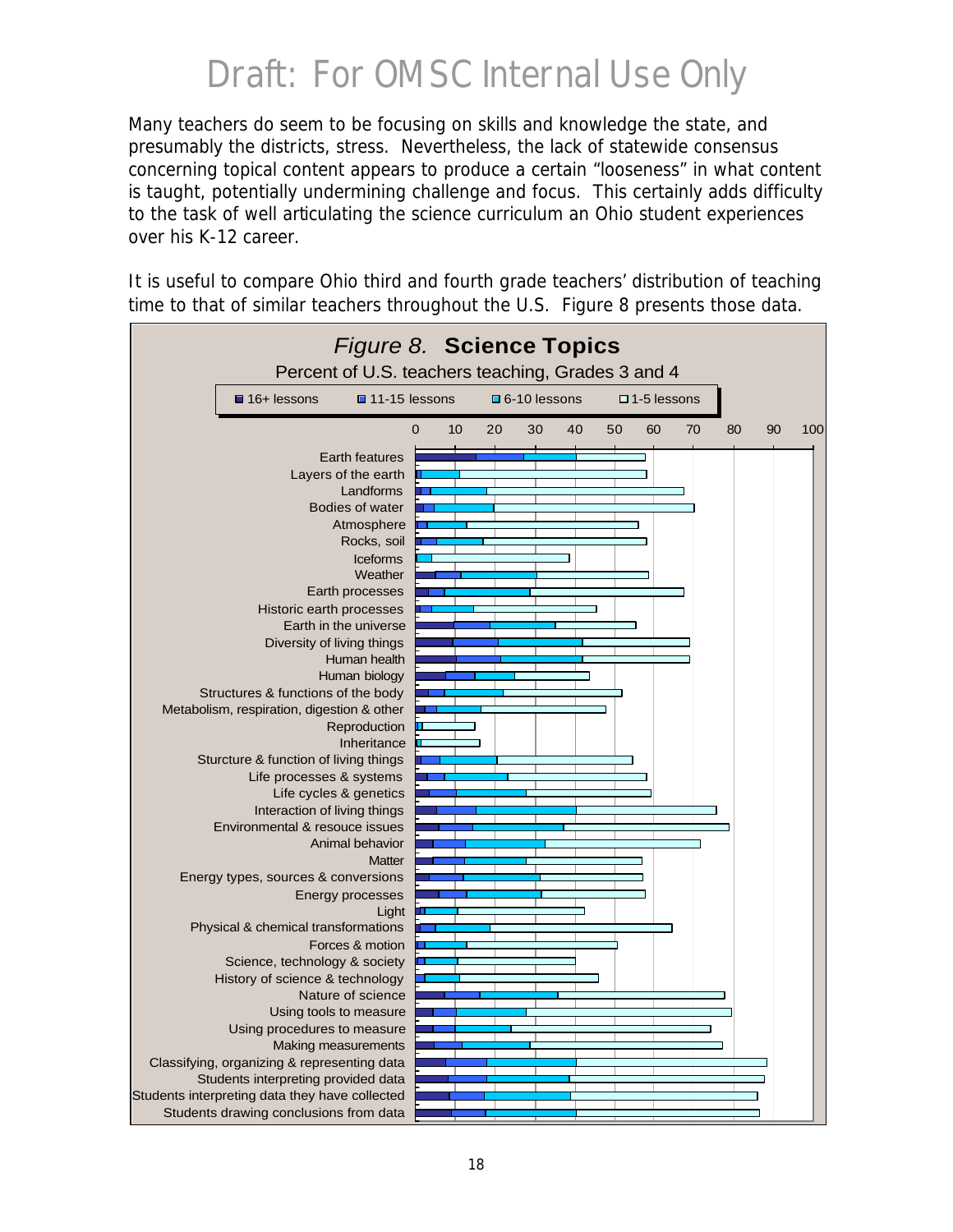The U.S. profile is very similar to Ohio's. However, a close look confirms that the proportions of teachers teaching individual topics for more than 15 lessons is even lower in the U.S. than in Ohio. Far greater proportions of teachers in the U.S. teach topics for less than one week. This suggest that Ohio's primary school science instruction, despite the concerns just raised, may in fact be more focused and offer students more challenge and engagement than is typical elsewhere in the U.S.

However, what happens in other countries is worth a glimpse, if only to get a sense of alternatives. Figure 9 presents data for Japan's third and fourth grades.

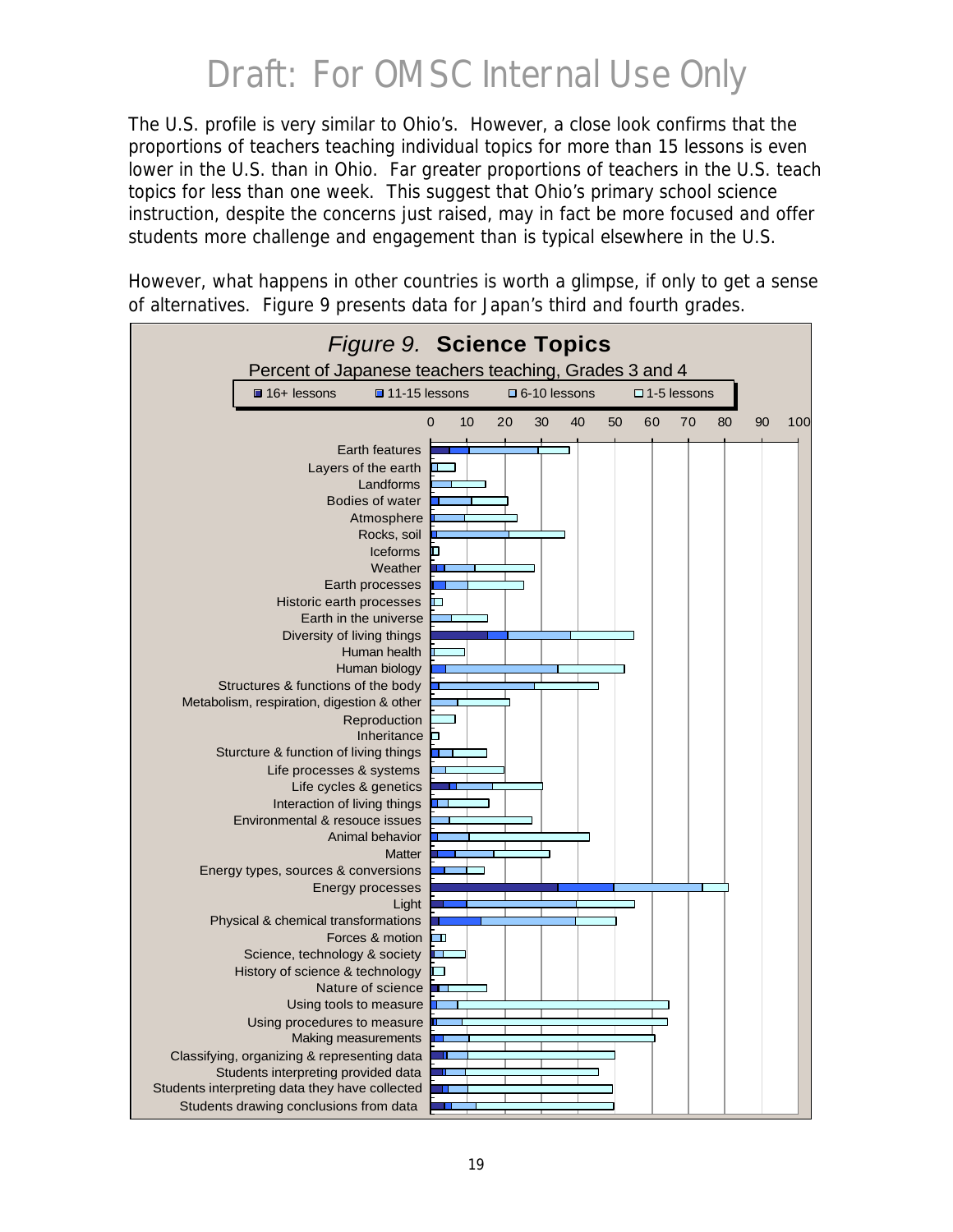Recall from Figure 2 that Japan's science curriculum does not call for any science instruction in grades three and four. Figure 9 confirms that some does indeed occur,<sup>24</sup> particularly energy processes and the diversity of living things. Significant numbers of Japan's teachers also focus on the topics of measurement and data (key aspects of Ohio's Inquiry strand), although they spend much less time there than do Ohio or U.S. teachers.

Nor is it clear that the extra time spent by U.S. teachers at this level pays off in higher student performance. According to the international TIMSS science results, both U.S. and Japanese third and fourth grade students performed well compared to other nations, well above the international mean (Martin et al., 1997). But Japanese students did achieve higher scores than U.S. students, if not statistically significantly higher. Whatever was being measured, despite much more science teaching in the early elementary grades in the U.S than in Japan, tested performance did not reflect this teaching difference.

#### **Grades Seven and Eight**

In Figure 10 on the next page, we display the results obtained when we asked Ohio's middle school science teachers what topics they taught and how often. Only nine topics are taught by 80 percent or more of the teachers. As in grades three and four, these consensus topics all relate to procedure, analysis, data, and the role of science, terms that link to Ohio's Inquiry strand. Another ten topics are taught by at least two-thirds of all the middle school teachers. These include:

- **Earth features**
- **Earth processes**
- **Human biology and health**
- **•** Diversity and structure of living things
- **EXECUTE:** Life processes and systems
- Types and properties of matter
- **Structure of matter**
- **Energy types, sources, and conversions**
- **History of science and technology**
- **Environmental and resource issues**

Again, this list is remarkably similar to the list of common topics for grades three and four, suggesting the possibility of repetition rather than deepening of instruction. Note also that while among these items are topics that more teachers devote multiple weeks to, large numbers do not teach them or teach them for less than a week.

The Inquiry and Application strands of the Model Curriculum seem well attended. The Knowledge strand may be less well served. The higher aspects of earth science, diversity in life forms, select topics in matter and energy get coverage.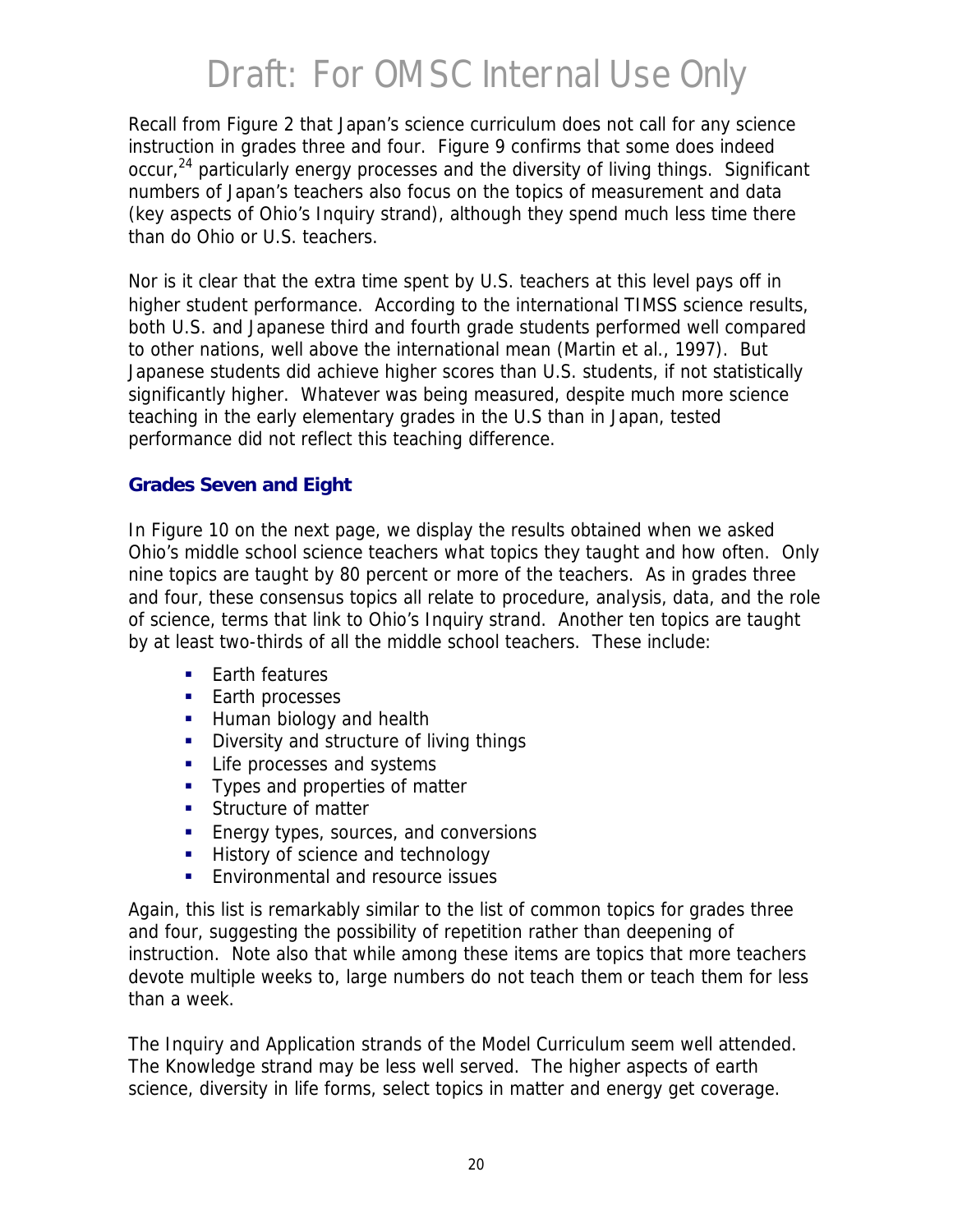However, most middle grade students can benefit from exposure to some deeper detail. There is little consensus among Ohio's middle school science teachers about how much work students need to begin to understand the core processes of biology, especially the topics of genetics and inheritance, keys to modern biological work. Most Ohio middle school students appear to be receiving some instruction in classical topics of physics like forces and motion. However, it is not clear that the kinds of issues that compel physical scientists today, such as light, energy, and kinetic theory, are being explored to any depth by Ohio's middle school students.

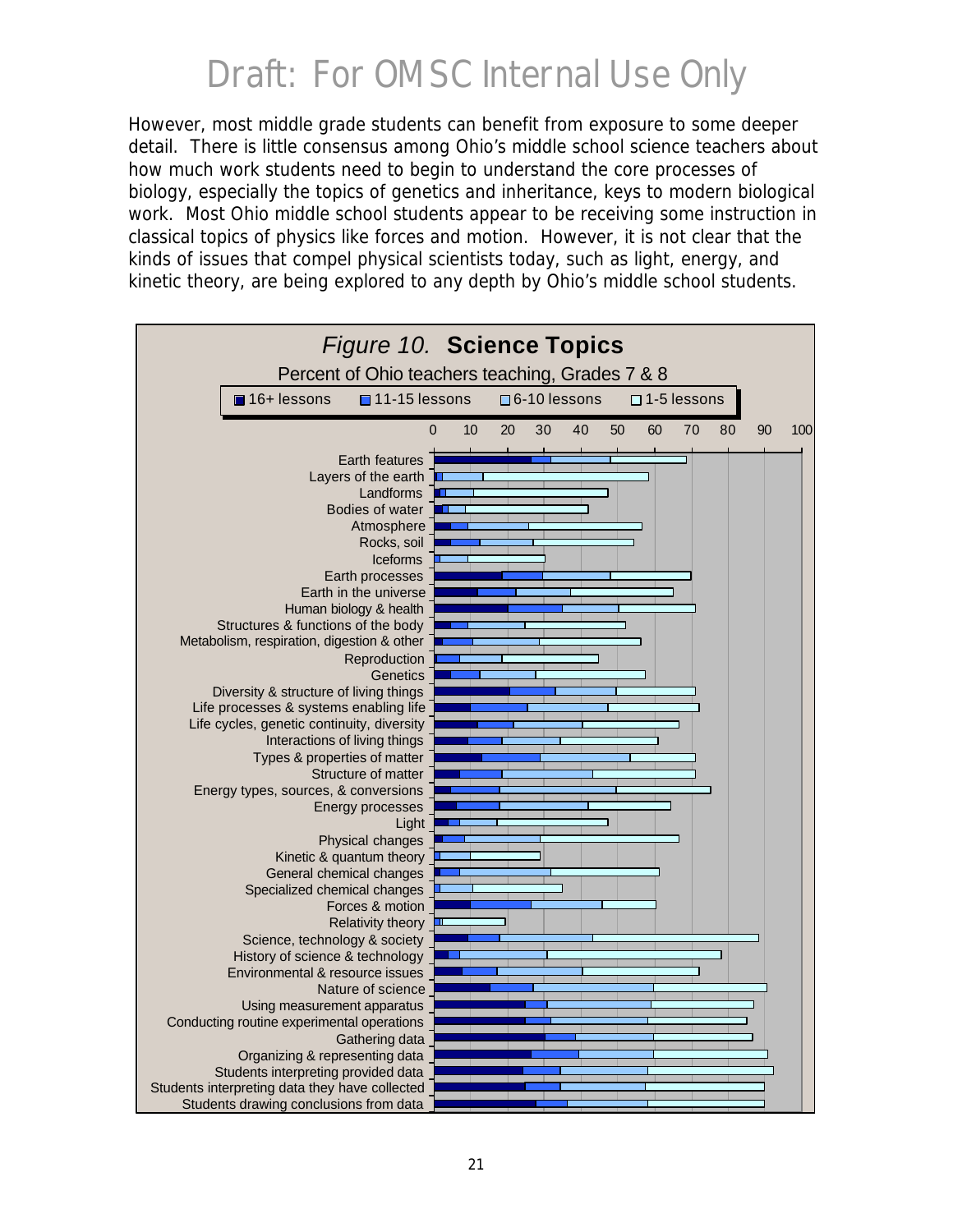Recall from Figure 1 (on page 5) that Ohio's districts expect over 30 TIMSS science framework items to be taught in seventh and in eighth grade. Topics that districts intended to be taught at this level but that apparently are taught for less than a week by most teachers in Ohio include:

- **Earth's atmosphere**
- The universe beyond the solar system
- Cells, tissues, organs
- **Energy handling in biological systems**
- **Human biology and health**
- **Disease**
- **Energy types and conversions**
- **EXECT** Light, magnetism, electricity

These are also key topics at this level in Ohio's model science curriculum. Certainly, the sheer number of topics intended and their complexity can be overwhelming. In the face of this, teachers need to make choices. These data suggest, however, that, as at third and fourth grade, different teachers make different choices. In the face of this, questions about the consistency of learning across Ohio and the articulation of learning between grades and buildings as students progress over time remain open.

Figures 11 and 12, on the next two pages, permit comparison of Ohio's seven and eighth grade science teachers' choices to the U.S. and Japan. Clearly, more of Ohio's middle school science teachers teach more topics more often that do other U.S. teachers. The primary foci of instruction appear similar, however. In terms of number of teachers teaching, the focus is on method and analysis, properties and structure of matter, and introductions to physical and chemical change. When the focus shifts to topics on which at least some teachers spend significant time, earth science, human biology and health, and diversity of living things join the list.

The Japanese pattern, however, is much different. Figure 12 shows a pattern of much more consistent concentration as well as consensus among teachers. Numerous subjects are not addressed. Most teachers focus on method and analysis, diversity of living things, life processes, matter and its structure and properties, energy, and general chemical changes. Nearly half also add material on human physiology and health. With this smaller set of topics, instruction can be made deeper. In addition, there is time for the extended exploration, discussion, and rehearsal necessary for efficient learning (Bransford, 2000, pp. 171-87) and so strongly advocated in Ohio's model science curriculum:

School districts should emphasize the rigor of the science learning in each unit, not coverage of textbooks. The essence of the approach in this Model . . . is that a few units experienced in depth over time, using a variety of methodologies is the preferred strategy for optimal science learning (Ohio Department of Education, 1994, p. 15).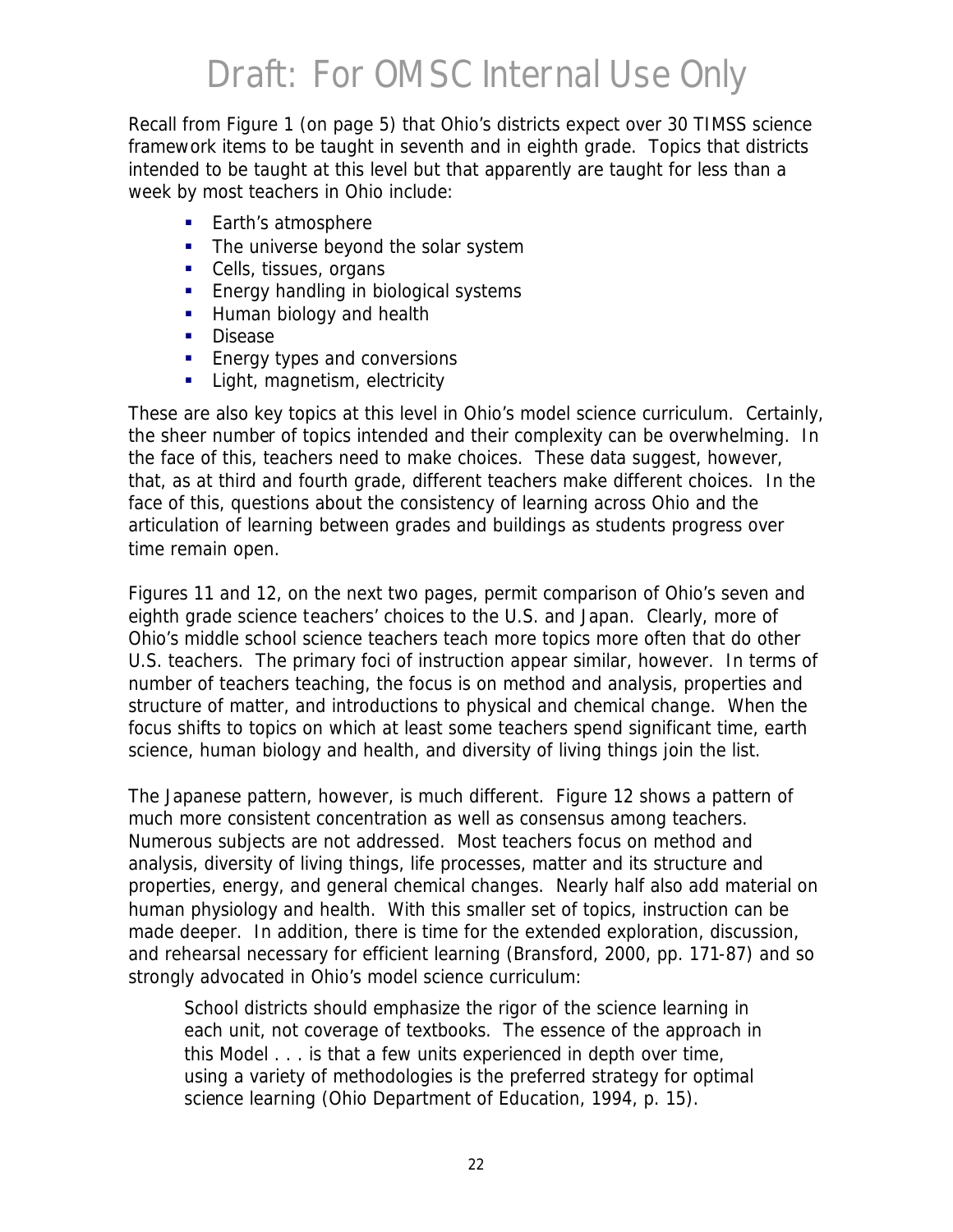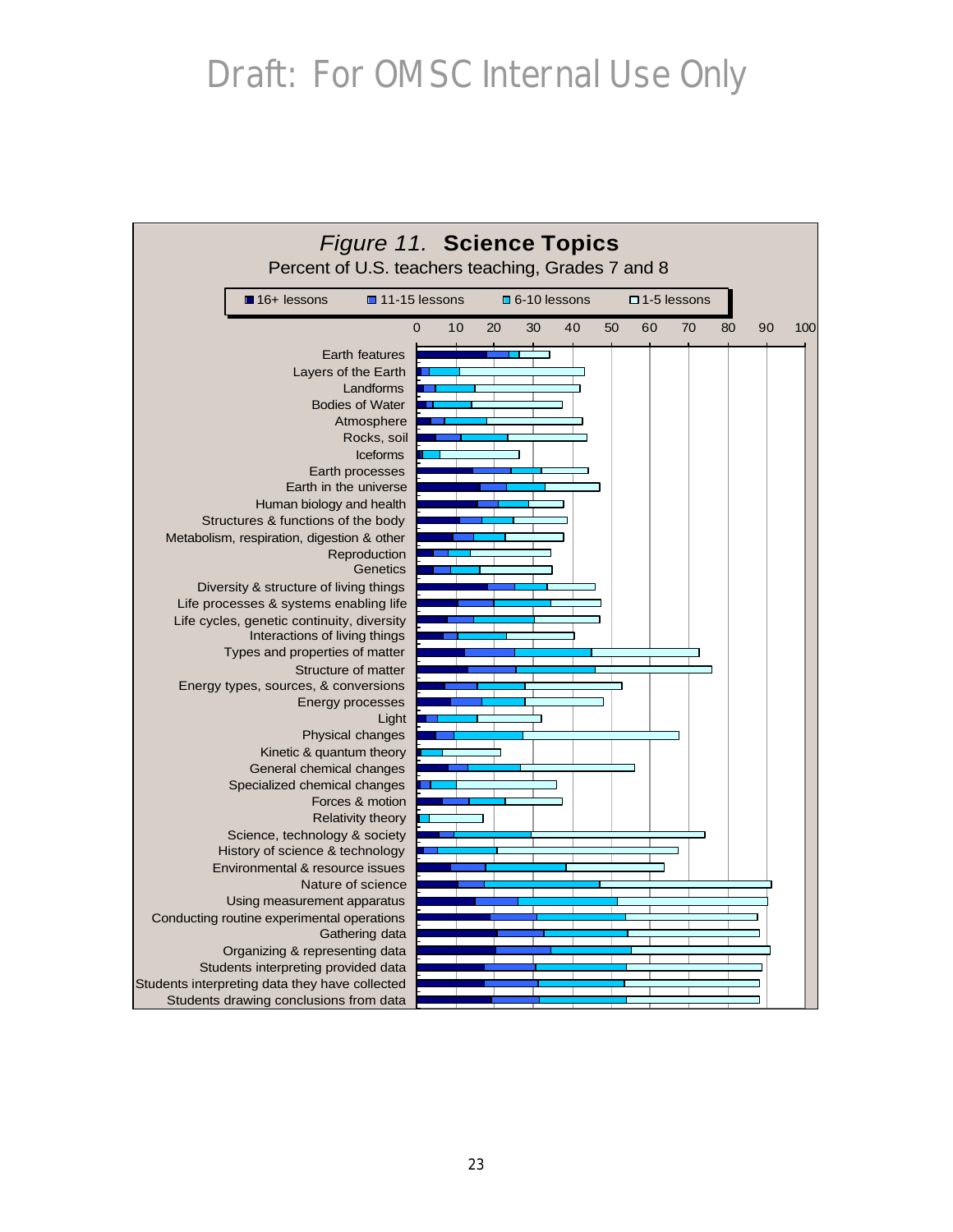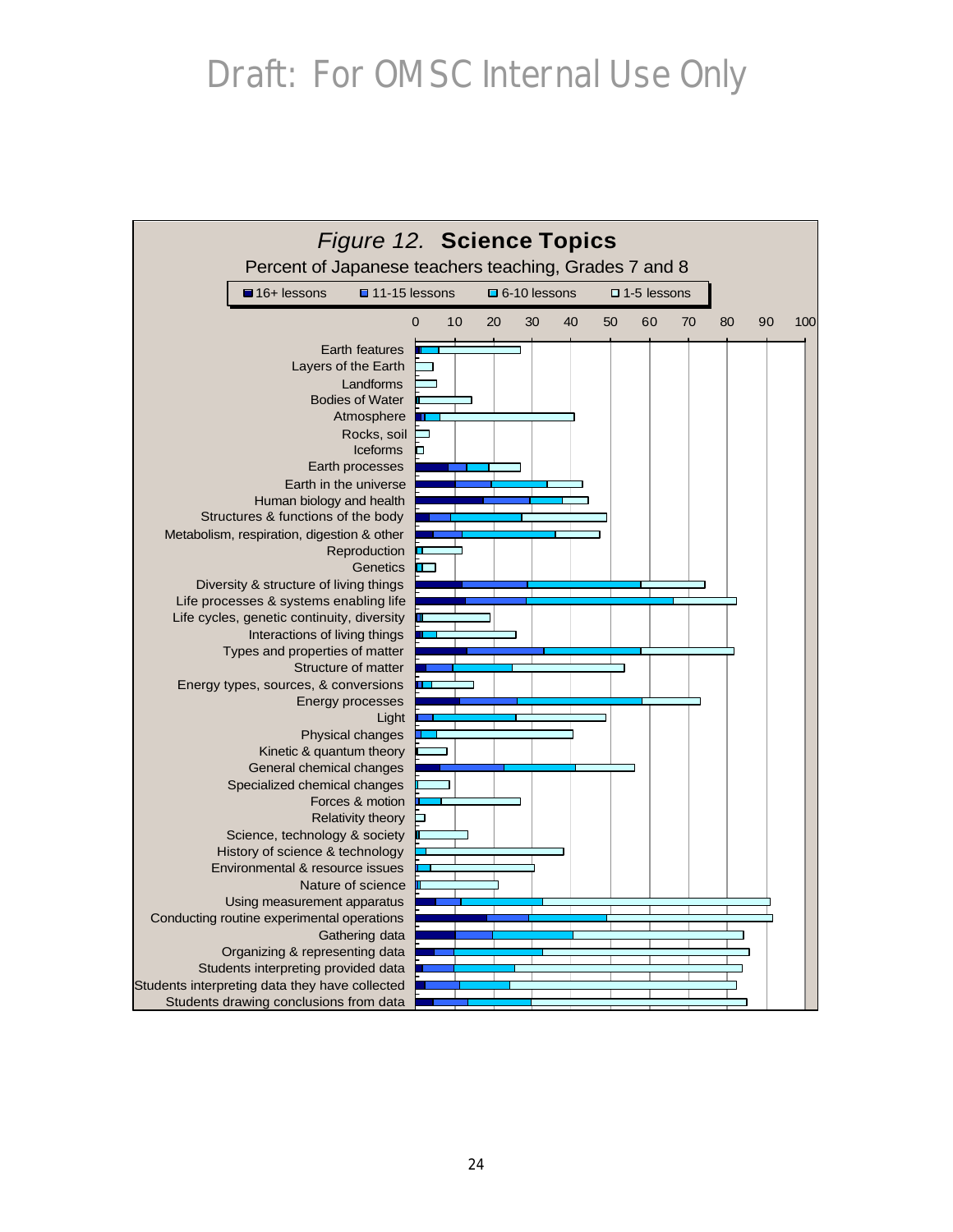#### **Grade Twelve**

Science is taught to all primary and middle school children in Ohio. That is not the case in high school. Ohio currently requires only one year of high school science, although many districts recommend more.<sup>25</sup> Consequently, many Ohio high school seniors do not enroll in any science course. A minority enrolls in college level or Advanced Placement courses. A few take remedial courses, or science electives.

Ohio and Illinois currently are the only states requiring just one Carnegie unit in science for high school graduation. Most states require two units. Twelve states require three units in science and one requires four (Snyder, 2000, pp. 166-160). However, Ohio's science requirements are changing. For the graduating class of 2006, two Carnegie units in science—one in biology and one in physical science will be required.<sup>26</sup>

Exact data on high school course enrollments are difficult to obtain, in part because course titles are not consistent throughout the state. Historical course enrollment data<sup>27</sup> for Ohio's high schools, once definitional changes are accounted for, portray basically flat enrollment trends throughout the 1990s for the core high school science courses: biology, chemistry, and physics. Growth in enrollments in these courses matches (or slightly exceeds) the growth in the student population overall.

Table 1 presents one estimate of high school science course enrollments for the latest available reporting year, 1997-98.<sup>28</sup> Total high school enrollment was about 550,000 students. Of these, about 22 percent were seniors. We cannot tell from these data how many seniors were enrolled in science classes. We do know that most physics students in most high schools are seniors, implying that no more than a quarter of seniors would have

| Table 1. Science Enrollments in<br><b>Ohio's High Schools</b> |         |  |  |  |  |  |
|---------------------------------------------------------------|---------|--|--|--|--|--|
| <b>Enrollment</b><br>Course                                   |         |  |  |  |  |  |
| Biology                                                       | 156,216 |  |  |  |  |  |
| Chemistry                                                     | 73,265  |  |  |  |  |  |
| Physics                                                       | 30.442  |  |  |  |  |  |
| Earth science                                                 | 28,257  |  |  |  |  |  |
| Physical science                                              | 36,649  |  |  |  |  |  |
| Environmental science                                         | 10,989  |  |  |  |  |  |
| General science                                               | 69,379  |  |  |  |  |  |
| Technology science                                            | 517     |  |  |  |  |  |

been enrolled in that course. The best available evidence suggests that no more than a third, and probably considerably fewer, of Ohio's seniors are enrolled in science courses.

Figure 13, on page 26, reflects this variety. Given the above, it is necessary to remind that Figure 13 is not strictly comparable to the similar figures presented previously. Because so many seniors do not enroll in a science course, the percentages in Figure 13 do not speak to the entire grade; they speak only to that minority of seniors enrolled in science courses.

As in the lower grades, whatever the course, it is clear that methods of scientific inquiry and analysis take up a significant portion of class time. This focus is a hallmark of science instruction in Ohio's public schools at all levels. Figure 13 also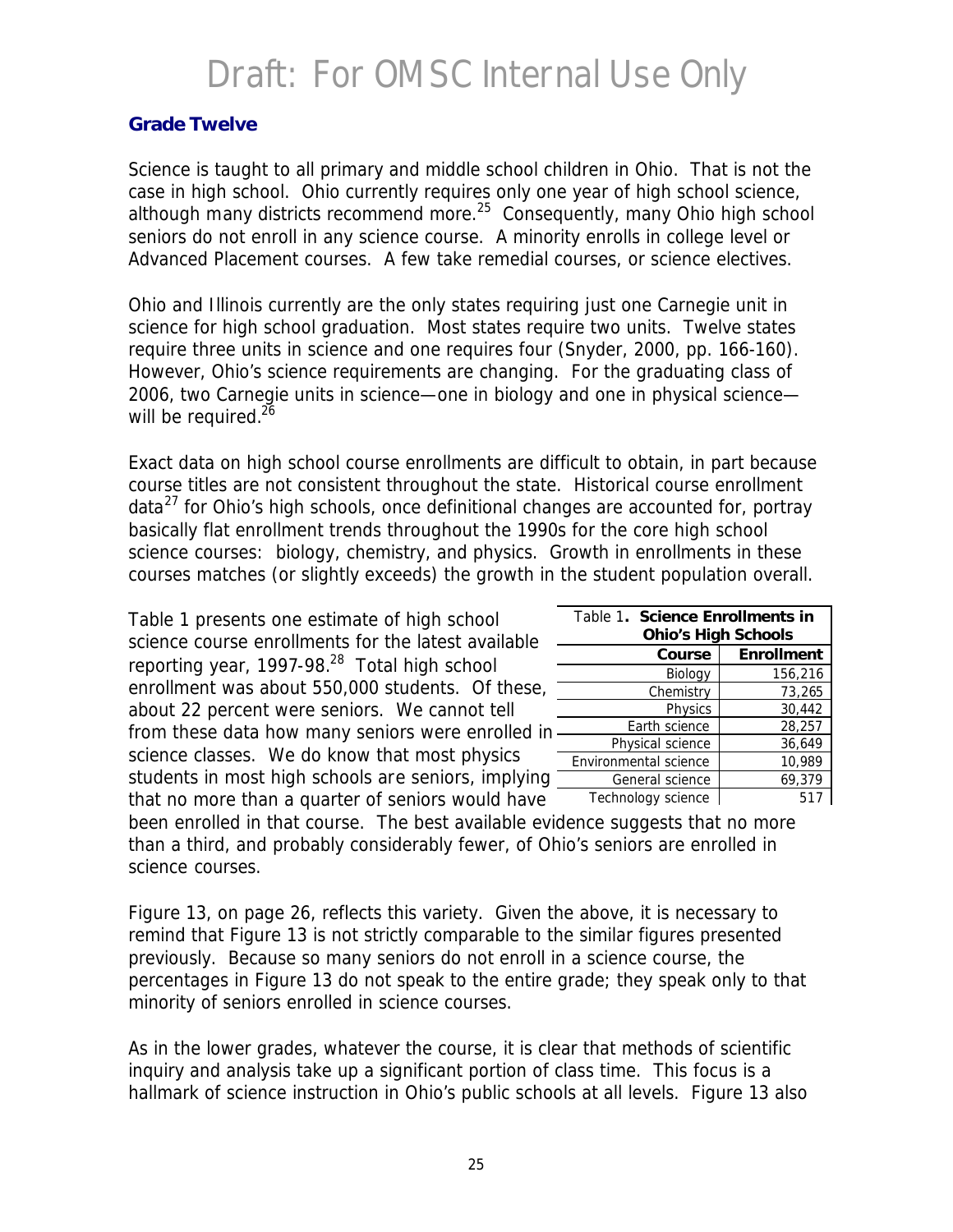

confirms a point from the previous remarks in this section. Some students are doing remedial work: earth science courses are being given in grade twelve in some schools. Some students are taking biology or chemistry somewhat later than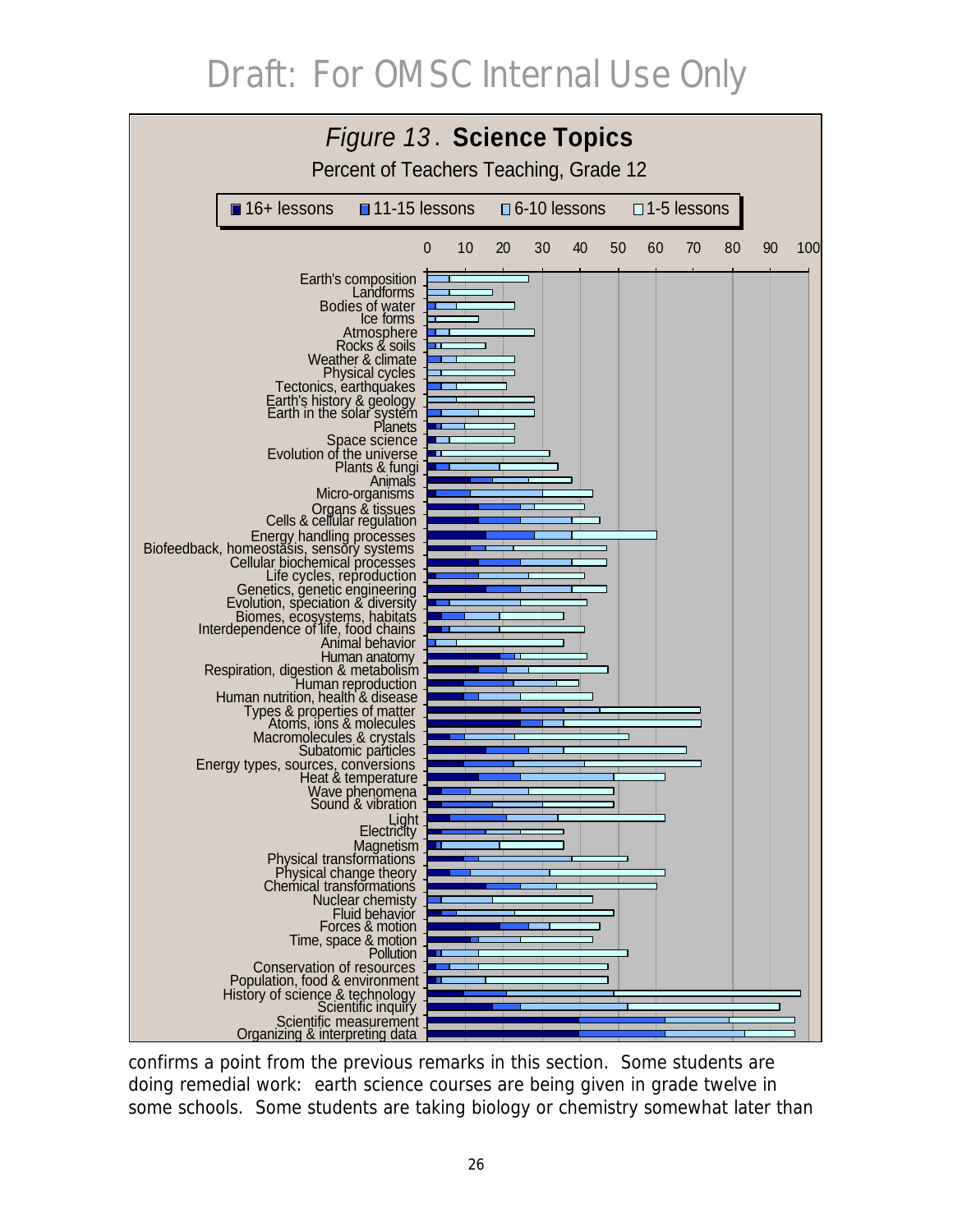the norm. Physics gets its due. And Advanced Placement courses in human anatomy, advanced biology, and genetics are in evidence.

Still, it is difficult to determine from these data just how challenging this work is, that is, how well Ohio's students are being prepared in science. That Ohio's students are not being as well prepared in science as they could be is implied by the previous discussion, as well as other lines of evidence.

For instance, physics is a traditional, in the U.S., fourth year high school science course, for those students taking four years of science. During the 1990s the proportion of U.S. seniors enrolled in a physics course rose steadily, from about 20% of all seniors in 1990 to about 28 percent by 1998 (Neuschatz & McFarling, 1999, p. 3). While this is an improvement, it is necessary to observe that in many European and Asian nations virtually all secondary students take the equivalent of at least one full year of physics before graduation. Looked at another way, in the countries that performed best on the TIMSS physics exam in 1995, most of the advanced science students had taken the equivalent of two years of physics. The same could be said for only four percent of the U.S. advanced science students (Neuschatz & McFarling, 1999, p. 39).

Another instance may be drawn from data obtained in 1996 when some 14,000 Ohio seniors in 119 public high schools were tested using the *WorkKeys*® instrument developed by  $ACT$ , Inc.<sup>29</sup> This assessment links to a series of occupational profiles. It compares students' tested skills to seven skill levels, based on the requirements of real jobs. The skill set that is most closely related to science is Applied Technology, defined as solving job-related problems using principles of mechanics, electricity, and fluid dynamics as they occur in workplace equipment. The outcomes? Forty-six (46) percent of Ohio's graduating seniors performed at Level 3 in this area, the level of skill typical of such job titles as laborer, janitor, or administrative assistant. Twenty (20) percent reached Levels 4 or 5: secretary, shipping clerk, machine operator, industrial cleaner, or customer service representative; draftsman, machinist, industrial engineer. None reached a higher level. Fully one-third did not even reach Level  $3.^{30}$ 

Seniors who go on to college will eventually acquire better skills. However, onethird of Ohio's graduating seniors do not go on to college. These are probably also the lowest scorers in the *WorkKeys* sample and those who took minimal science in high school. Their prospects for well-paying work in the technological sector are not good.

While jobs requiring science and technology skills are important to Ohio's economy—and obviously pose rewards for individuals, most good jobs in the current economy and that of the near future are in the office, not necessarily in science and technology (Carnevale and Rose, 1998). $31$  These jobs require the skills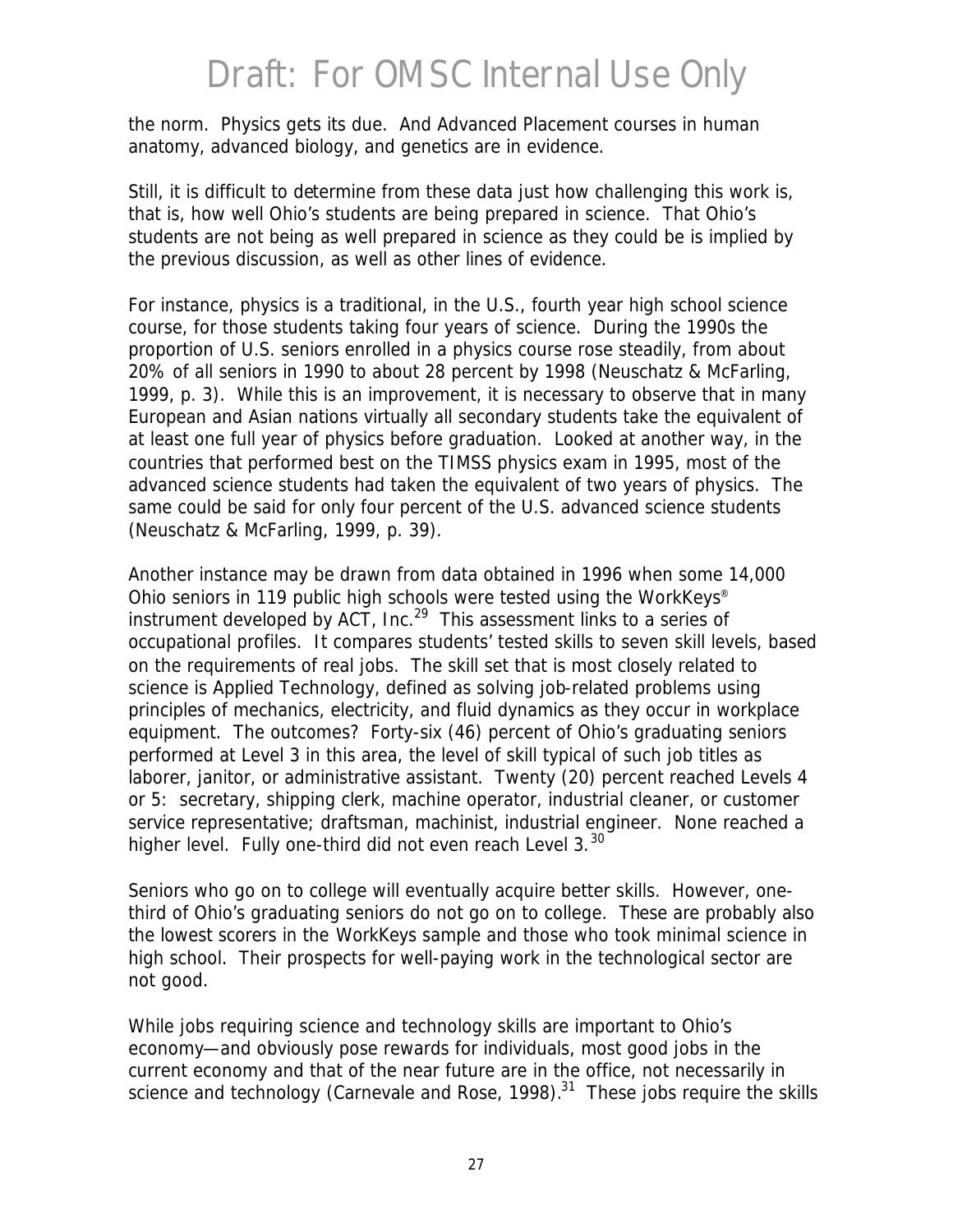and knowledge provided by a college education. Mastery of scientific habits and tools of inquiry is important for technical and for office work. But, substantive scientific content knowledge and application skills are necessary for college entry and subsequent success.

Another example may be observed in Ohio's treatment of evolution. Evolutionary concepts and approaches, whether personally agreed to or not, are central to a large sphere of scientific thought, not just to biology and ecology. Ohio is one of five states that avoids the use of the term in formal statements about what students should know and be able to do in science (Lerner, 2000). How individual districts and teachers treat the issue is unknown. That the state's model science curriculum, Learning Outcomes, and other statements provide no guidance on this critical (and volatile) issue hardly supports teachers' efforts to guide students' learning. $32$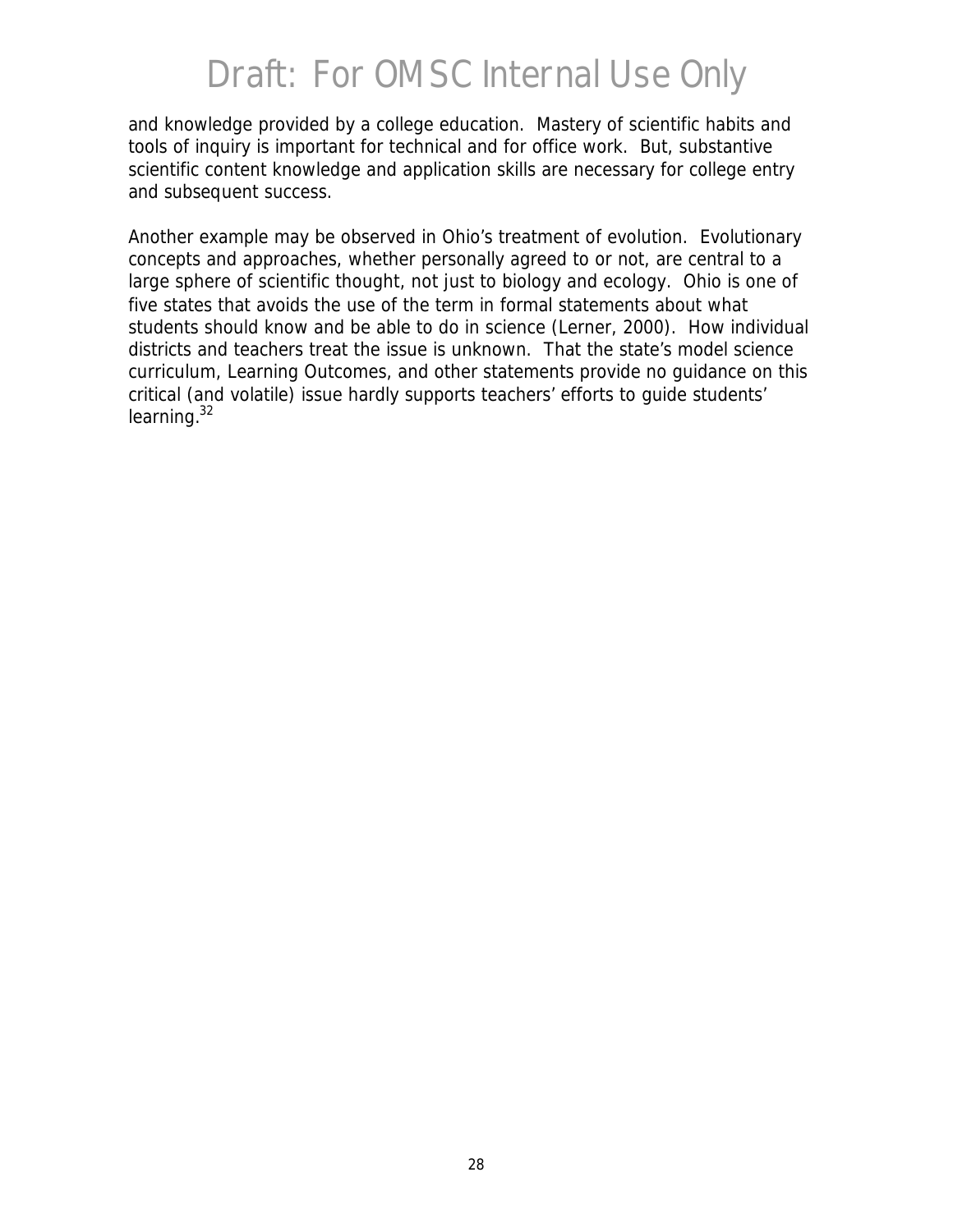#### **The Capacity of Ohio's K-12 Science System:** *What Resources Do Teachers Use? What Do We Know about the Quality of those Resources?*

A primary determinant of the capacity of Ohio's science system to deliver quality instruction is, of course, its teachers. We did not directly investigate the training, skills, capacity, capability, motivation, or other characteristics of Ohio's teaching force. $33$  Nor did we investigate the quality of the formal support structures in place for teachers and teaching, such as the Regional Professional Development Centers, the Ohio Department of Education, and districts' and schools' efforts to hire skilled staff, train and motivate them. We also did not examine Ohio's teacher preparation institutions. Each of these deserves close scrutiny, and we know that there is considerable energy currently to improve them (American Council on Education, 1999; Belden, 1999; Darling-Hammond, 1999; National Commission on Teaching, 1996; National Science Board, 1999; National Research Council, 2000*a* & 2000*b*).

We focus here on where teachers seek support in their daily work and what resources they use to decide the details of the science they teach and how to teach it. One question in our survey asked "In planning science lessons, what is your main source of written information?" The teachers chose one of the following eight options: AAAS<sup>34</sup> or other national standards document, the Ohio Proficiency Test guidelines, Ohio's model science curriculum, the local district curriculum, a school curriculum document, the teacher edition of a textbook, the student edition of a textbook, or some other resource.

Table 2 presents the responses.

District and school curriculum guides dominate teachers' decisions about what to teach, accounting for about half of the teachers. This supports Ohio's vision of itself as a local control state. However, state-mandated accountability, e.g. the Proficiency Tests, is also engaging teachers' attention: the Learning Outcomes

| Table 2. Main Source of<br><b>Information Teachers Use</b> | Grade                     |               |    |  |  |
|------------------------------------------------------------|---------------------------|---------------|----|--|--|
| to Decide What Science<br>Topics to Teach (in percent)     | 7 & 8<br>3 & 4<br>$12 \,$ |               |    |  |  |
| AAAS standards                                             | 1                         | 3             | 13 |  |  |
| Ohio proficiency test guidelines                           | 22                        | 24            | 4  |  |  |
| Ohio model curriculum                                      | 7<br>19<br>10             |               |    |  |  |
| School district curriculum guide                           | 40                        | 37            | 37 |  |  |
| School curriculum guide                                    | 9                         | 16            | 17 |  |  |
| Textbook, teacher edition                                  | 5                         | 6             | 9  |  |  |
| Textbook, student edition                                  | 1                         | $\mathcal{P}$ | 9  |  |  |
| Other resources                                            | 2                         | 3             |    |  |  |

are a primary decision resource for just under a quarter of the teachers at the grade levels where these tests are given in science.

About one in five primary science teachers consults the model science curriculum prepared by the Ohio Department of Education in deciding what to teach. This drops to one in ten at middle school and one in 14 by the end of high school. However, the Model Curriculum document is not aimed at classroom teachers, but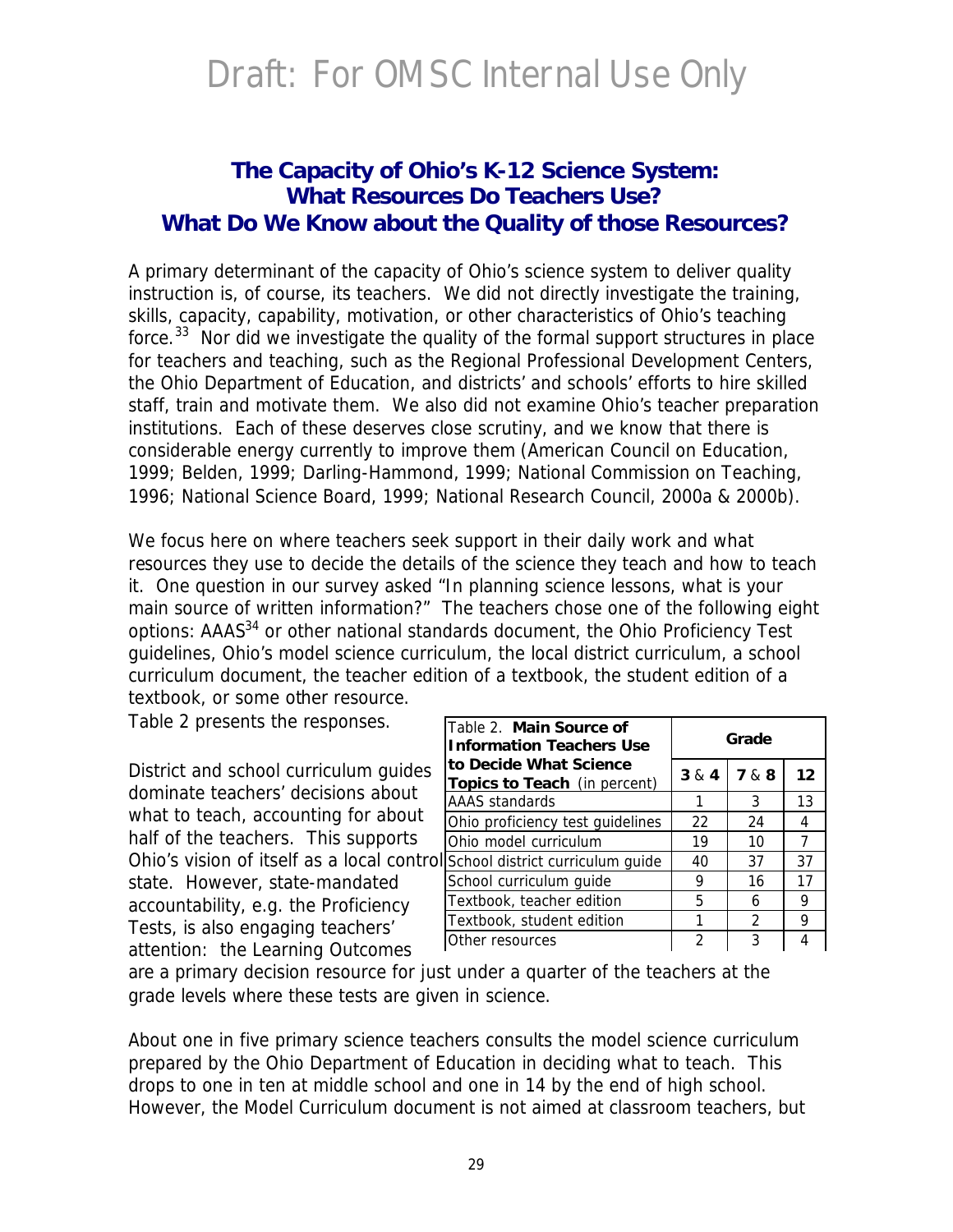rather at district and school leadership for curriculum development. That 19 percent of the primary science teachers directly acknowledge this document shows its support at that level. This statistic may also suggest that local curricular materials need supplementation.

National science standards, such as those published by AAAS, play a direct role in very few Ohio K-8 teachers' decisions about what to teach. Textbooks too play only a small role. In high school, both of these become a little more influential, but local school syllabi play a larger role.

When these questions were asked in TIMSS, there was a clear distinction intended between national, state, and local standards. Since Ohio has not formally adopted statewide standards that set out in some detail what students should know and be able to do, it is problematic to compare Ohio's responses to this question to other nations'. Suffice it to say that internationally national and state standards play a much larger role than what was reported in Table 2 (Schmidt & Prawat, 1999).

Knowledge about the resources teachers use to choose *what* they teach may be less enlightening than the sources teachers use to choose *how* they teach. Individual teachers typically are more active in pedagogical than in curricular decision making (Cohen, 1990; Lortie, 1975). In most schools, the latter is an external charge or the result of group choice. In relatively few schools is the former consistently prescribed.

Table 3 presents data on teachers' choices about practice in Ohio. Textbooks dominate these decisions for about 40 percent of the primary and high school teachers. For middle school science teachers, "other resources" are more important than textbooks. These "other resources" are also important in primary and secondary school. Teachers do not

| Table 3. Main Source of<br><b>Information Teachers Use</b>      | Grade                     |    |    |  |  |
|-----------------------------------------------------------------|---------------------------|----|----|--|--|
| to Decide How to Present a<br><b>Science Topic</b> (in percent) | 7 & 8<br>$12 \,$<br>3 & 4 |    |    |  |  |
| AAAS standards                                                  | $\mathcal{P}$             | 3  | 6  |  |  |
| Ohio proficiency test guidelines                                | 10                        | 7  | 2  |  |  |
| Ohio model curriculum                                           | 5<br>15<br>4              |    |    |  |  |
| School district curriculum guide                                | 10                        | 10 | 2  |  |  |
| School curriculum guide                                         | 4                         | 6  | 8  |  |  |
| Textbook, teacher edition                                       | 35                        | 21 | 25 |  |  |
| Textbook, student edition                                       | 5                         | 3  | 15 |  |  |
| Other resources                                                 | 28                        | 35 | 38 |  |  |

appear to find the available resources provided by state, district, or school particularly helpful for these decisions. We need to know more about the other resources that science teachers do use. They provide a direct opening to influencing teacher decision making—and we do not know what this avenue is. $35$ 

#### **Textbook Use**

Teachers' ideas about science, science teaching, and science learning will directly influence what science they teach and how they teach it (Bransford, 2000, p. 155). If the teacher's knowledge of science is deep, if the teacher's pedagogical skills are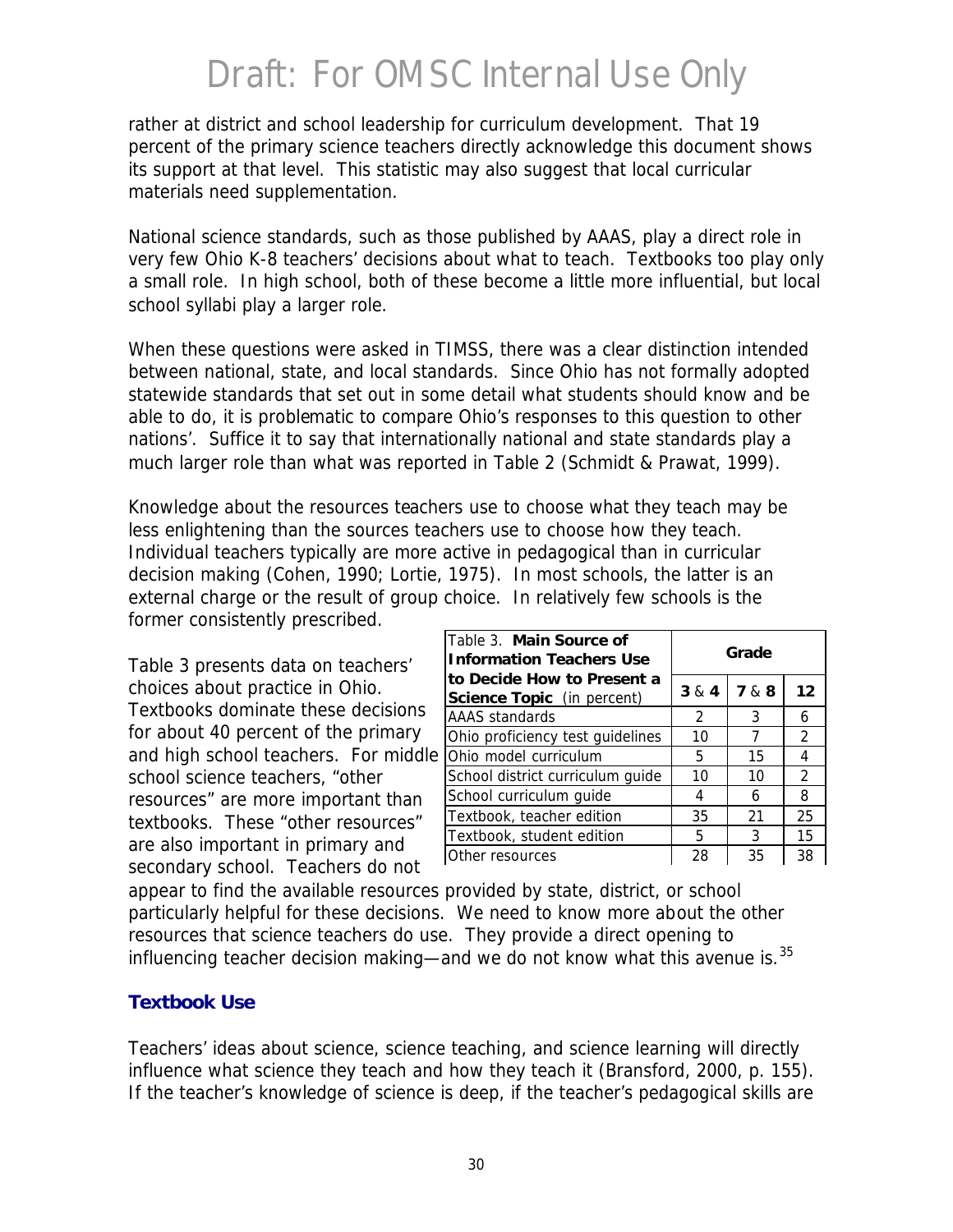broad and well-practiced, if the teacher's knowledge of how students—one by one and in groups—learn is well-founded, if the teacher remains at all times alert to the information flow in and around and through the class, then it is likely that learning will occur optimally and for all.<sup>36</sup> But, those are a lot of *ifs*. In most science classes, instructional life will be somewhat less than optimal. Good instructional resources will be a necessity.

If how teachers present science is, for most, based on a textbook's selection and presentation of material and pedagogical suggestions, then we need to know how much time teachers devote to textbook-based instruction, and we need to know about the content and quality of the chosen textbooks, not to mention the "other resources" of Tables 2 and 3.

We asked teachers to tell us what textbooks they used and how often they used them. Table 4 confirms that science teaching in Ohio is heavily influenced by textbooks, particularly in high school. Half the twelfth grade teachers say they use textbooks over half the time. Almost one-quarter say they use them more than three-quarters of

| Table 4. What Percent of<br>your Weekly Science<br><b>Teaching Time Is Based</b> | Grade |       |    |  |  |
|----------------------------------------------------------------------------------|-------|-------|----|--|--|
| on your Textbook?<br>(in percent)                                                | 3 & 4 | 7 & 8 | 12 |  |  |
| No text used                                                                     | 26    | 10    | 4  |  |  |
| Less than 25% of the time                                                        | 17    | 30    | 21 |  |  |
| 26-50% of the time                                                               | 14    | 22    | 26 |  |  |
| 51-75% of the time                                                               | 22    | 26    | 26 |  |  |
| 76-100% of the time                                                              | 20    | 13    | 23 |  |  |

the time. (At the other end, one-quarter say they use them less than one-quarter of their teaching time.) At the primary and middle school levels, about 40 percent of the teachers base half or more of their science teaching time on textbooks.

Fully one-fourth of Ohio's third and fourth grade teachers do not use a textbook at all when teaching science. In addition, it can be seen in Table 4 that in five or six of every ten science classrooms in Ohio more than half of instructional time is based on resources other than textbooks. These numbers suggest considerable variability in coverage and focus among districts, schools, even teachers. Textbooks are an important part of instruction for most of these science teachers; at the same time, it is clear they are not enough.

This pattern of textbook use (or lack of use) is, however, fairly similar to what occurs elsewhere in the U.S. According to data collected during TIMSS in 1995, one of every 20 U.S. middle school science teachers says (s)he does not use a textbook, compared to one in 10 in Ohio. Just over a quarter of these U.S. science teachers base half to three-quarters of their teaching time on a textbook, just as in Ohio. Just under a quarter of U.S. teachers base more than three-quarters of their teaching time on textbooks, a little more than is the case in Ohio. $37$ 

Given the mixed reputation of textbooks,  $38$  not using a textbook may be a sign of more enlightened teaching. Hence, it makes sense to ask, do Ohio's teachers who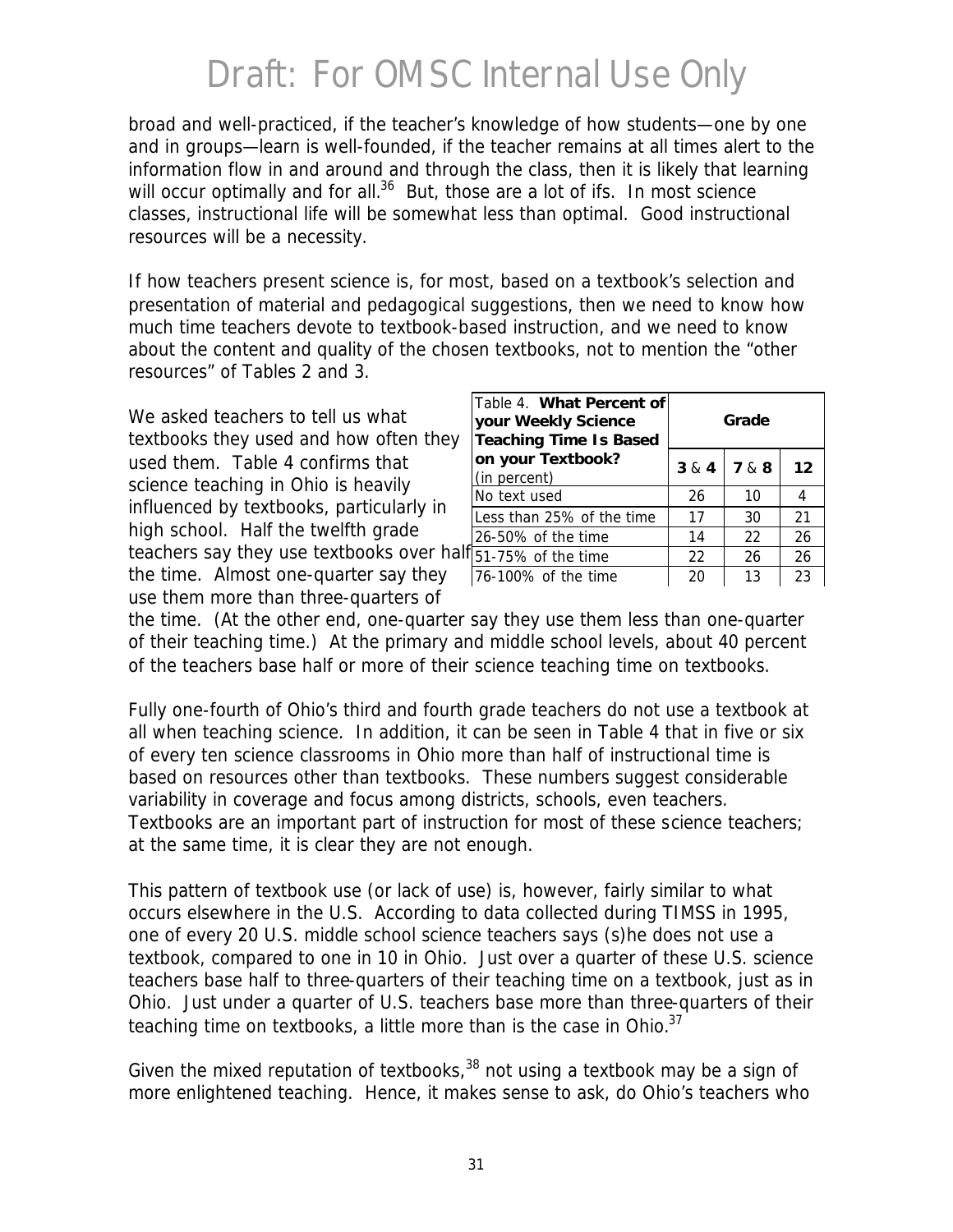rely on textbooks less think differently about *what* they choose to teach? The answer appears to be "yes, somewhat." At grades three and four, teachers who do not use science textbooks are more likely to depend on district curriculum guides to choose what to teach. They also depend much more on "other resource books" to decide how to teach. At middle school, the Ohio model science curriculum plays a somewhat greater role in topic choice for teachers who do not use textbooks. However, because there are not many teachers in our sample who do not use textbooks, these comparisons cannot be extended further.

#### **Textbook Choice and Textbook Quality**

Table 5 displays the science textbooks used in Ohio's third and fourth grade classrooms. Sixteen books are listed, but two are somewhat more popular than the others. The Scott Foresman/Addison Wesley *Discover the Wonder* series is used in about a quarter of Ohio's classrooms. One in six classrooms uses the MacMillan/ McGraw-Hill *Science Series*. Another 14 texts were used by the teachers we sampled. Clearly, no single text dominates at this level,

| Table 5: Science Textbooks in Use<br>in Grades 3 and 4 in Ohio |                                                |                                  |  |  |  |
|----------------------------------------------------------------|------------------------------------------------|----------------------------------|--|--|--|
|                                                                | <b>Publisher Textbook</b>                      | Percent<br>Ωf<br><b>Teachers</b> |  |  |  |
| Scott Foresman/Addison Wesley Discover the Wonder              |                                                | 24.5                             |  |  |  |
| MacMillan/McGraw-Hill Science Series                           |                                                | 16.1                             |  |  |  |
| Silver Burdett Ginn Science Horizons                           |                                                | 7.7                              |  |  |  |
|                                                                | Harcourt Brace Science Anytime                 | 7 O                              |  |  |  |
| Holt Rinehart & Winston Holt Science                           |                                                | 7 O                              |  |  |  |
| Scott Foresman/Addison Wesley Destinations in Science          |                                                | 49                               |  |  |  |
| Silver Burdett Ginn Discovery Works                            |                                                | 49                               |  |  |  |
| <b>Addison Wesley Science</b>                                  |                                                | 4.2                              |  |  |  |
| MacMillan/McGraw-Hill Science in your World                    |                                                | 42                               |  |  |  |
| Silver Burdett Ginn Science                                    |                                                | 4.2                              |  |  |  |
|                                                                | Scholastic Scholastic Science Place            | 3.5                              |  |  |  |
|                                                                | UC--Berkeley Full Option Science System (FOSS) | 3.5                              |  |  |  |
|                                                                | McGraw-Hill Gateways to Science                | 28                               |  |  |  |
|                                                                | Merrill Science                                | 2.1                              |  |  |  |
|                                                                | <b>Heath Science</b>                           | 0 <sub>7</sub>                   |  |  |  |
| Silver Burdett Ginn Accent on Science                          |                                                | 0.7                              |  |  |  |

although most appear to be fairly traditional textbooks for this level. One exception is the *Full Option Science System* developed at the University of California at Berkeley and distributed by Britannica. It is not possible to tell from this list that (or where) teachers focused their science instruction.

Recently, several appraisals of U.S. school science and mathematics textbooks have been published. Elementary science texts have so far not been evaluated while middle school mathematics texts have seen the most frequent scrutiny. Project 2061 of the American Association for the Advancement of Science (AAAS) has been at the forefront of this work. We include their findings in the next several tables.<sup>39</sup>

The AAAS evaluations were released in September 1999 and examined how well science textbooks help students learn key ideas in the sciences. The AAAS work is based on an emerging national consensus among educators and scientists on what all K-12 students need to know and be able to do in science, mathematics, and technology. In science, this consensus is well voiced in the National Research Council's (1996) *National Science Education Standards.* The evaluation procedure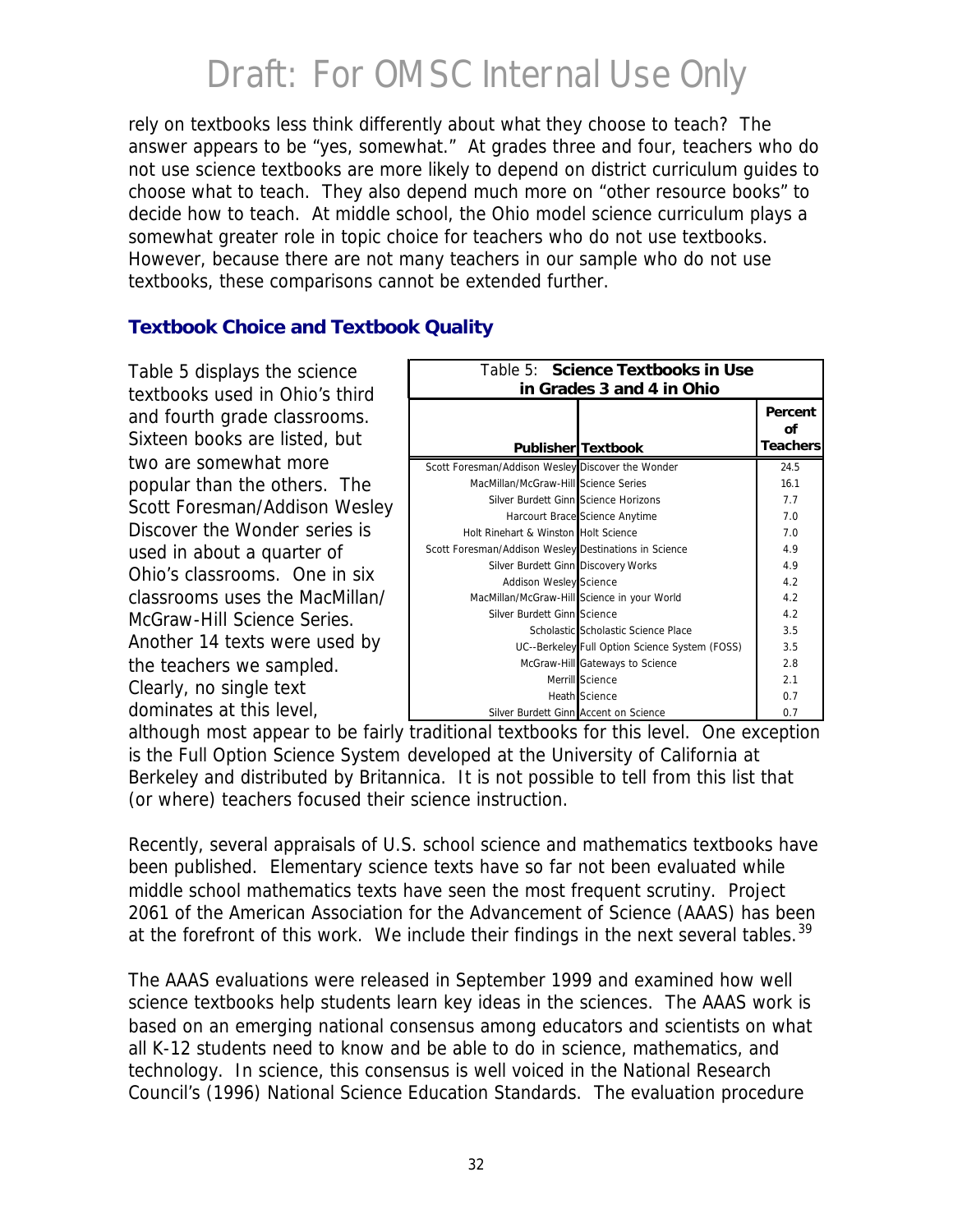was rigorous, involving independent teams of middle school teachers, curriculum specialists, and professors of science education. The process the teams used was developed and tested over three years, involving the collaboration of some 100 experts and funded by the National Science Foundation (cf. Roseman, Kesidou, & Stern, 1996).

Table 6 lists the science textbooks used by our sample of Ohio's seventh and eighth grade science teachers. There are 14 books listed. The earth, life, and physical sciences appear to form the core of these books' content. This supports the data from Figures 4 and 10 earlier, on Ohio's districts' intentions for the curriculum for this level and on the science topics these teachers said they focused on.

Four textbooks are more popular than others, in use in almost two-thirds of the middle school classrooms. Two of the four—Glencoe/McGraw-Hill's *Science* 

*Interactions* and Holt Rinehart and Winston's *SciencePlus*—are used in about 40 percent of Ohio's seventh and eighth grade classrooms. However, these two, as well as three of the next most popular fou all received *unsatisfactory* ratings from

|                                                |                                                              | Percent Project<br><b>of</b> | 2061         |
|------------------------------------------------|--------------------------------------------------------------|------------------------------|--------------|
|                                                | <b>PublisherlTextbook</b>                                    | Teachers Rating <sup>®</sup> |              |
|                                                | Glencoe/McGraw-Hill Science Interactions: Books 1, 2, & 3    | 21                           | $\mathbf{U}$ |
| Holt Rinehart & Winston SciencePlus            |                                                              | 18                           | U            |
|                                                | Prentice Hall Exploring Earth Science, Physical Science      | 13                           |              |
|                                                | Glencoe/McGraw-Hill Earth, Life, Physical Science            | 13                           | U            |
| Prentice Hall Science                          |                                                              | 9                            | $\cup$       |
| Scott Foresman/Addison Wesley Science Insights |                                                              | 6                            | $\mathbf{U}$ |
|                                                | Prentice Hall Science Explorer                               | 5                            |              |
|                                                | Silver Burdett Ginn General Science: Books 1 & 2             | 4                            |              |
|                                                | Globe Fearon Concepts & Challenges in Earth/Physical Science | $\overline{2}$               |              |
|                                                | Heath Life Science, Earth Science, Physical Science          | 2                            |              |
|                                                | Silver Burdett Ginn Focus on Life Science                    | $\overline{\mathcal{L}}$     |              |
|                                                | Merrill Principles of Science: Books 1 & 2                   |                              |              |
|                                                | Science Curriculum Introductory Physical Science             |                              |              |
| Silver Burdett Ginn Natural World              |                                                              |                              |              |

AAAS. None of the science textbooks used by our sample of teachers was judged *satisfactory* by the AAAS reviews.

Table 7, at the top of the next page, paints a much more diverse picture for the senior hear of high school. Twenty-nine textbooks are listed. These range across earth science, biology, chemistry, physics, anatomy, and astronomy. There are introductory high school science texts, advanced placement manuals, and collegiate texts. Clearly, there is considerable variability in what is taught at this level. However, science is not a required course for Ohio's seniors.

What we have in Table 7, then, is a display of textbooks for a broad mix of courses offered to some of Ohio's seniors. These include remedial or introductory science courses for a few, chemistry or physics courses in schools with traditional college preparatory tracks, as well as advanced placement work in anatomy and biology for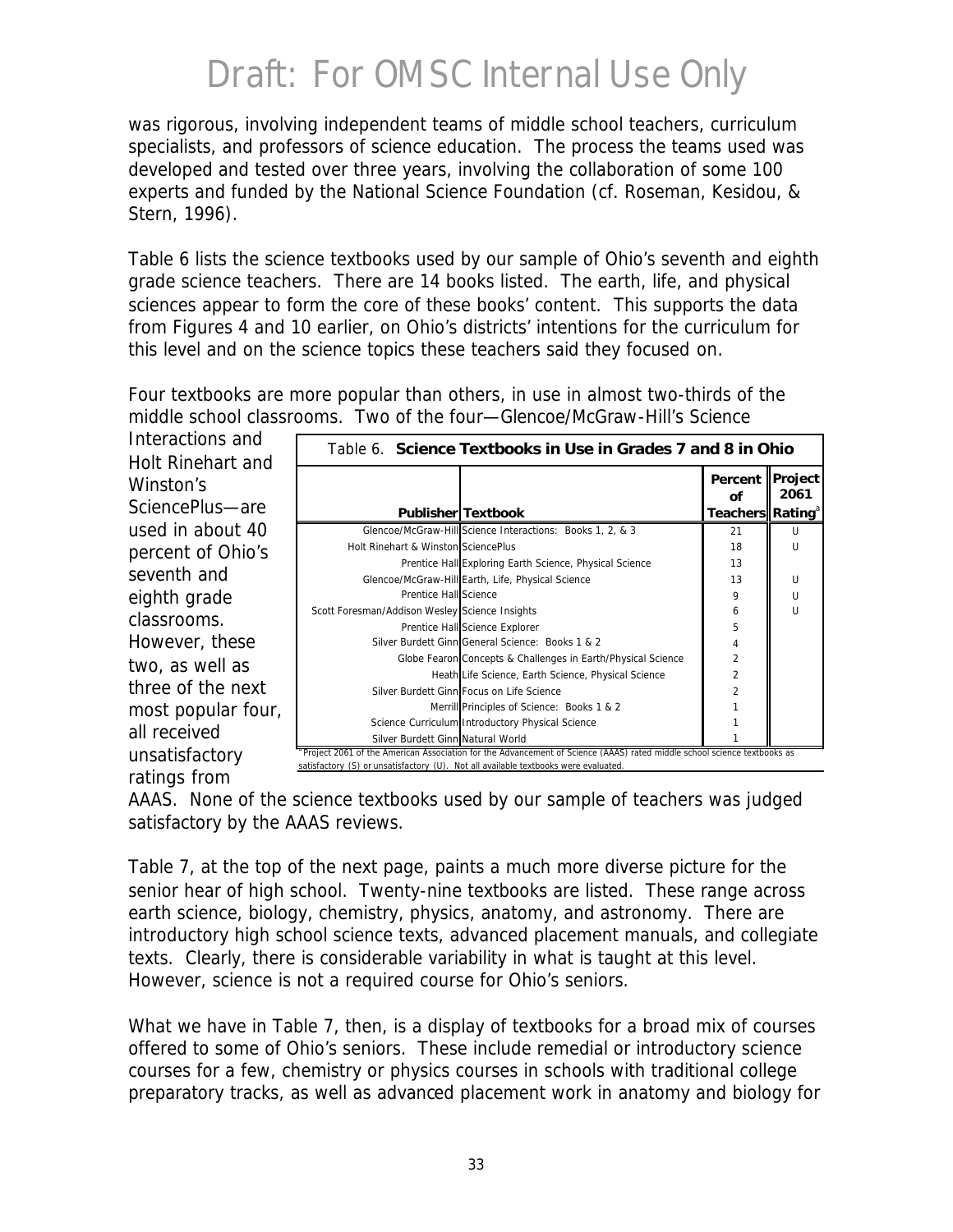students with a strong focus in the life sciences—and the good fortune to be enrolled in schools able to offer such advanced work. However, the fact remains that most of Ohio's seniors are not enrolled in any rigorous science course.

For those Ohio seniors who are enrolled in science courses, the quality of textbooks remains a concern. In its review of high school biology textbooks, for

|                                                          | <b>Publisher</b> Textbook                                  | <b>Percent</b><br>of<br>Teachers Rating <sup>a</sup> | Project<br>2061 |
|----------------------------------------------------------|------------------------------------------------------------|------------------------------------------------------|-----------------|
|                                                          | Glencoe/McGraw-Hill Physics: Principles & Problems         | 10 <sup>10</sup>                                     |                 |
|                                                          | Prentice Hall Biology: The Study of Life                   | 10                                                   | Þ               |
|                                                          | <b>Addison Wesley Conceptual Physics</b>                   | 6                                                    |                 |
| Holt Rinehart & Winston Modern Physics                   |                                                            | 6                                                    |                 |
| Addison Wesley Chemistry                                 |                                                            | 4                                                    |                 |
|                                                          | Glencoe/McGraw-Hill Biology: The Dynamics of Life          | 4                                                    | P               |
|                                                          | Glencoe/McGraw-Hill Merrill Chemistry: A Modern Course     | 4                                                    |                 |
| Holt Rinehart & Winston Modern Biology                   |                                                            | 4                                                    | P               |
|                                                          | McDougal Littell Heath Chemistry                           | 4                                                    |                 |
|                                                          | Saunders The Human Body: Concepts of Anatomy & Physiology  | 4                                                    |                 |
| Scott Foresman/Addison Wesley Human Anatomy & Physiology |                                                            | 4                                                    |                 |
| <b>Addison Wesley Physics</b>                            |                                                            | $\overline{a}$                                       |                 |
| Benjamin Cummings Biology                                |                                                            | $\overline{2}$                                       |                 |
|                                                          | CEEB AP Biology Manual                                     | $\overline{2}$                                       |                 |
| Glencoe/McGraw-Hill Physics                              |                                                            | $\overline{2}$                                       |                 |
|                                                          | Harcourt Brace The World of Biology                        | 2                                                    |                 |
|                                                          | <b>Heath Earth Science</b>                                 | 2                                                    |                 |
|                                                          | Heath Fundamentals of Physics                              | $\overline{2}$                                       |                 |
|                                                          | Holt Rinehart & Winston Biology: Principles & Explorations | $\overline{2}$                                       | P               |
|                                                          | Holt Rinehart & Winston Chemistry: Visualizing Matter      | $\overline{2}$                                       |                 |
| Holt Rinehart & Winston Modern Chemistry                 |                                                            | $\overline{2}$                                       |                 |
|                                                          | Holt Rinehart & Winston Modern Human Physiology            | $\overline{c}$                                       |                 |
|                                                          | McGraw-Hill Environmental Science: A Global Concern        | $\overline{a}$                                       |                 |
|                                                          | Prentice Hall Chemistry: An Analytical Approach            | $\overline{2}$                                       |                 |
|                                                          | Prentice Hall Exploring Physical Science                   | $\overline{2}$                                       |                 |
|                                                          | Prentice Hall Physics: Principles with Applications        | 2                                                    |                 |
|                                                          | Scott Foresman/Addison Wesley Essentials of Human Anatomy  | $\overline{2}$                                       |                 |
| Scott Foresman/Addison Wesley Science Insights           |                                                            | $\overline{2}$                                       |                 |
|                                                          | Wiley Astronomy: The Evolving Universe                     | $\mathfrak{p}$                                       |                 |

scale: *excellent* (E), *good* (G), *satisfactory* (S), *fair* (F), or *poor* (P).

instance, Project 2061 found none acceptable. Ten biology textbooks were evaluated on 16 instructional categories in each of four key topics, 640 ratings in all. Across these 640 ratings, the Project 2061 teams gave only 3 excellent, 7 good, and 25 satisfactory ratings. From its perspective, the biology textbooks available to the U.S., and Ohio's, secondary schools are clearly inadequate. In the words of the project's director, George Nelson, these texts "provide only fragmentary treatment of fundamentally important concepts," focusing instead on vocabulary, isolated facts, and unnecessary detail (Project 2061, 2000). Ohio's high school teachers' choice of textbooks cannot be expected to do better than what is available to them.

The textbooks identified in Tables 5, 6, and 7 for Ohio are similar to the choices made elsewhere in the U.S. Additional confirmation for this similarity comes from reports by the American Institute of Physics. According to a survey of high school physics teachers nationally in 1997 (Neuschatz & McFarling, 1999, p. 5) the most popular regular first year physics textbook was *Physics: Principles and Problems*, published by Glencoe/McGraw-Hill. Table 7 confirms this is also Ohio's physics teachers' first choice. Nationally, the most popular secondary physics text for non-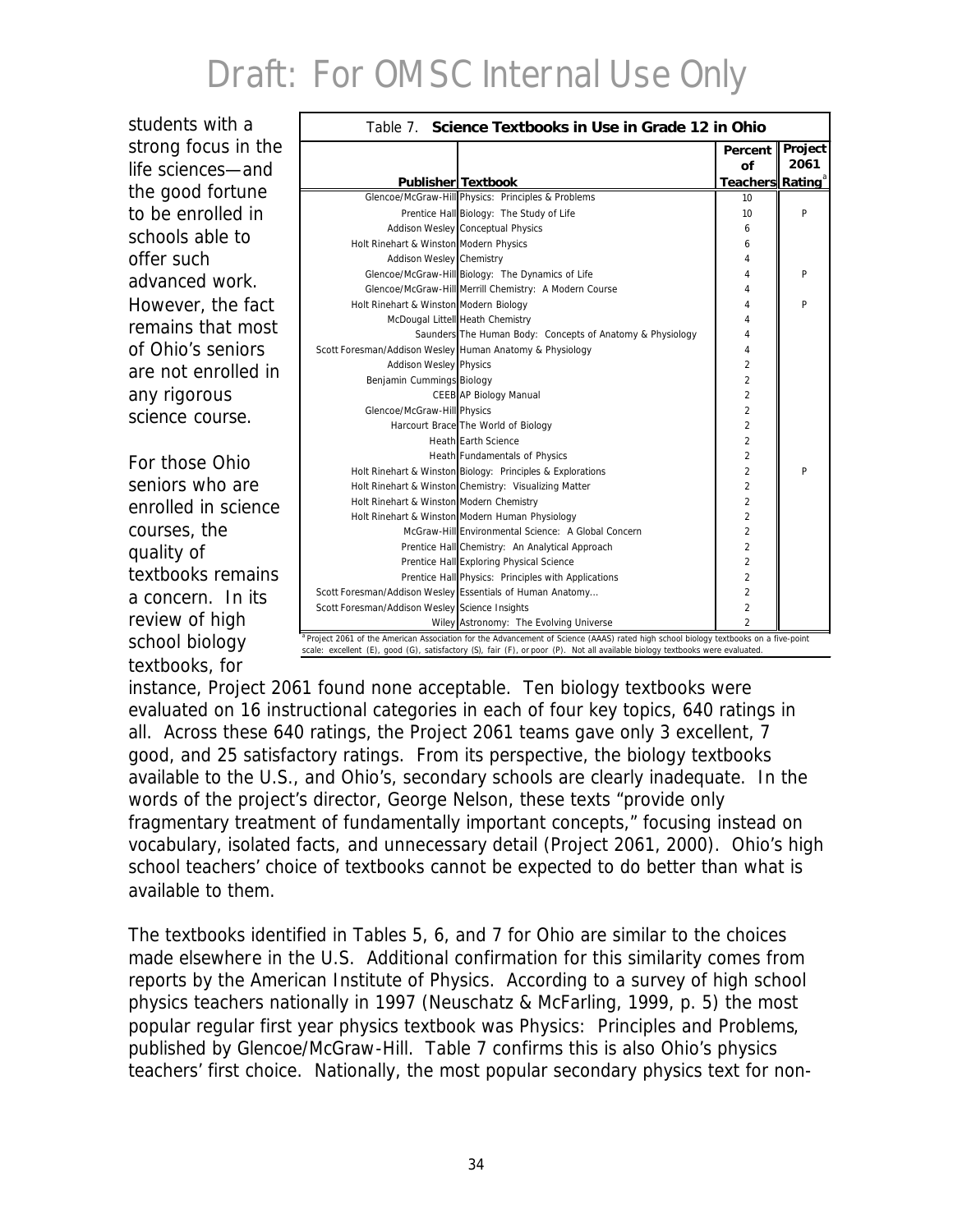science students was *Conceptual Physics* published by Addison Wesley. In Ohio, this is the second most used physics text.

Tables 5, 6, and 7 also suggest that the popular textbook choices typically are not those that the experts favor. However, it is also apparent that the experts have little positive to say about nearly all the science textbooks available for the middle and secondary school level. Expert knowledge and the science textbook industry seem particularly out of sync.<sup>40</sup>

The science standards advocated by the American Association for the Advancement of Science and the National Research Council began to appear in the late 1980s. The positions and beliefs underlying these reformist standards were highly influential in the state standards movement of the 1990s. Ohio's model science curriculum was an early example among the states of this view. These changes have influenced the focus, format, and content of textbooks. Still, it takes multiple years for such changes to make it through the production process and appear in printed form.

From Table 8 we can see that well over half of the science textbooks that Ohio's students opened in the fall of 1999 were printed before 1996 and therefore were little likely to have been influenced by the emerging reformist consensus. Within this context, Ohio's middle school students were somewhat more likely to have had access to more recent textbooks, it would seem. The primary grade students used the oldest textbooks.

| Table 8. Publication<br>Dates of Ohio's<br><b>Science Textbooks</b><br>(in percent of teachers using) |       |             |       |  |  |  |
|-------------------------------------------------------------------------------------------------------|-------|-------------|-------|--|--|--|
| Year                                                                                                  |       | Grade Grade | Grade |  |  |  |
|                                                                                                       | 3 & 4 | 7 & 8       | 12    |  |  |  |
| 1999                                                                                                  | 0.0   | 10.1        | 2.1   |  |  |  |
| 1998                                                                                                  | 0.0   | 2.0         | 8.3   |  |  |  |
| 1997                                                                                                  | 6.0   | 29.3        | 8.3   |  |  |  |
| 1996                                                                                                  | 11.9  | 2.0         | 8.3   |  |  |  |
| 1995                                                                                                  | 31.3  | 23.2        | 31.3  |  |  |  |
| 1994                                                                                                  | 3.7   | 5.1         | 8.3   |  |  |  |
| 1993                                                                                                  | 4.5   | 17.2        | 6.3   |  |  |  |
| 1992                                                                                                  | 8.2   | 0.0         | 6.3   |  |  |  |
| 1991                                                                                                  | 4.5   | 3.0         | 4.2   |  |  |  |
| Older                                                                                                 | 29.9  | 8.1         | 16.6  |  |  |  |

If the science texts Ohio's teachers and students use are not informed by the best recent research about learning and the

teaching of science, then it is likely that instruction will be inefficient and may align poorly with Ohio's proficiency tests. In Ohio's southeastern Appalachian region, for instance, this appears to be exactly what happened. An analysis of proficiency test data for six districts there confirmed that "the materials and instructional strategies used in most schools covered only three of the seven areas emphasized in the state assessment" (Dreher, 2000, p. 9).

#### **Understanding the Evidence about Textbooks**

We want to believe, and teachers want to believe, that textbooks make a difference. Still, the foregoing evidence and discussion raises a variety of doubts and concerns that need to be addressed.

**If is a Is it possible that there are no substantive differences among textbooks?** School staff may be selecting among textbooks that do not meaningfully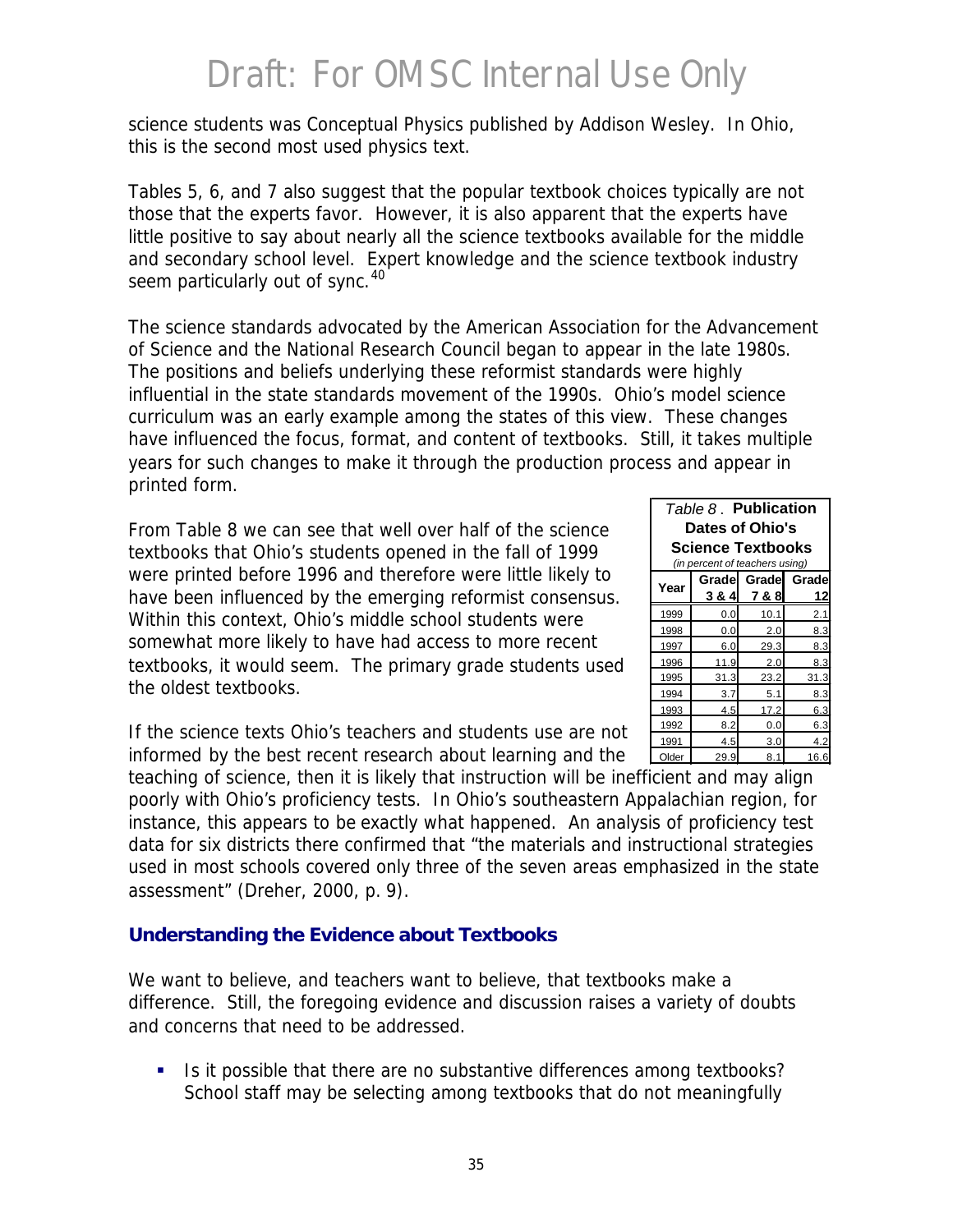differ. A critical question, of course, is whether the teachers who make up textbook adoption committees are aware that different, and possibly superior, science textbooks and science programs beginning to reach the market. Then again, it is possible that the science teachers who sit on adoption committees prefer middle-of-the-road textbooks.

- ß Is there no "hard" evidence to compare textbooks? Expert panels' opinions may be on the mark, but they are little help if they find no satisfactory science textbooks. Teachers' choices may be good ones. But how are we to know? Textbook publishing is a marketing-driven business. New, updated books by prestigious authors sell. States encourage textbooks to touch each standard they write. Clear omissions create failed sales. What is not available is unbiased, empirical evidence that shows how much and what learning a particular textbook produces.<sup>41</sup>
- ß Is it possible Ohio's teachers are not well qualified or too pressured to select science textbooks? Most school districts are small, often with fewer than 100 professional staff. Finding staff who have the time and the will to remain current with the literature and with new releases of textbooks is difficult for many districts.<sup>42</sup> Many staff members have taught for decades. Their focus has been on the classroom, not the profession. Their ties to professional associations, educational research, expert debate will have thinned. In addition, some claim that the professional training teachers receive is itself deficient (Gross, 1999).
- **If It is it possible that we have reached a point where the accumulated wisdom** about learning in general and learning science in particular is no longer correct? The past century has seen startling developments in how we understand learning: from Freud's psychiatry to Watson's behavior therapy, to Skinner's free operant conditioning, to Piaget's stages—and somewhere in all that is the thought and influence of John Dewey. Over the past two decades that accumulated wisdom has seen dramatic and accelerating reshaping in the hands of cognitive scientists and constructivist educators (Bransford, 1999; Bruer, 1993).

The average Ohio teacher is now in his or her forties. S/he obtained the teaching credential 15 or more years ago. Unless the teacher has been very diligent, s/he will be ignorant of the full scope and consequences of these changes in understanding for science instruction (Bailey, 1996). The teacher's accumulated repertoire of tools and practices—more precisely, the personal understandings about why, when, and how to employ these tools and practices—may not be consistent with the reasons now being offered to justify changed practice (Cohen, 1990). Under these conditions, they cannot make wise decisions about textbooks and other instructional supports.

Other nations face this issue as well. And some have tools and practices to assure teachers remain stay well versed and motivated. In Japan, for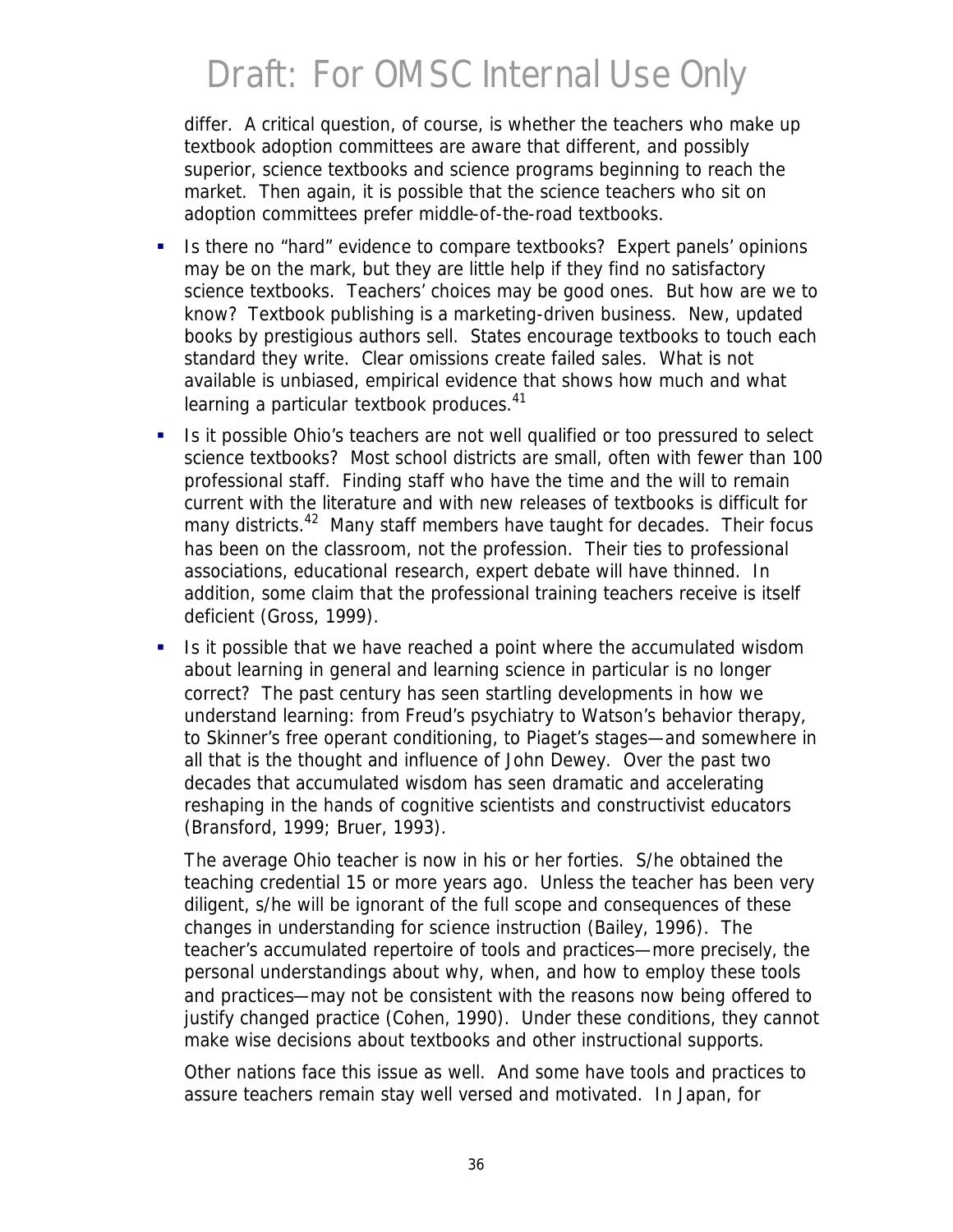instance, research lessons (Lewis & Tsuchida, 1998) bring teachers together around critical issues in applied pedagogy. These lessons focus the attention of groups of teachers over time as they engage in jointly designing and building effective lessons. The lesson must be justified both theoretically and practically, enforcing links to the research and what is known of best practice. Because this work focuses closely on teachers' own practical needs, because it brings the resources of teachers from different schools together, because it extends the work and the conversations about the work over time and across the daily boundaries of the single classroom, the research lesson concept bodes well for helping teachers generate new solutions, supported by applied and theoretical research, and empowered by the energy of a fellowship of peers (see Stigler & Hiebert, 1999).

**IS It possible that many U.S. science textbooks do not contain the right** material? As part of TIMSS, samples of textbooks for all participating nations were analyzed. This confirmed that most American texts contain far more material covering far more topics per grade than is the case in most other nations (Schmidt et al, 1999). Moreover, American textbooks appeared disjointed and highly repetitive from grade to grade.

U.S. teacher editions of textbooks typically add little more than correct answers for the student exercises. Textbooks in several other nations are much richer for teachers, providing numerous worked-out examples and illustrated processes. Materials for teachers focus more often on underlying principles and other materials suitable for self-study and guided lesson development.

What if these doubts are true? Then, in the effort to improve science education, are we not in fact asking teachers to do what they have not been trained to do? With limited tools? With the wrong tools? Under difficult conditions? With no time? And little support? Fortunately, the answer to each of these questions is not an unqualified negative. However, there is a lot of uncertainty. Textbooks and teachers, with students, are at the core of the learning enterprise (at least as we know it in schools). Textbooks need to be the best they can be. Teachers need the best support we can supply, especially if we are also asking that their teaching change.

Next, we examine some aspects of teaching and learning in Ohio today, aspects that are central to the changed teaching being urged.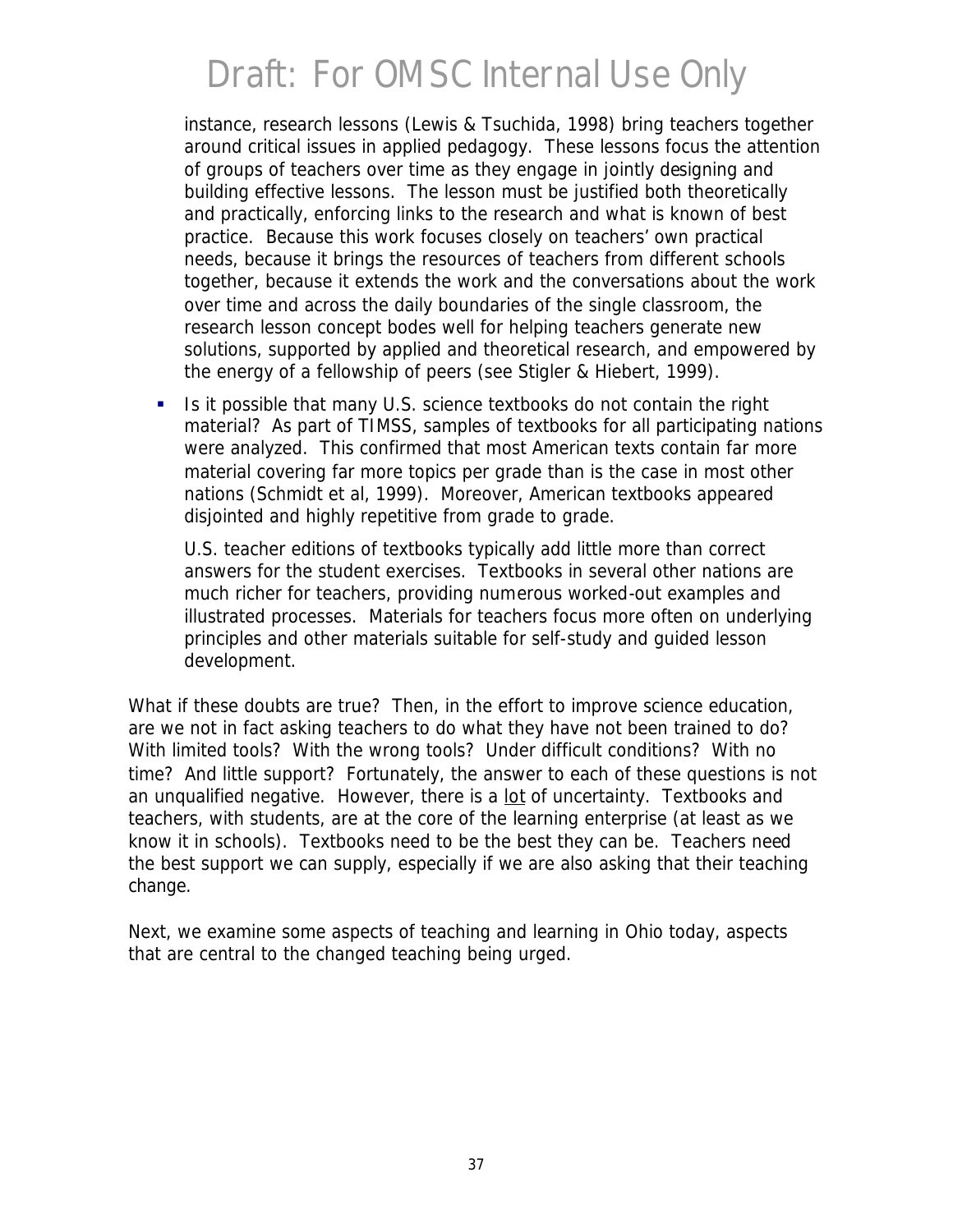#### **The Culture of Teaching Science:** *How Is Instruction Delivered?*

We asked Ohio's science teachers how often they had their classes work as whole groups, as groups of students, or as individuals; how often they asked their students to do certain classroom tasks, such as putting events or objects in order and indicating their reasoning, using computers, writing scientific explanations, analyzing relationships using tables, charts, and graphs, and explaining the reasoning behind their ideas; and about how often they conducted various kinds of experiments inside and outside the classroom. Because these questions were also asked in TIMSS, they permit comparison of Ohio's teachers' classroom practices to other teachers in the U.S. as well as those from other nations. They also permit some sensing of where Ohio's teachers' practice stands with respect to the AAAS standards and other calls for reformed practice.

Authoritative reviews of research confirm that two factors are most influential in student learning: instructional quantity and metacognitive opportunities (Wang, 1990).<sup>43</sup> Hardly surprisingly, more opportunities to learn and to work at learning are predictive of greater learning. When these opportunities include such practices as children monitoring their own learning, planning to learn more effectively and testing alternative learning strategies for themselves, learning begins to accelerate. These factors tend to occur more frequently and to have greater impact when students are actively engaged in their work, when the challenge presented "grabs" them and focuses their attention and minds, and when they have opportunity to build their own solutions rather than simply regurgitating givens (cf. Brown & Campione, 1996). Classrooms that encourage such factors tend to be more collaborative in nature, less teacher-dominated than others.

#### **The Organization of Instruction**

The manner in which teachers organize classroom instruction and the relationships between teacher and student and among students are indirect estimates of the collaborative nature of the instruction that takes place there. <sup>44</sup> Inspection of the patterns observed in Ohio and comparing them to patterns elsewhere may help us understand the condition of science teaching and learning in Ohio.

Table 9 compares whether science instruction in Ohio is teacher-led, in three classroom work clusterings: whole class, individual student work, and small student groups. Teacher-led or assisted instructional patterns dominate. An exception occurs in grades seven and eight where teacher led whole class work runs just behind whole class work with students responding to each other. Moreover, at this level it also appears that individual and small group work are more common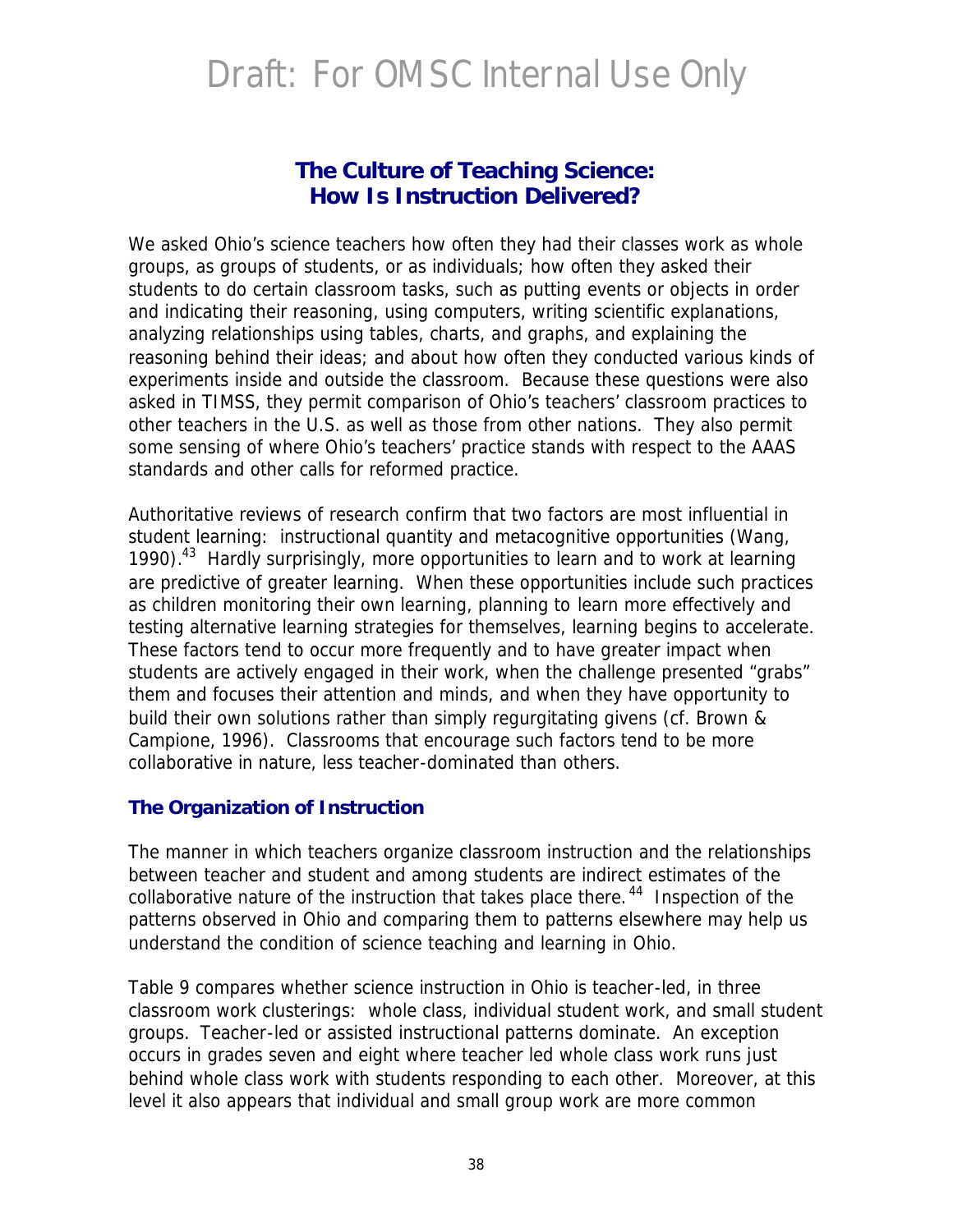| Table 9. Ohio Teachers' Reports of Class Organization for Science Instruction <sup>45</sup> |              |      |      |              |      |      |          |      |      |
|---------------------------------------------------------------------------------------------|--------------|------|------|--------------|------|------|----------|------|------|
|                                                                                             | Grades 3 & 4 |      |      | Grades 7 & 8 |      |      | Grade 12 |      |      |
| (in percent)                                                                                | Rare         | Some | Most | Rare         | Some | Most | Rare     | Some | Most |
| Whole class, teacher led                                                                    |              | 57   | 42   | 9            | 73   | 18   | b        | 58   | 36   |
| Whole class, students<br>responding to each other                                           | 5            | 65   | 30   | 6            | 71   | 23   |          | 70   | 28   |
| Individual work, teacher assisted                                                           | 5            | 74   | 21   | 2            | 68   | 30   | 6        | 72   | 22   |
| Individual work, independent                                                                | 25           | 67   | 8    | 17           | 75   | 9    | 13       | 64   | 23   |
| Small groups, teacher assisted                                                              | 0            | 70   | 29   | $\Omega$     | 59   | 40   |          | 62   | 34   |
| Small groups, independent                                                                   | 17           | 68   | 16   | 14           | 66   | 19   |          | 64   | 25   |

classroom organizational forms than whole class instruction. In grade 12 the distribution is more balanced, although independent work is more important than at the lower levels. Overall, it is tempting to read Table 9 as supporting the common instructional patterns we all know well: teacher-led whole class work occurring most days, giving way most days to some individual teacher-supervised practice, with group work (experiments or laboratory sessions, possibly) as appropriate.

How does this compare to organizational patterns elsewhere? In Table 10 we compare Ohio to the U.S. overall and to Japan, as the questions were answered by teachers during the TIMSS surveys of 1995. No twelfth grade data are supplied since TIMSS did not ask high school teachers to complete surveys.

| Table 10. Teachers' Reports of Class Organization for Science Instruction <sup>46</sup>                                                                                                                                  |              |           |       |              |           |       |  |  |  |
|--------------------------------------------------------------------------------------------------------------------------------------------------------------------------------------------------------------------------|--------------|-----------|-------|--------------|-----------|-------|--|--|--|
|                                                                                                                                                                                                                          | Grades 3 & 4 |           |       | Grades 7 & 8 |           |       |  |  |  |
| (Percent responding "most lessons" or "all<br>lessons")                                                                                                                                                                  | Ohio         | <b>US</b> | Japan | Ohio         | <b>US</b> | Japan |  |  |  |
| Whole class, teacher led                                                                                                                                                                                                 | 42           | 44        | 68    | 18           | 32        | 79    |  |  |  |
| Whole class, students responding to<br>each other                                                                                                                                                                        | 30           | 33        | 45    | 23           | 22        | 19    |  |  |  |
| Individual work, teacher assisted                                                                                                                                                                                        | 21           | 20        | 19    | 30           | 33        | 12    |  |  |  |
| Individual work, independent                                                                                                                                                                                             | 8            | 5         | 8     | 9            | 13        | 8     |  |  |  |
| Small groups, teacher assisted                                                                                                                                                                                           | 29           | 26        | 27    | 40           | 27        | 13    |  |  |  |
| Small groups, independent                                                                                                                                                                                                | 16           | 13        | 13    | 19           | 11        | 6     |  |  |  |
| NOTE: Each cell of this table presents the combined percentages for two response categories—"most lessons"<br>and "all lessons"—of the four available for the question asked each population. The perceptages across the |              |           |       |              |           |       |  |  |  |

and "all lessons"—of the four available for the question asked each population. The percentages across the cells within the table should therefore not be expected to sum to 100 by row or by column.

The similarity in the elementary grades between the Ohio pattern and that in the U.S. typically is striking. At the middle grades, however, there are several divergences. Ohio's middle school science teachers are markedly less likely to engage in teacher-led whole class instruction, while they divide classes for small group work more frequently. It is tempting to link these differences to the emphasis Ohio gives to the Scientific Inquiry strand of the model science curriculum, since inquiry work can often be more effectively taught and practiced in small groups with significant student contribution and leadership.

In Japan, instructional patterns are much less varied in science. Two-thirds of the third and fourth grade teachers and well over three-quarters of the seventh and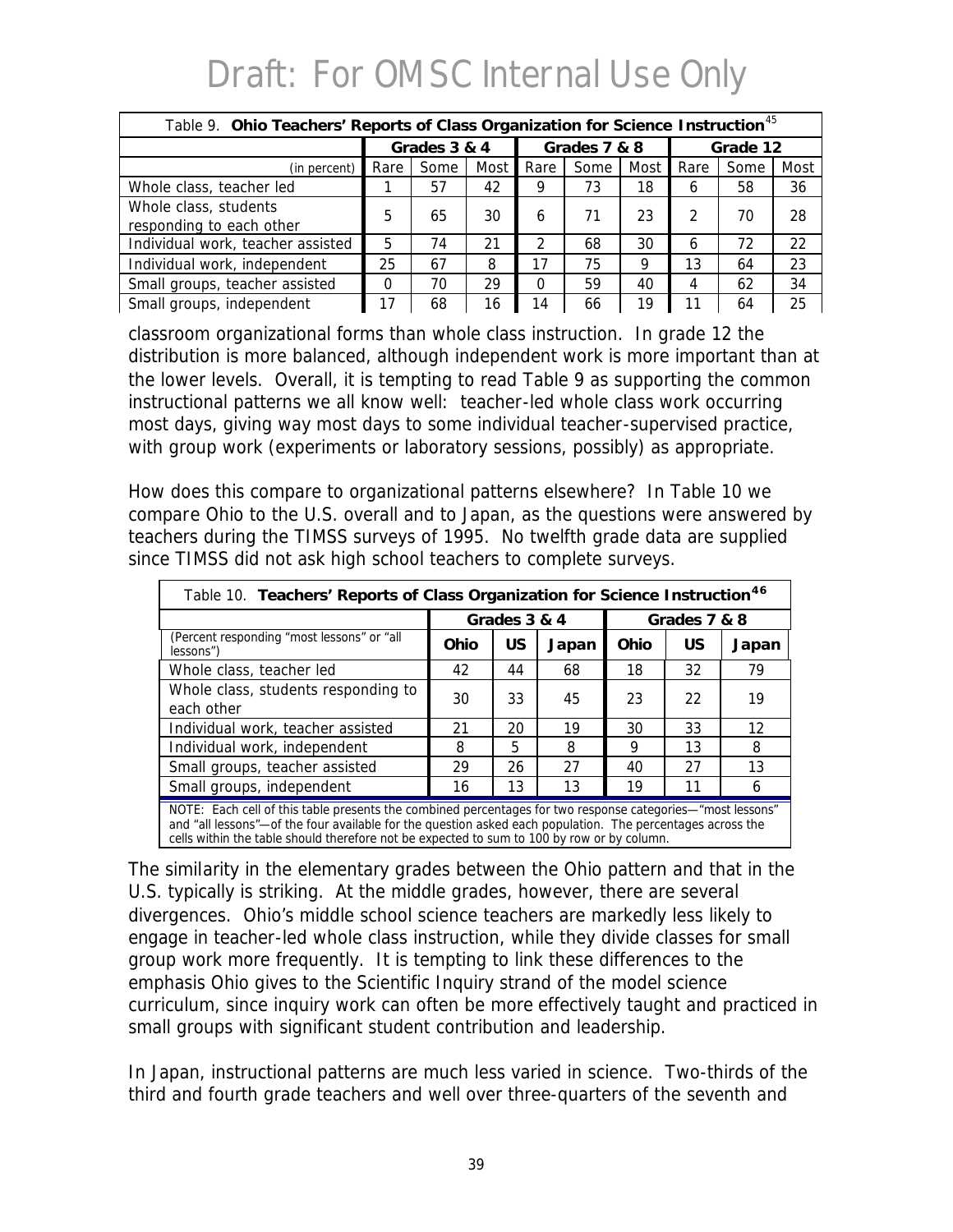eighth grade teachers report teacher-led whole class instruction as the dominant mode. Still, in grades three and four, 45 percent of the Japanese teachers report that students respond directly to each other in whole class instruction in most or all classes, with the teacher taking a less dominant role. This pattern occurs quite a bit less frequently in U.S. elementary science. Small group work with teacher supervision also occurs fairly frequently in the Japanese elementary grades but is less common later. Individual work is quite rare at both levels. On the face of it, these numbers suggest that traditional, teacher-centric forms of organization dominate in Japanese science classrooms, more so at the middle grades.

Recall for a moment that U.S. schools' science performance in TIMSS in 1995 was above average internationally at grades three and four. It fell somewhat in middle school. A strong emphasis on whole class instruction was reported in most other countries with high achievement in TIMSS at the middle school level (Beaton, 1996). Is that pattern conducive to a more focused, and possibly more rigorous approach to science instruction? The answers are not yet clear, but we do know that they are not simplistic. For instance, the TIMSS video studies make clear that in Japanese classrooms the apparent organizational uniformity does not stifle student engagement (Stigler, Gonzales et al., 1999). In fact, Japanese instruction is often held up as an example of the instructional innovations that U.S. education reformers want to see (Peak, 1996).

#### **What Students Do during Science Instruction**

In addition to understanding how instructional time is organized, it is necessary to know what students do during instruction. The organizational pattern, after all, is only a vessel: what students learn is a function of the opportunities they receive during instruction and what they are enabled to do with those opportunities.

| Table 11. Ohio Teachers' Reports of How Frequently Students Are Asked to Do Certain |              |          |              |                |      |          |               |      |      |
|-------------------------------------------------------------------------------------|--------------|----------|--------------|----------------|------|----------|---------------|------|------|
| <b>Tasks During Science Instruction</b>                                             |              |          |              |                |      |          |               |      |      |
|                                                                                     | Grades 3 & 4 |          | Grades 7 & 8 |                |      | Grade 12 |               |      |      |
| (in percent)                                                                        | Rare         | Some     | Most         | Rare           | Some | Most     | Rare          | Some | Most |
| Explain reasoning behind ideas                                                      |              | 32       | 67           | $\Omega$       | 28   | 72       | $\Omega$      | 21   | 79   |
| Represent and analyze                                                               |              |          |              |                |      |          |               |      |      |
| relationships using tables,                                                         | 7            | 72       | 21           | $\Omega$       | 60   | 40       | $\Omega$      | 43   | 57   |
| charts, or graphs                                                                   |              |          |              |                |      |          |               |      |      |
| Work on problems which have                                                         |              | 61<br>26 | 13           | 15             | 68   | 17       | 13            | 66   | 21   |
| no immediately obvious solution                                                     |              |          |              |                |      |          |               |      |      |
| Use computers to solve                                                              | 69           | 30       | 1            | 54             | 42   | 3        | 38            | 51   | 11   |
| exercises                                                                           |              |          |              |                |      |          |               |      |      |
| Write explanations about what                                                       |              |          | 50           | $\overline{2}$ |      | 59       | $\mathcal{P}$ |      |      |
| occurred or why it happened                                                         |              | 48       |              |                | 39   |          |               | 47   | 51   |
| Put events or objects in order                                                      | 6            | 71       |              | 9              | 64   |          | 11            | 62   | 26   |
| and give reason for the order                                                       |              |          | 23           |                |      | 28       |               |      |      |

Several trends emerge in Table 11. Having students explain the reasoning behind scientific ideas occurs frequently in Ohio's science instruction, and occurs more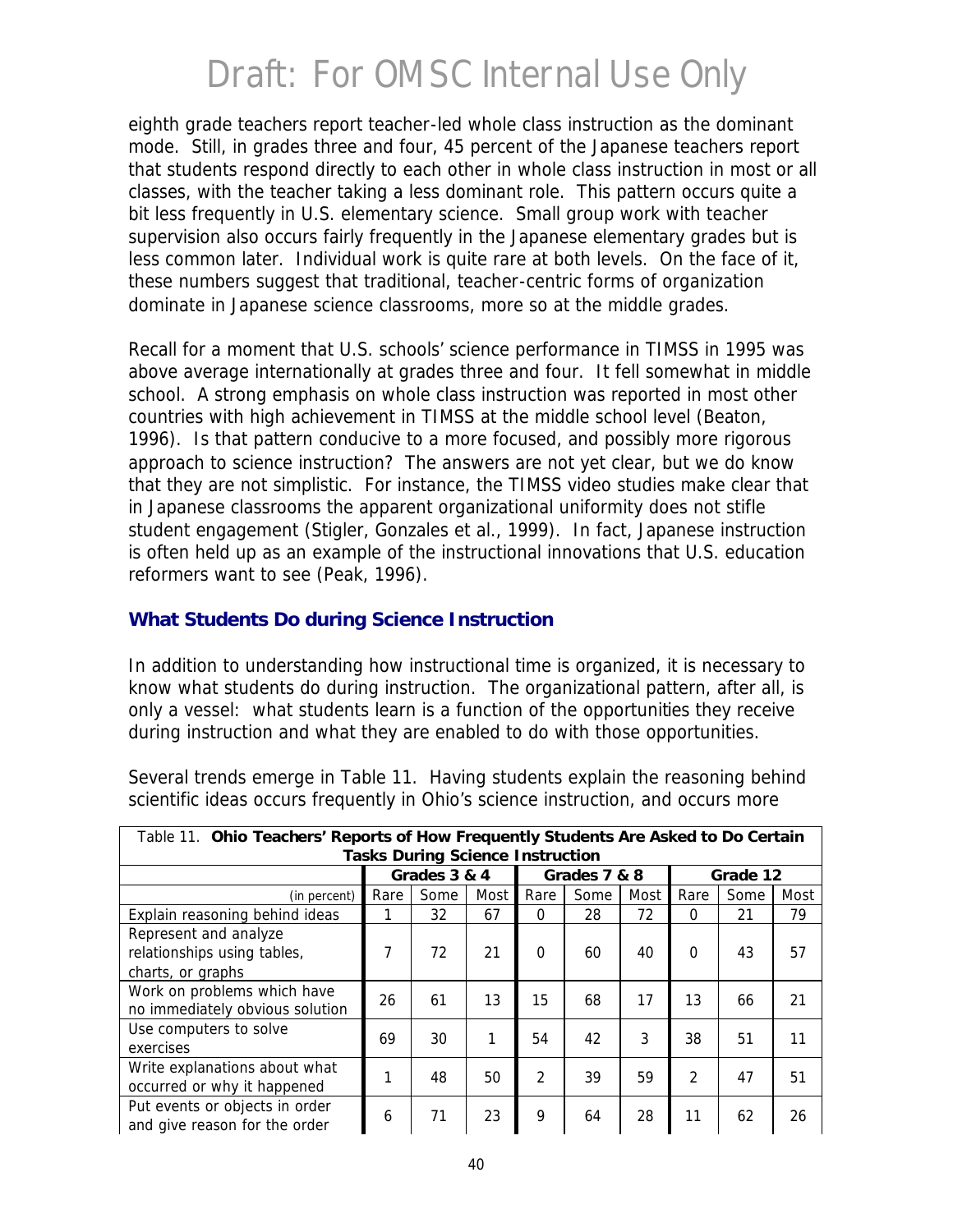frequently with increasing grade levels. Two of three elementary science teachers say this occurs in most or all science classes they teach. For classes for high school seniors this rises to four of five teachers. Striking increases over students' careers, almost 20 percentage points per level, also occur for the task, representing and analyzing relationships using tables, charts, or graphs. Computer use also increases with grade levels. Less obviously, but also increasing with level is working on problems with no immediately obvious solution.

These patterns are powerful ones. They confirm the widespread influence of the Scientific Inquiry and the Applications for Science Learning strands of the Ohio model curriculum, and the increasing power of these two strands as students become more adept and skilled. These differences fit well to the Project 2061 suggested standards and benchmarks for science instruction and other efforts to reform science education. However, what Table 11 cannot do is indicate the scientific content knowledge these skills are being applied to, or even if that content knowledge is distributed uniformly by level or geography. Nor, frankly, can they tell us whether students are learning to do science to deeper levels or are just being asked to demonstrate learned skills more often.

We turn to comparative data to help shed more light on these issues. Table 12 compares the reports for Ohio's middle grade science classrooms on these tasks to what was reported elsewhere in the U.S and in the First in the World Consortium.<sup>47</sup> The First in the World Consortium is a group 19 high-performing, high-SES school districts in Chicago's northwestern suburbs that participated in TIMSS as its own "mini-nation" in 1996. We include their data here because they raise some interesting issues for Ohio.

| .<br>Asked to Do Certain Tasks During Science Instruction <sup>48</sup>   |                |      |      |                |      |      |                       |      |      |
|---------------------------------------------------------------------------|----------------|------|------|----------------|------|------|-----------------------|------|------|
|                                                                           | Ohio           |      |      | U.S.           |      |      | <b>FIW Consortium</b> |      |      |
| (in percent)                                                              | Rare           | Some | Most | Rare           | Some | Most | Rare                  | Some | Most |
| Explain reasoning behind ideas                                            | $\Omega$       | 28   | 72   | $\Omega$       | 30   | 70   | $\Omega$              | 15   | 85   |
| Represent and analyze<br>relationships using tables,<br>charts, or graphs | $\Omega$       | 60   | 40   | $\overline{2}$ | 71   | 27   | $\Omega$              | 50   | 50   |
| Work on problems which have<br>no immediately obvious solution            | 15             | 68   | 17   | 29             | 60   | 11   | 26                    | 52   | 22   |
| Use computers to solve<br>exercises                                       | 54             | 42   | 3    | 74             | 25   | 1    | 36                    | 52   | 12   |
| Write explanations about what<br>occurred or why it happened              | $\overline{2}$ | 39   | 59   | 4              | 58   | 38   | $\Omega$              | 31   | 69   |
| Put events or objects in order<br>and give reason for the order           | 9              | 64   | 28   | 14             | 58   | 28   | 16                    | 49   | 35   |

*Table 12*. **Teachers' Reports of How Frequently Seventh and Eighth Grade Students Are** 

A first glimpse at Table 12 suggests that the reports for Ohio are similar to those for the U.S. overall. A closer looks finds some variance. The proportions of teachers stating they ask their science students to explain their reasoning during most or all lessons are identical. However, this response can mask considerable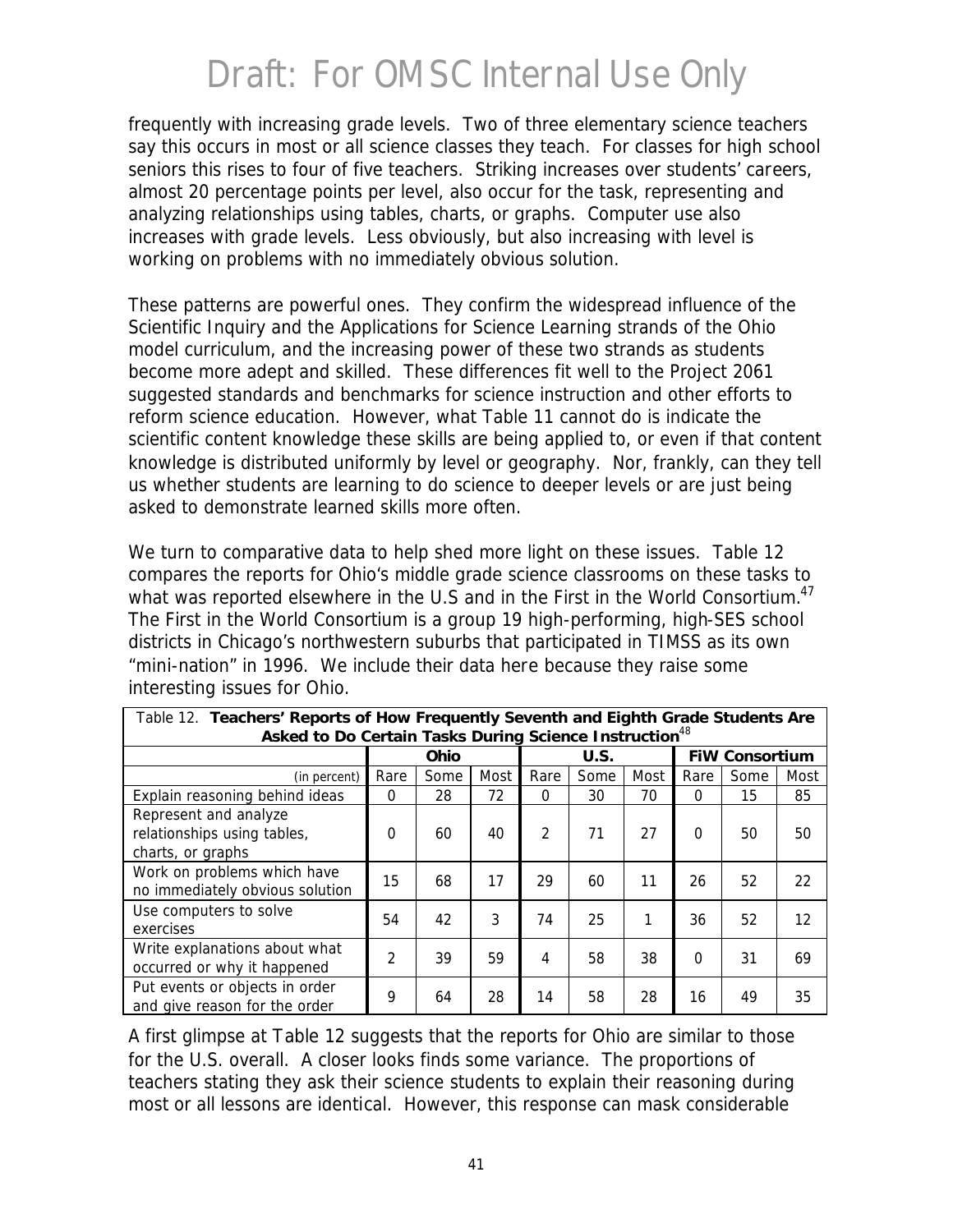variation in meaning and practice. For instance, if students are consistently asked to explain their reasoning in class and if this practice increases over time, as it does in Ohio, then asking students to write explanations should by the middle grades be a fairly frequent occurrence. It is clear from Table 12 that writing explanations in science occurs much more frequently in Ohio than elsewhere in the U.S. Similarly, explaining reasoning should lead to more consistent use of tools for reasoning, including charts and graphs. Again, more Ohio science classrooms feature such activity than is typical in the U.S. The same logic can be applied to working on hard-to-solve scientific problems, and again the result is the same.

Next, inspect the data reported for the Consortium in the "Most" column of Table 12. In every case the Consortium's numbers exceed those for Ohio. It is fair to ask: Why is this relevant here? The Consortium's socio-economic advantages over Ohio are numerous: the Consortium's community is better educated, its average income greatly exceeds Ohio's, it teachers are paid much better, etc. The figures for computer use in science—which are correctly interpreted more as markers of computer availability than of different instruction—are another indicator, this one visible in Table 12. From the perspective of an average Ohio middle school, the Consortium's schools operate in an altogether different world, one almost without constraint: they can implement the best practices from research in a supportive environment with carefully selected and highly trained staff.

Now, in Table 12, compare the differences between the Consortium and Ohio to the differences between Ohio and the U.S. Look at the hard ones first. The Consortium exceeds Ohio by 10 percentage points, 69 to 59 percent, with respect to students writing explanations most lessons. Ohio outpoints the U.S. by 21 percentage points, 59 to 38. With respect to using data, the Consortium is 10 points ahead of Ohio, 50 to 40 percent. But Ohio is ahead of the U.S. by 13 points, 40 to 27 percent. Obviously, comparisons of this sort are hardly conclusive, but they do suggest that Ohio's science instruction differs considerably from the common U.S. pattern, and is closer to expectations about best practice than one might expect, given Ohio's resource base.<sup>49</sup>

| science                                                                          |                                                            |      |              |      |              |      |               |  |  |  |
|----------------------------------------------------------------------------------|------------------------------------------------------------|------|--------------|------|--------------|------|---------------|--|--|--|
| lessons. <sup>50</sup>                                                           | Table 13. Ohio Teachers' Reports of Classroom Science Work |      |              |      |              |      |               |  |  |  |
| Table 13                                                                         |                                                            |      | Grades 3 & 4 |      | Grades 7 & 8 |      |               |  |  |  |
| sums up                                                                          | (in percent)                                               | Rare | Some         | Most | Rare         | Some | Most          |  |  |  |
| those data.<br>Conduct own experiments<br>Clearly,<br>Watch video of experiments | Watch teacher do experiment in class                       | 9    | 82           | 9    | 19           | 76   | 5             |  |  |  |
|                                                                                  |                                                            | 3    | 64           | 33   | 4            | 56   | 40            |  |  |  |
|                                                                                  |                                                            | 37   | 61           |      | 33           | 65   | $\mathcal{L}$ |  |  |  |
| Ohio's                                                                           | Go on science field trip                                   | 54   | 45           |      | 61           | 38   |               |  |  |  |
| students                                                                         | Design own experiments                                     | 49   | 49           | 2    | 28           | 68   |               |  |  |  |
| frequently                                                                       | Conduct weeklong (or longer) projects                      | 27   | 65           | 8    | 23           | 69   | 8             |  |  |  |
|                                                                                  | Take part in other lab-related activities                  | 48   | 46           | 6    | 14           | 55   | 30            |  |  |  |

There is one more set of data that we can bring into play. Ohio's elementary and middle school teachers provided more specific details about the content of their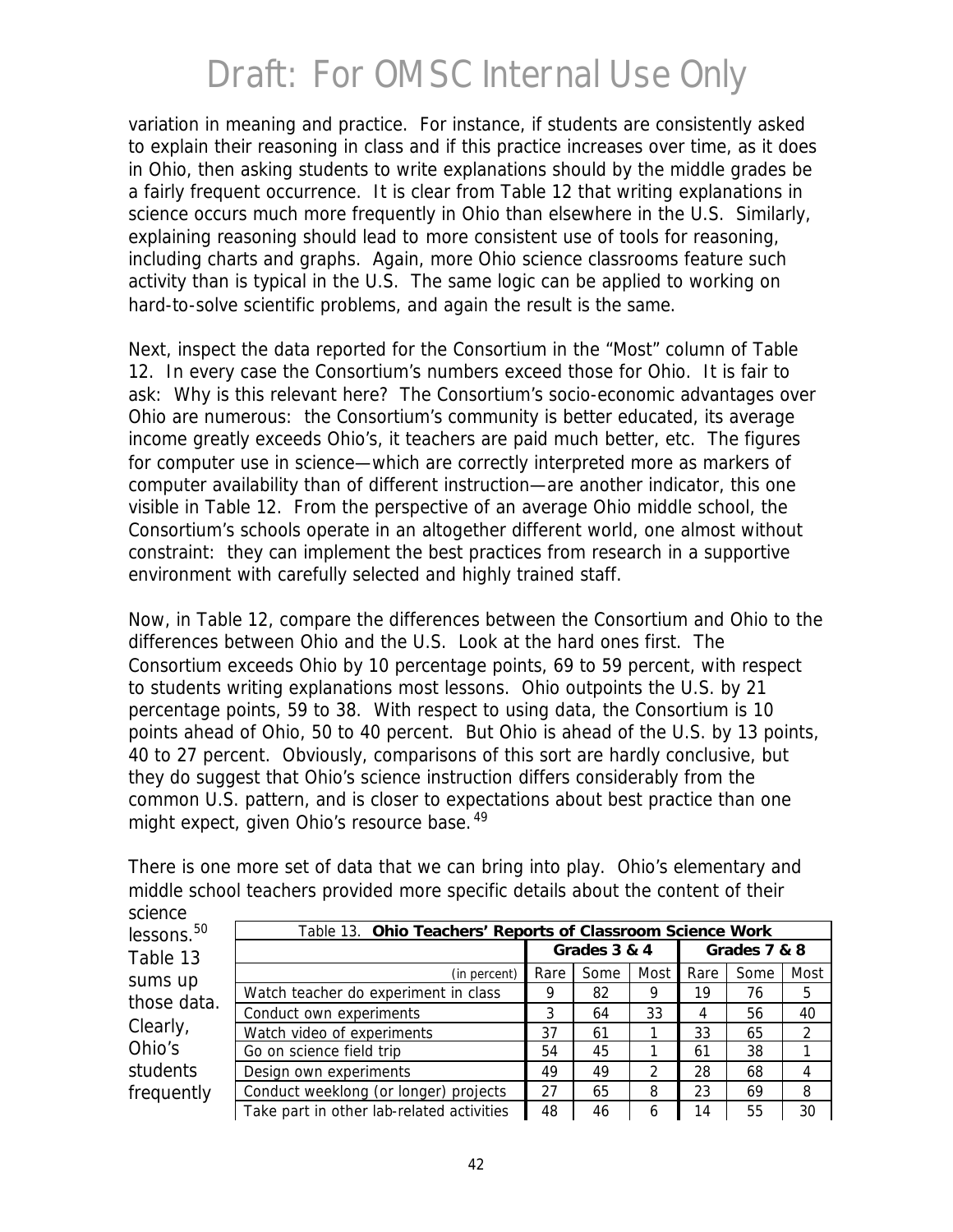conduct experiments themselves: one-third of the elementary teachers say they have their students do this most or all lessons; in middle schools this figure rises to 40 percent. In addition, 30 percent of the middle school science teachers say their students participate in other lab work during most or all lessons. Half to two-thirds of the teachers say they let students design their own experiments during some lessons each year, although about half the elementary teachers avoid this. About two-thirds of the teachers engage their students in week long or longer science projects. Clearly, most Ohio science classrooms are hands-on and directly experimental. Videos and field trips do not take the place of direct exposure and scientific involvement.

Reflecting back over all the Ohio data set out in Tables 9 through 13 engenders a picture that is similar in many ways to a coherent inquiry approach that one group of observers found in Japanese science lessons in grades four to six (Linn et al.  $2000$ ).<sup>51</sup> From observations of science lessons in seven schools in or near Tokyo, they isolated eight activity structures common to all the lessons:

- 1. Connecting lesson to student interest and prior knowledge
- 2. Eliciting student ideas or opinions
- 3. Planning investigations
- 4. Conducting investigations
- 5. Exchanging information from the investigations
- 6. Systematically analyzing or organizing the information
- 7. Reflecting or revisiting hypotheses or predictions
- 8. Connecting to subsequent lessons and/or identifying unanswered questions.

While it cannot be clear from the data we have reported that elementary and middle school science lessons in Ohio follow this Japanese pattern, it appears that the Inquiry and Application strands encourage Ohio's science students to focus on several of the structures found in Japan, particularly structures 4 and 6 and secondarily structures 3, 5, and 7. Moreover, they do so more than is common elsewhere in the U.S. In a number of ways, this 8-fold structure is consistent with what the current science reforms recommend. Maybe surprisingly, it is also highly consistent with long-standing models of instruction (e.g. Carroll, 1963).

Linn and colleagues also point to several features of the Japanese school system that supports these structures, including the presence of long-term group identification among students, strong teacher professionalism, teachers' collaborative self-improvement efforts, and strictly limited and sharply focused curriculum. In the case of Ohio, these same features are more often lacking than present, making it all the more striking that these structures appear able to perpetuate in Ohio.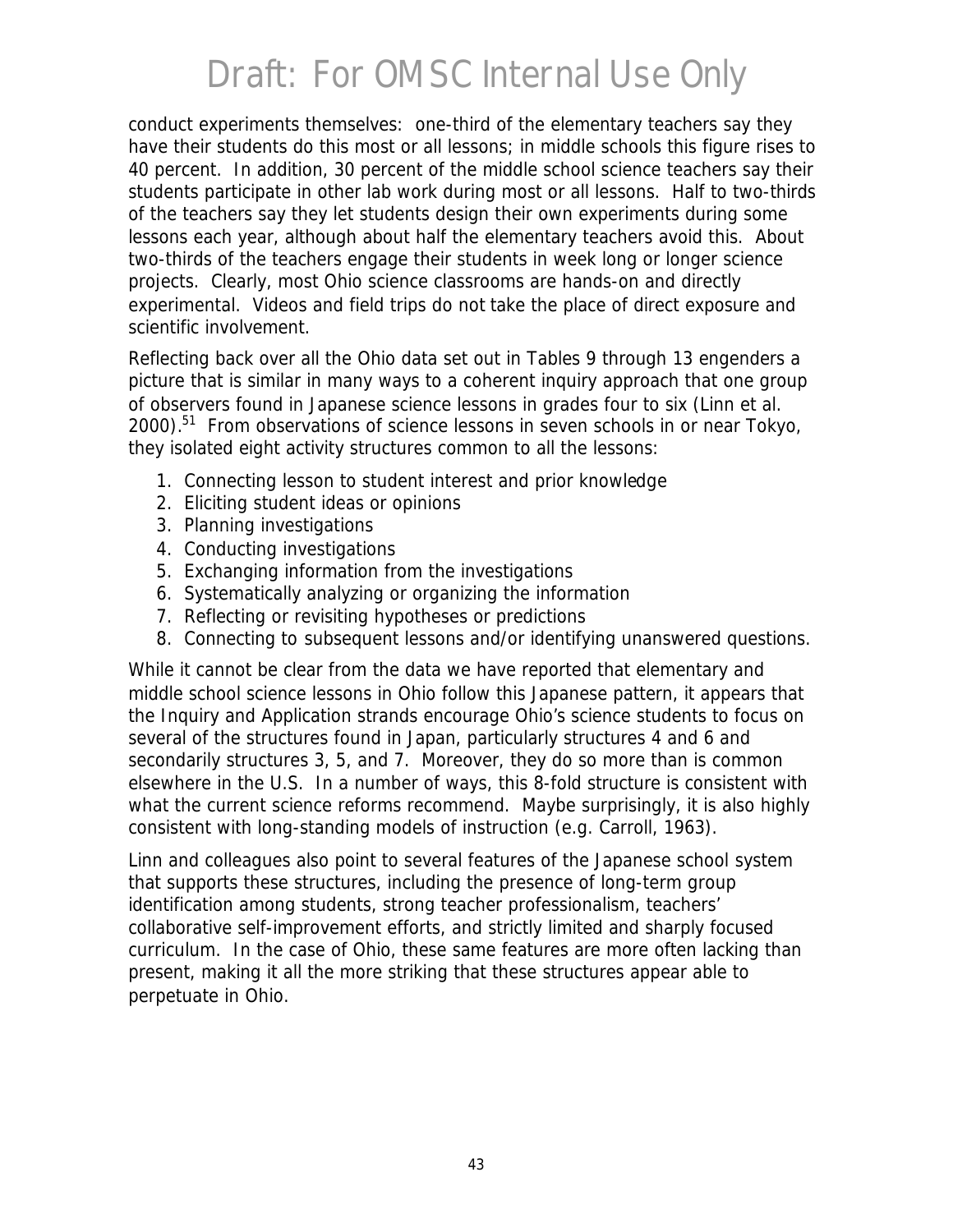#### **Coming to Terms with the Evidence on What Science Is Taught in Ohio and How It Is Taught**

These survey data by themselves cannot comprehensively nor conclusively describe and explain the state of Ohio's K-12 science education system. They do, however, provide new evidence and new perspective on what gets taught and how it gets taught in Ohio's public school science classrooms. Factored in with other information they will support better decision-making about the future directions of science education in Ohio.

The picture the data paint is of an education system that shares many of the faults and credits that accrue to the U.S. education system, within which it exists. These data, taken altogether, also suggest the Ohio system is no more focused with respect to scientific content and no less variable from school to school or teacher to teacher than the U.S. system. Good teaching and learning do occur. Reports from skilled teachers confirm numerous instances of excellent and creative teaching, representing a large but untapped reservoir of talent (Otto, 2000). One strength of Ohio's K-12 science education system rests on the Inquiry and Application strands of the state's model competency-based science curriculum program (Ohio Department of Education, 1999).

On the other hand, even in Ohio schools that work hard, teaching and learning are not always what they can be (Hewson & Kahle, 1999). Our survey data suggest that most Ohio school districts expect, and most science teachers try, to teach too many topics. Some of the science curriculum structures are reasonably well rationalized and articulated, but others could be improved. Consensus about what constitutes the core of science knowledge that students should acquire is lacking, certainly when compared to the apparent consensus on the scientific inquiry skills students should master.

Some of this uncertainty is, no doubt, caused by the daunting breadth and scope of modern scientific knowledge. Some of it is created by Ohio's strong, traditional respect for local control over education. Some of the uncertainty, it is probably fair to point out, is a consequence of a lack of will, particularly over politically and culturally sensitive topics within science. And, some of it is the lack of clear, consistent, and detailed academic standards, spelled out by the state Board of Education, supported by the General Assembly, and adopted by districts.

Without a consensus about the scientific content to be taught, Ohio's K-12 science education will remain somewhat adrift with respect to three of the four instructional strands that so well frame science education in Ohio. In terms of the Scientific Inquiry strand, Ohio's students appear to be receiving excellent preparation.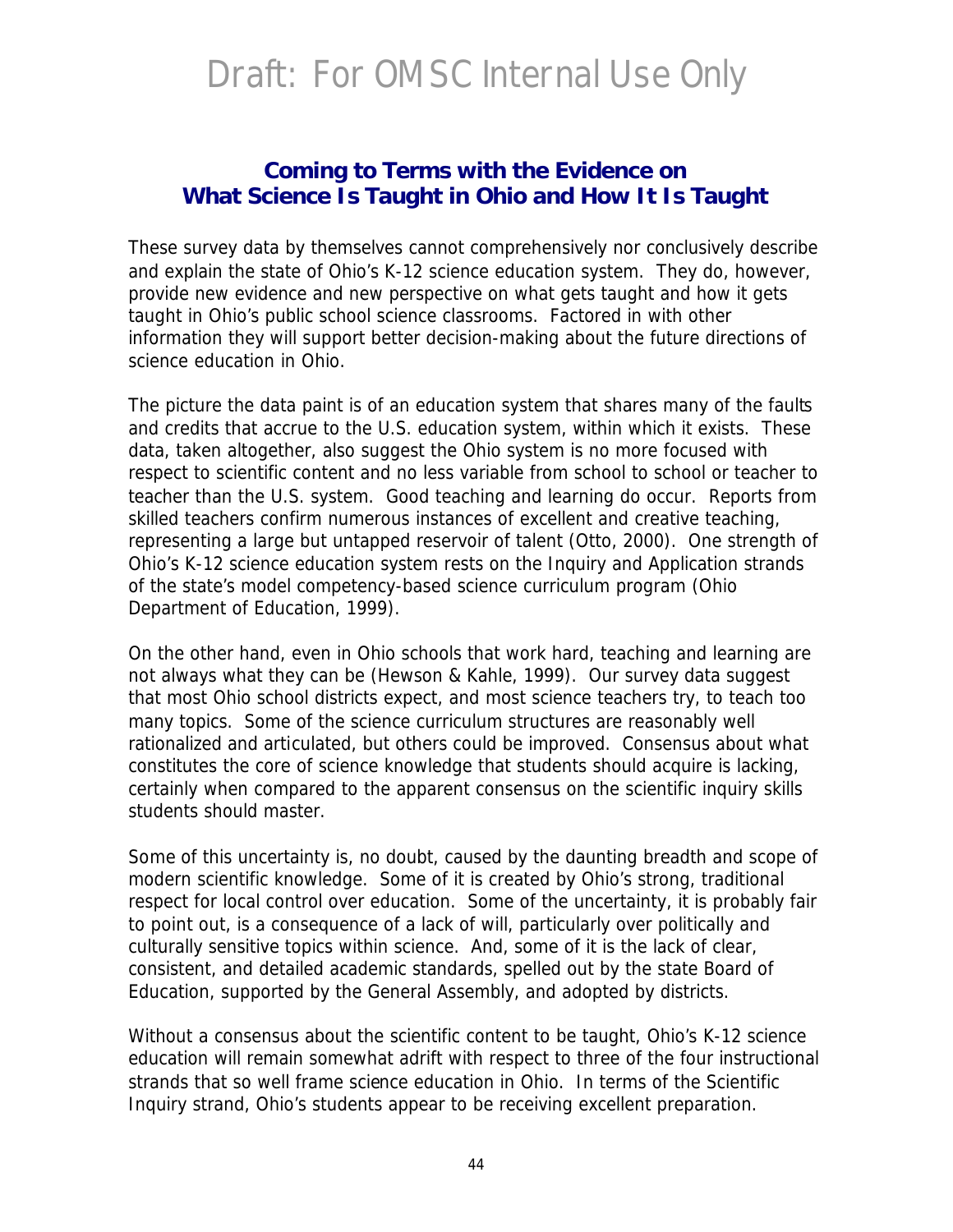However, the Scientific Knowledge strand varies widely across the state in focus and consistency. Here, clear standards will be most beneficial. The Conditions for Learning Science strand is negatively affected by the weakness of the Knowledge strand. Determining and funding optimal conditions for learning is difficult if it is not clear what content is to be taught or how the emphases are to be drawn. With respect to the Applications for Science Learning strand, Ohio has made better progress. But here also the strong focus on Inquiry and the inconsistency about Knowledge creates a tension that has been difficult to resolve.

Ohio's teachers are expected to convert the plethora of topics in the local curricula into coherent instruction. The resources they can turn to for support in this are relatively few: each other, local curriculum specialists, textbooks, knowledge of the national standards movement. The time they have available to work with these resources is minimal. Moreover, some of these resources are often viewed by teachers as of limited assistance in focusing instruction, setting priorities for what to teach, supporting rigorous content, and selecting successful instructional strategy.

Of the available resources, only the Learning Outcomes for the Ohio Proficiency Tests are authoritative in the state and have begun to function to define the critical elements of the science curriculum (LOEO, 2000). The publication this year of district and school report cards has increased their prominence in focusing instruction. Still, the Learning Outcomes do not possess the detail, the rigor, nor the clarity that teachers need to convert curriculum to instruction. Nor is that a proper charge for what are essentially test specifications. That should be the consequence of state academic standards and districts' efforts to support teachers.

Undergirding the current and potential effectiveness of Ohio's science education system, of course, is the quality of its teachers. Hiring the best teachers is one aspect. Certainly, hiring more teachers with solid science credentials will improve science teaching. $52$  More critical is the support provided to keep them and keep them the best (National Research Council, 2000*a*). Here, Ohio's districts often seem to fall short, despite some good efforts.<sup>53</sup> Certainly, in terms of classroom practice, the survey data suggest that Ohio's science teaching and achievement is open to the same charges leveled against U.S. science teaching and achievement.

Changing schooling is surprisingly difficult (Tyack & Cuban, 1995), but not impossible (Fullan, 1991). What and how teachers teach is at the core of schooling. What we know about learning has changed considerably (Bransford, 2000). This requires change in teaching. But, in schooling, change cannot be uniform: "the search for answers to improving school performance and student achievement will never yield just one value—that is, solutions that will work for all schools and students in all times and places" (Ladd & Hansen, 1999).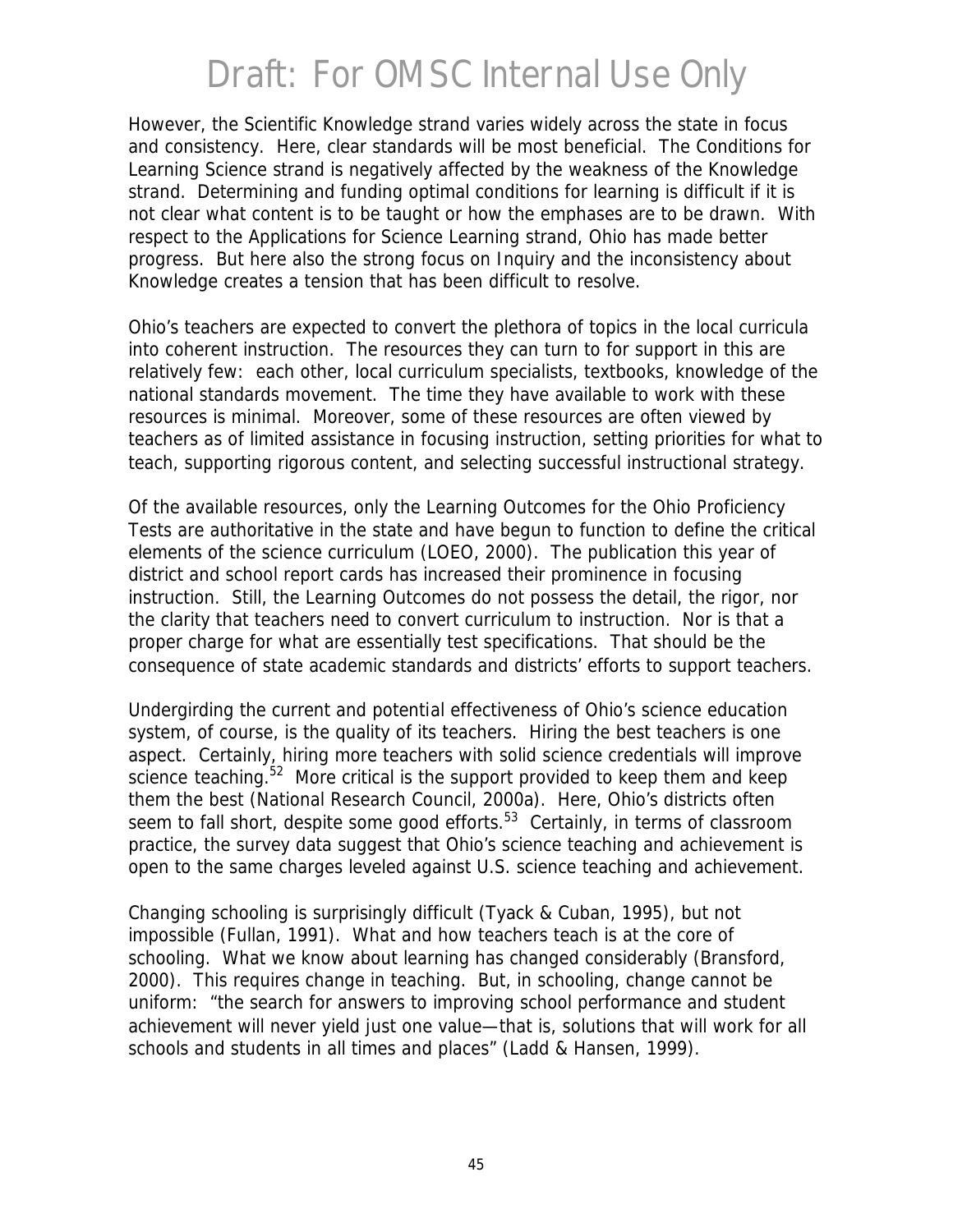But, the conditions and culture of schooling make changing teaching practice difficult. Teachers typically spend 35-40 hours per week alone in a classroom with 25 or so students. Add to this the routine work of reporting, planning, and paperwork, and there is very little time left for the kind of intense involvement in the intellectual enterprise of teaching and learning required to engender and maintain fundamental change.

Many teachers believe that the key to changing science education is *collaboration*. As one Ohio teacher told us, "The need for a cooperative venture in education teachers to administrators to the state—is paramount" (Otto, 2000). This theme permeates the relationships among teachers within the same school, districts, and subject areas. It extends to teachers across the state, as well as administrators, policymakers, business leaders, community members, and parents. No group alone will affect meaningful change in science education without cooperation, input, and collaboration from all others, Ohio's teachers claim.

Ohio's teachers, even the state's best, convey an unsettling sense of isolation in their work. Many feel alone, not simply when standing in front of their classrooms, but in their desire to do what needs to be done for the student. They feel little meaningful support from their administrations or communities. They feel at times ignored and discounted, even though they serve closest to the students themselves. And, as discussed elsewhere in this report, the tools and resources they do have available are often lacking.

We know that the amount of science content a student is exposed to is predictive of his or her learning of science. We know that the quality with which instruction about that content is delivered is predictive of the student's learning. What we do not know, and what teachers in schools do not know, is the details—what amounts matter and how to recognize critical decision points (cf. Wang, 1998; Wenglinsky, 2000). This implies several opportunities:

- We need to learn more about the resources teachers currently use to quide their work in classrooms, with an eye to understanding their strengths and weaknesses, building on the first and remedying the latter. Despite the remarkable strengths of the Ohio Department of Education, building a Model Curriculum and then expecting curriculum specialists to re-train teachers, for teachers to become familiar with it conceptually, and then to design and implement suitably revised practice is somewhat naïve. Teachers' work is enmeshed in a web of local practice and belief and history and constraints. New concepts, new approaches may or may not fit that web. It will tend to shrug off what is different. Solutions that arise from within that web need to be identified and supported.
- ß We need to provide teachers with better knowledge of the consequences of the choices they make. This requires tools that measure student learning in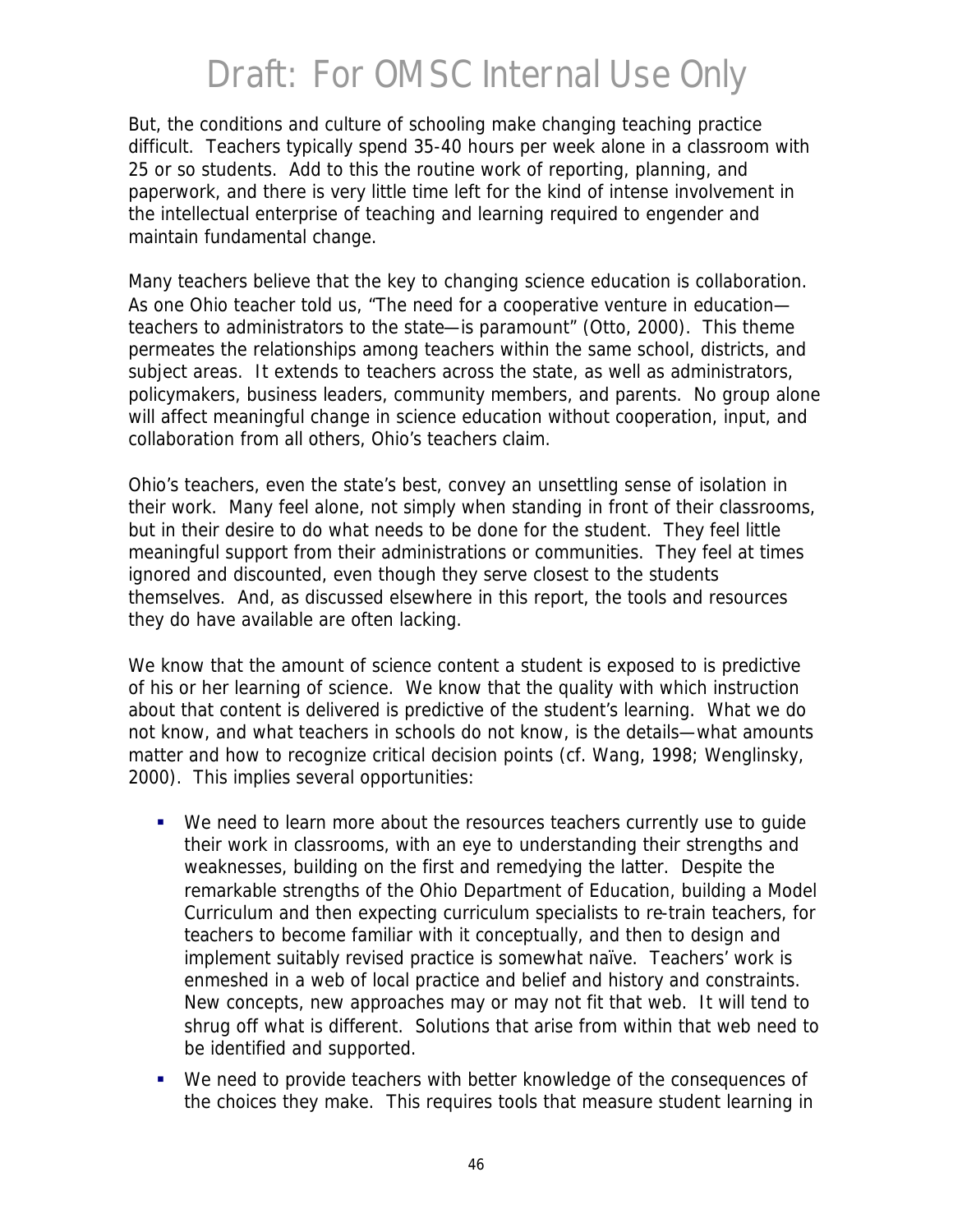relation to teaching initiatives, and in real time. Annual, standardized tests are potentially useful systemic accountability tools. But, they are not particularly useful in helping teachers determine what works instructionally and what does not. What teachers need are measures that tell them whether this week's approach was more or less effective than last week's. Such measurement is not well supported in schools—and in fact is not likely unless schools and curricula become markedly more focused and rigorous about their work.

- **Tools that help teachers to see daily what works in their professional lives** are invaluable. But, these will generate only occasional, haphazard improvements unless they exist within an organizational culture that values reflection, and encourages the experimentation and risk-taking that improvement requires. Most schools today are not institutions that foster such attitudes.
- **Schools must become more supportive of teacher initiative. Teachers need** more time and more frequent opportunity to work together on instructional problems. Teachers need opportunity to see and hear about other ways of structuring teaching and learning. Opportunities for mentoring and sharing need to exist in the routine of work life in schools, not just in set aside moments.
- **F** Teachers and administrators must learn to listen to students more. Learning often starts when perception contradicts belief. The opportunity to make this happen will not occur unless teachers know what students believe about science. Given better knowledge about students' scientific understandings, it is easier to structure class work so that students can meaningfully explore and invent, rather than memorize. Teachers and organizations that listen better to students will also listen better to adult staff. Here too the opportunities for perception to come into conflict with belief should be sought, and the motivation to change, to improve strengthened by the contradictions.
- **Districts, schools, and staff must devote time to thinking hard about what is** to be taught, when, to whom, and how. This will be hard and protracted work, but it will result in more focused curricula and enhanced opportunity for all students to be exposed to deep scientific thought. It is not wise to expect each district to do this independently. Nor is it wise for a state agency to do this work alone. Rather, multiple long-term collaborative efforts reaching across customary boundaries give great promise of building curricula that are focused, rigorous, and have sufficient scope and depth. Support for such work should come from a wide range of participants, including the state, business, advocacy groups, academia, and research institutes. Particularly in science, this work must accept from the beginning that scientific knowledge will change, that relative importance will shift with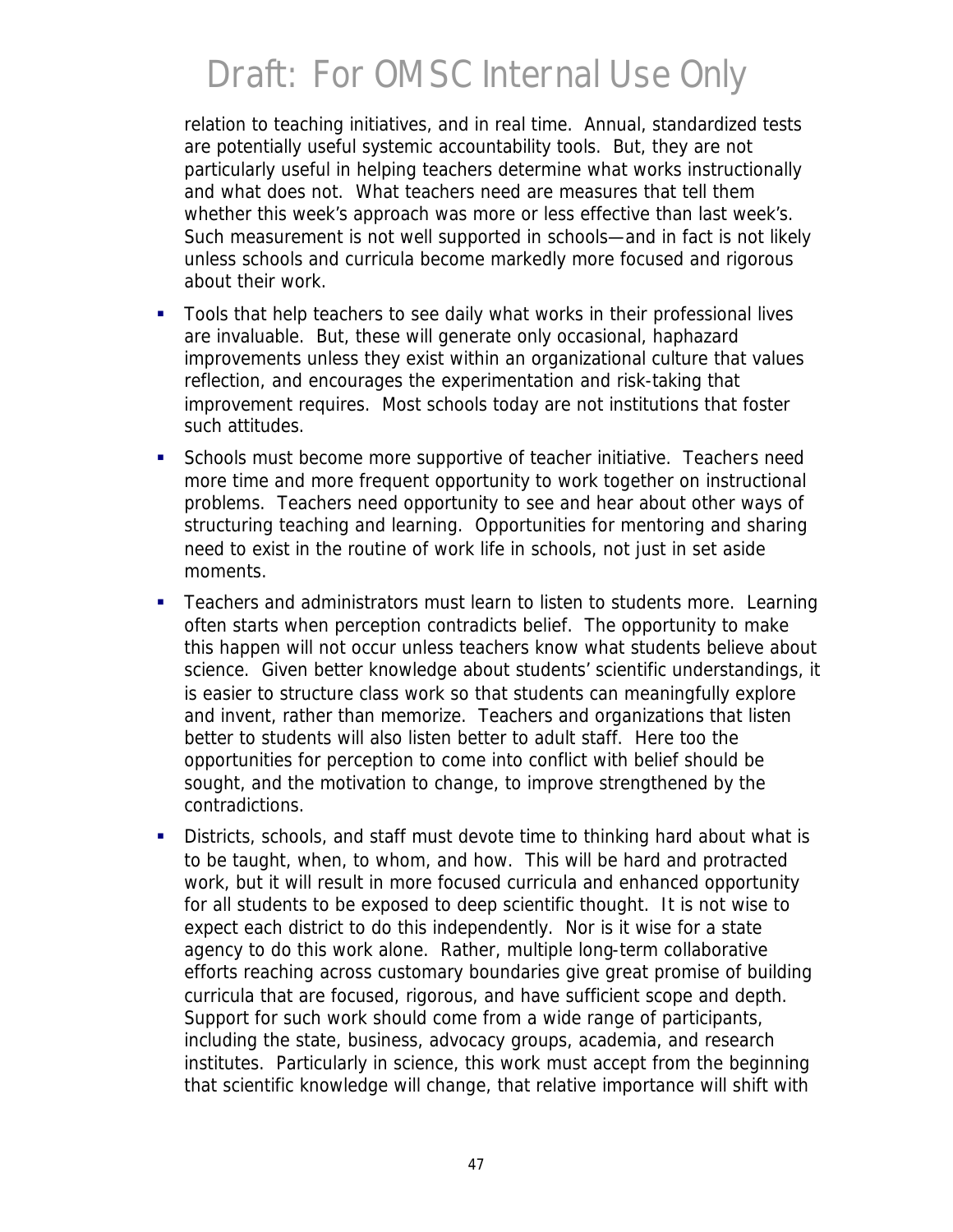time, and that the edifice being built must contain within it the means for its own constant regeneration. Standards ought not to be static.

As these solutions come on track, an opportunity structure must be built for teachers to engage continually in deep and meaningful professional dialog about the craft of teaching, content knowledge, and the science of learning. While the primary orientation for this dialog must be internal to the profession, it is critical to assure that it remains open to and seeks out external knowledge, opinion, and influence. To make this possible will require sharp modifications in how we structure schooling. A key will be to find or make time for teaching staff that is not spent supervising students. In addition, teachers will need significant support to learn to work together since, unlike other professionals, this is not something they have been trained for or have much experience in.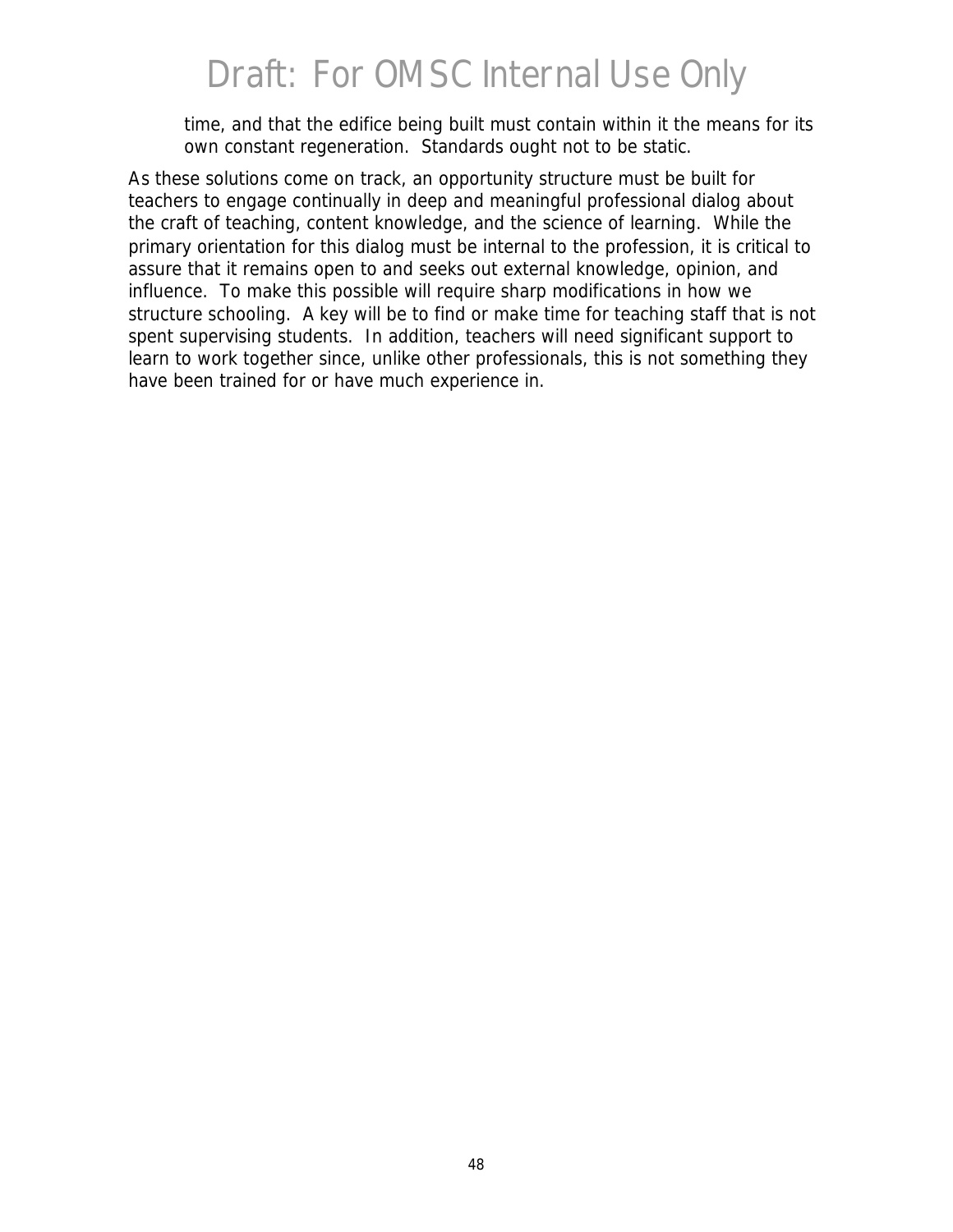#### **ENDNOTES**

NCREL considers the TIMSS model and framework to be at the forefront of efforts to understand curriculum, instruction, and their consequences. We therefore adapted from these instruments for our study of Ohio's K-12 science system. However, NCREL fully accepts that survey instruments do not capture the full richness and variety that transpires in schools each day.

 $2$  A companion report (van der Ploeg, 2000) treats mathematics education.

<sup>3</sup> Because the survey questions are the same, the responses of Ohio's schools may be compared to those of the nations in the original TIMSS sample. In addition, other comparisons are becoming possible. Under the auspices of the National Center for Education Statistics (NCES), some of the TIMSS instruments have since 1996 been administered in a number of U.S. states and in the First in the World Consortium in Illinois (Kimmelman, Kroeze, Schmidt, et al., 1999). The IEA in 1999 sponsored TIMSS-R, re-administering TIMSS internationally; a larger number of U.S. states and consortia participated, including Project SMART in Ohio; these data are just now reaching publication (Gonzales et al. 2001).

<sup>4</sup> These grades were chosen to coincide with the three TIMSS populations. The 1995 TIMSS did not employ a teacher survey for Population 3, end-of-secondary school. A survey form for teachers at this level was drafted in preparation for TIMSS (Schmidt, Jorde, Cogan, et al., 1996). We administered an abbreviated version of this instrument.

<sup>5</sup> The number of Ohio public school districts is not fixed. For instance, in March 2000 a new district was formed, bringing the total to 612. Also, there are numerous schools in Ohio that are not public. About 50,000 high-school-age Ohio students, just less than 10 percent of all such students, attend them. Initially, we planned to include these in our sample. However, it became clear that we could not well identify the connections among these schools. That is to say, we could not expect to be able to talk about typical patterns of content exposure, because we could not tell from which school a student enrolled in a non-public high school came.

<sup>6</sup> Staff of the Ohio Department of Education provided us a list of schools in summer 1999 that was the most current available at that time.

<sup>7</sup> Such identification tends to depress response rates. However, generalization to typical patterns of curriculum delivery and student exposure required we link schools at various levels.

<sup>8</sup> Some districts returned only one GTTM, with the district's curriculum leader responding for all grades and buildings. Elsewhere, school curriculum leaders completed the GTTM. In a few cases, we received multiple GTTMs from a building, one from each teacher teaching science. These response patterns make it difficult to determine an exact, person-based response rate.

<sup>9</sup> Although we would prefer them to be higher, these return rates are, in fact, very respectable. Compare the following. A recent survey on the value and utility of Ohio's Ninth Grade Proficiency Tests conducted by Ohio's Legislative Office of Education Oversight and distributed to some 900 eighth grade teachers obtained a 63 percent teacher return rate (Legislative Office of Education Oversight, 2000). Compare also a national study recently published in a top refereed professional journal. This explored the relationships between school and staff characteristics and the fidelity with which school reform models are implemented. It was based on a sample of 184 schools, with a 68 percent teacher response rate (Berends, 2000).

<sup>10</sup> The TIMSS study used stratified random sampling of schools and classrooms. Several statistical weights are available to support analysis and appropriate generalization to students, teachers, or schools. Our Ohio sample had no explicit strata and we calculated no sampling weights. For consistency's sake, therefore, we report only **unweighted** TIMSS survey results in this report.

<sup>11</sup> What they do not have are statewide standards for the science curriculum. Ohio is one of the very few states which has not enacted such standards. In 1997, standards were approved in principle by the Ohio State Board of Education and submitted to the Ohio legislature for approval, but the legislature did not act on the proposal. Senate Bill 55, which was passed, incorporates some key elements of the proposed standards, including accountability and school improvement mandates, but does not describe the expectations the state has for its students and teachers.

<sup>12</sup> Although now approaching 10 years of age, these documents continue to receive support from a variety of independent perspectives (Finn & Petrilli, 2000; Glidden, Masur & Snowden, 1999). It is appropriate to point out that Ohio's leadership has been conscious that local control of education is highly valued in the state. Hence, standards and other efforts at educational direction have been general, intentionally leaving latitude for local filling in of the details (Minor, 1999). Still, the descriptions of the science that Ohio's students are expected to learn have been taken to task more, for being not specific enough, than have the descriptions for mathematics, English, or social studies (American Federation of Teachers, 1999).

<sup>1&</sup>lt;br>These four questions reword the core of the conceptual model that underpins the TIMSS perspective on teaching and learning science and mathematics. It was elaborated and refined over a multi-year period in the early 1990s by a group of senior researchers from six countries working together to build an internationally consistent conceptual framework (Schmidt, Jorde, et al., 1996). An overlapping group of international experts supplemented this work with the specification of a content model or curriculum framework for science and for mathematics (Robitaille et al.., 1993).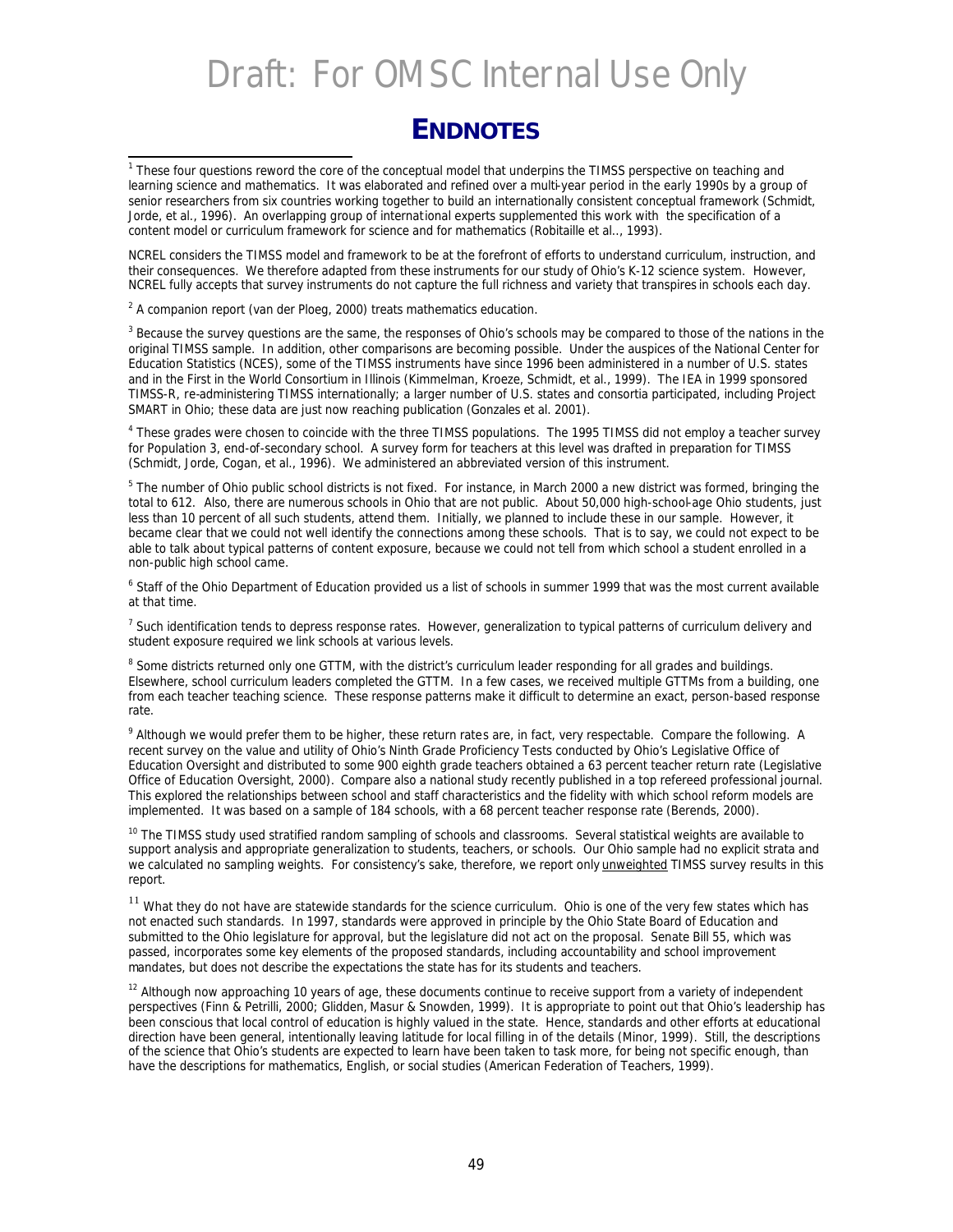l <sup>13</sup> The Learning Outcomes that the Proficiency Tests measure have faced external review less often than the Model Curricula. A recent review conducted by Achieve, Inc. (1999; TIMSS, 1999) concluded the Outcomes were generally too "vague," although less so in science and mathematics than in other subjects.

<sup>14</sup> The "whiskers" at the end of each bar indicate how much Ohio's districts vary around the average. The further apart the top and bottom whiskers are, the more the districts differ. The whiskers also indicate when two averages may be said to be meaningfully different. If the whiskers of two columns do not overlap, then the difference between the grades is unlikely to be caused by chance.

<sup>15</sup> Ohio currently requires only one Carnegie unit of science credit for graduation. (A Carnegie unit typically translates to one year of instruction.) Based on 1997's Amended Substitute Senate Bill 55, these requirements will soon rise: The graduating class of 2006 will need two units in science and the class of 2008 three units.

<sup>16</sup> For comparative purposes, the corresponding national figure was 78 percent, confirming how typical Ohio is educational system is in most respects when compared to the U.S. (Blank & Langesen, 1999, p. 22).

<sup>17</sup> Ohio's pattern vis-à-vis the U.S. is not dissimilar to that observed in Minnesota, where seventh and eighth grade students performed very well on the TIMSS science measures. Minnesota permitted a sample of its students to be tested with the TIMSS achievement batteries a year after the international TIMSS. The state's middle school mathematics performance was about average. The argument has been offered that the science results were remarkable because a confluence of events led to a focused science curriculum in Minnesota's middle schools, emphasizing the life sciences in seventh grade and the earth sciences in eighth grade. No such consistency was observed in mathematics instruction. For more information, see National Education Goals Panel (2000).

 $18$  A quick glance at Figures 3, 4, and 5 suggests that the Ohio data are considerably more complex than those for the U.S. and Japan. This is true in fact, as well as being an artifact of differences in how these data were obtained. The Ohio data represent averages of what many school and district staff told us. The Japanese data are derived directly from the single national science curriculum in place in that nation in 1995. No averaging process was necessary. The U.S. data represent a consensus agreement among a panel of experts engaged by the U.S. National TIMSS Center at Michigan State University (see Schmidt, McKnight, & Raizen, 1997, and Schmidt, McKnight, Cogan et al., 1999, for additional detail). The upshot of this is that the U.S. data in Figure 4 should be treated with circumspection: they almost certainly underestimate the variability in focus and challenge in the U.S. curriculum. On the other hand, it is not to be denied that they are indicative of the general pattern.

<sup>19</sup> See endnote 18.

<sup>20</sup> It is not possible to do exact calculations. A teacher responding to the survey could count one lesson toward just one of these topics or toward several, depending on the lesson content and plan. Summing these categories is obviously problematic. Our estimate is just that.

 $21$  While remaining a key element of the movement to reform science education, the focus on inquiry and "authentic" investigations by students has seen some critical revision recently. McGinn and Roth (1999) argue for inquiry as debate and negotiation, not as some well-defined notion of scientific process and procedure. Fradd and Lee (1999) point out that what is effective inquiry in one kind of classroom may not be optimal in another.

<sup>22</sup> This statement is made tentatively. Close reading of our respondents' answers support it; however, the sample was not large enough to support such statements statistically.

<sup>23</sup> The TIMSS framework is a classification primarily of scientific content, not application, method, or skills. This makes comparison with the Ohio model science curriculum somewhat difficult. Still, it also emphasizes the lack of a statewide science content focus in Ohio. That may explain the large variations across the state in the content teachers say they teach in these grades.

<sup>24</sup> This goes to show that even in carefully designed, centrally controlled educational systems, what is intended to be taught and what teachers teach are not usually in full agreement.

<sup>25</sup> In 1998, 93 percent of graduating high school seniors had taken a biology course. However, at most, only 60 percent had a second science course on their record, usually chemistry. Less than a third of the graduates had a third science course (Snyder, 2000, p. 156). Putting it another way, although the average U.S. high school student takes 3.1 years of science courses, (s)he studies only two areas (Finn, 1999).

<sup>26</sup> Three Carnegie units in science will be required for the graduating class of 2008.

<sup>27</sup> The Council of Chief State School Officers' (CCSSO) State Education Assessment Center maintains the most consistent set of indicators for the nation's K-12 mathematics and science education system. It has a long history of working closely with state education agencies to obtain the best possible data. Still, these indicators remain a mixed bag, so to speak, in terms of accuracy. Schools generate a lot of data; however, few schools are skilled—or much concerned—in data recording, archiving, or reporting. We used unedited numbers reported by the Ohio Department of Education to the CCSSO via the State Education Assessment Center's Electronic Survey Form (version 5) for its science and mathematics indicators collection system.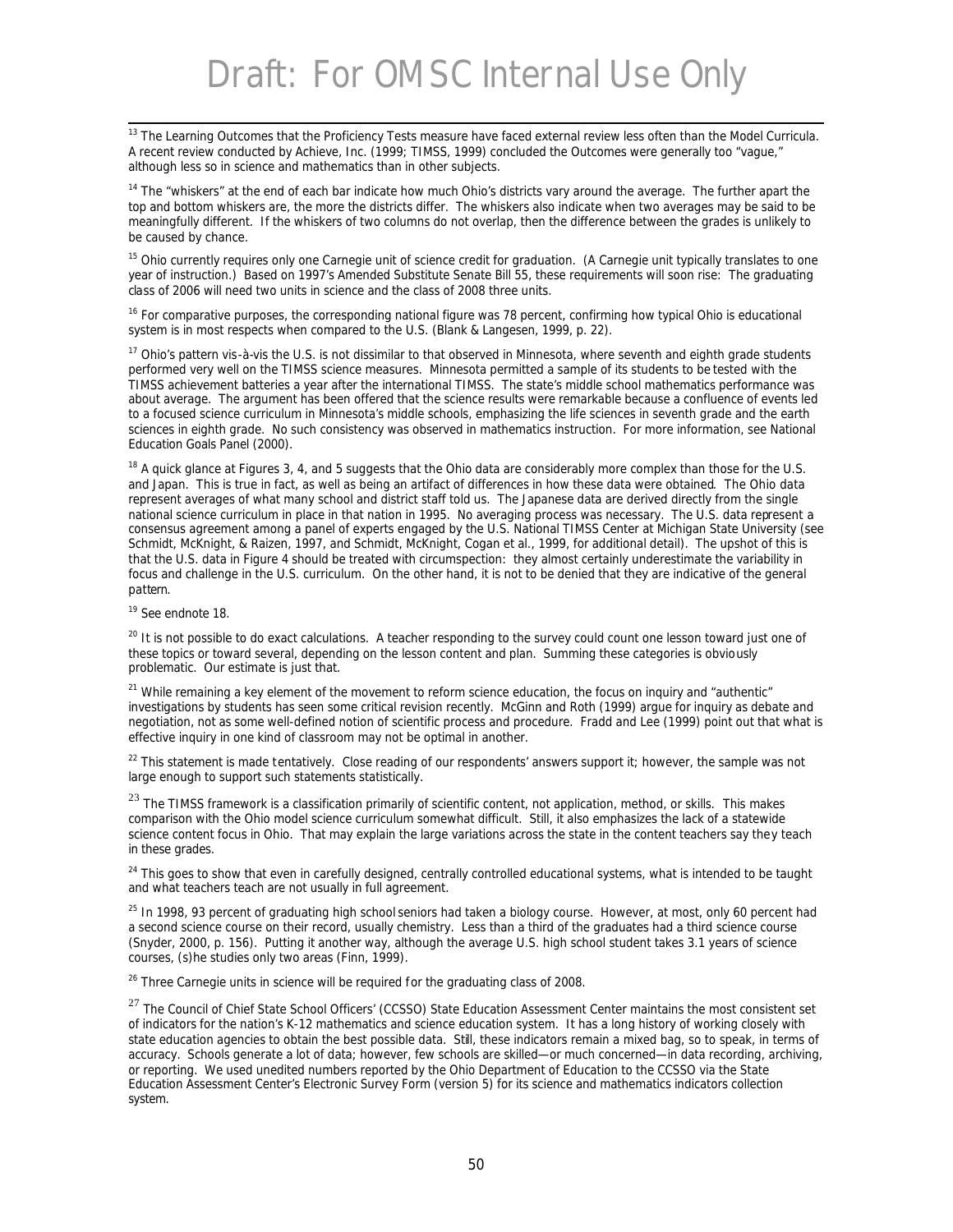$^{28}$  The data source for Table 1 is discussed in the previous note.

l

 $29$  This discussion is drawn from Ohio Business Roundtable (1998).

<sup>30</sup> For comparison, we note that *WorkKeys* exams were given in 1999 to high school seniors in the nine-county southwestern Pennsylvania region (Education Policy & Issues Center, 2000, p. 14). Only about one-sixth of the students—not one-third as in Ohio—scored below Level 3. Another sixth scored at Levels 6 and 7.

<sup>31</sup> In fact, pay in the technical and scientific fields has been relatively stagnant, rising less rapidly than in other fields (Carnivale & Rose, 1998, p. 18). In addition, much of the demand for information technology workers has really been for office work—office workers drive the information revolution, not programmers. Governor Taft in his State of the State address on January 19, 2000 alluded to the fact that Ohio ranks 10<sup>th</sup> among all states in the number of high-tech employees it supports. In the same address he alluded to Ohio employers traveling to India to find skilled information-technology workers. But, differences in pay scales and economic opportunities play a strong role, in the short run a much stronger one than education, in such decisions. Employment opportunity no longer respects regional, state or national boundaries.

<sup>32</sup> This may help explain the lack of consensus among Ohio's middle school science teachers about life science topics commented upon above (Figure10).

<sup>33</sup> However, we can be confident that Ohio's teachers' are quite similar in most basic respects to teachers nationally. The most recent data from the National Center for Education Statistics (Snyder, 2000) tells us that highest degree of 53 percent of Ohio's teachers is a bachelor's, one percentage point above the national average; 42 percent attained a master's, the same as the national average. Ohio's teachers are experienced with just over 31 percent having taught more than 20 years, compared to 30 percent nationally. The typical Ohio teacher was paid \$38,977 in 1998, about \$400 dollars less than the national average. These numbers, of course, cannot convey teachers' skills, motivation, or commitment (see Farkas et al., 2000).

<sup>34</sup> AAAS is the acronym for the American Association for the Advancement of Science, which through its Project 2061 and other activities has been instrumental in developing standards for science teaching. A set of *National Science Education Standards* were published by the National Research Council in 1996.

<sup>35</sup> Table 2 also provides an interesting perspective on Ohio's math teachers. These teachers depend on textbooks for guidance about how to teach markedly more than do the science teachers. The science teachers depend a little more on the state's model curriculum and the district curriculum and a lot more on "other resources," whatever these may be (van der Ploeg, 2000).

<sup>36</sup> To comprehend the richness of knowledge and skill and capacity required to support good teaching, it pays to review examples of good teaching. Chapter 7 of Bransford (2000) elucidates a number of cases. The sidebar to Gibbs (1999) provides others. The *Captured Wisdom* series of CD-ROMs provides numerous examples of rich and technologically sophisticated science lessons (at www.ncrel.org/cw/index.html)

<sup>37</sup> NCREL calculated these numbers from the U.S. TIMSS database.

<sup>38</sup> Commentary and debate on the quality and relevance of textbooks in the U.S. are voluminous, opinionated, often heated, and not remarkable for strength of proof or lack of proof of effectiveness. Internet newsgroups, such as AERA-L@asu.edu subscribed to by many educational researchers, retread these conversations with considerable regularity. Editorial writers too have at it periodically. See for instance the editorials in *USA Today* on October 14, 1999, shortly after the AAAS release of its review of science textbooks.

<sup>39</sup> In mathematics, several other groups have also published comparisons. These multiple comparisons have been especially helpful, since the groups present distinct viewpoints about what constitutes good schooling, good teaching practice, and good curriculum. This variety of viewpoints is not available to study science textbooks.

<sup>40</sup> While the experts also express wide-ranging doubts about the quality of most of the available mathematics textbooks, a few textbooks typically are identified as suitable for use (cf. van der Ploeg, 2000). That no science texts are found suitable suggests a more serious problem for this subject area.

<sup>41</sup> Updating a text, assuring it doesn't omit a critical need in one of the larger markets (i.e. California, Texas, New York) is expensive, but doable. Designing and conducting large-scale controlled experiments to determine a textbook's effect is expensive and requires time. State requirements change frequently and sales points occur annually. More critically, experimentation is risky: what if the results fail to confirm effectiveness? One member of a U.S. expert panel on mathematics texts insisted on such evidence of long-term impact on student achievement; the other panelists did not accept this as a criterion: the programs were "too new" to generate such data (Clayton, 2000). This lack of data is not uncommon in curricular decision making.

 $42$  The sheer size of today's textbooks makes it difficult to evaluate one, let alone keep up with many. A graphic comparison appears in a recent *Scientific American* article which contains a picture of the core textbooks for four years of science from three high schools, one each in Sweden, Canada, and the U.S (Gibbs & Fox, 1999, p. 88). The Swedish stack is four thin paperbacks. The North American stacks are each four fat hardbacks, larger in all dimensions. And, this does not include the student workbooks and ancillary texts used by most U.S. high schools.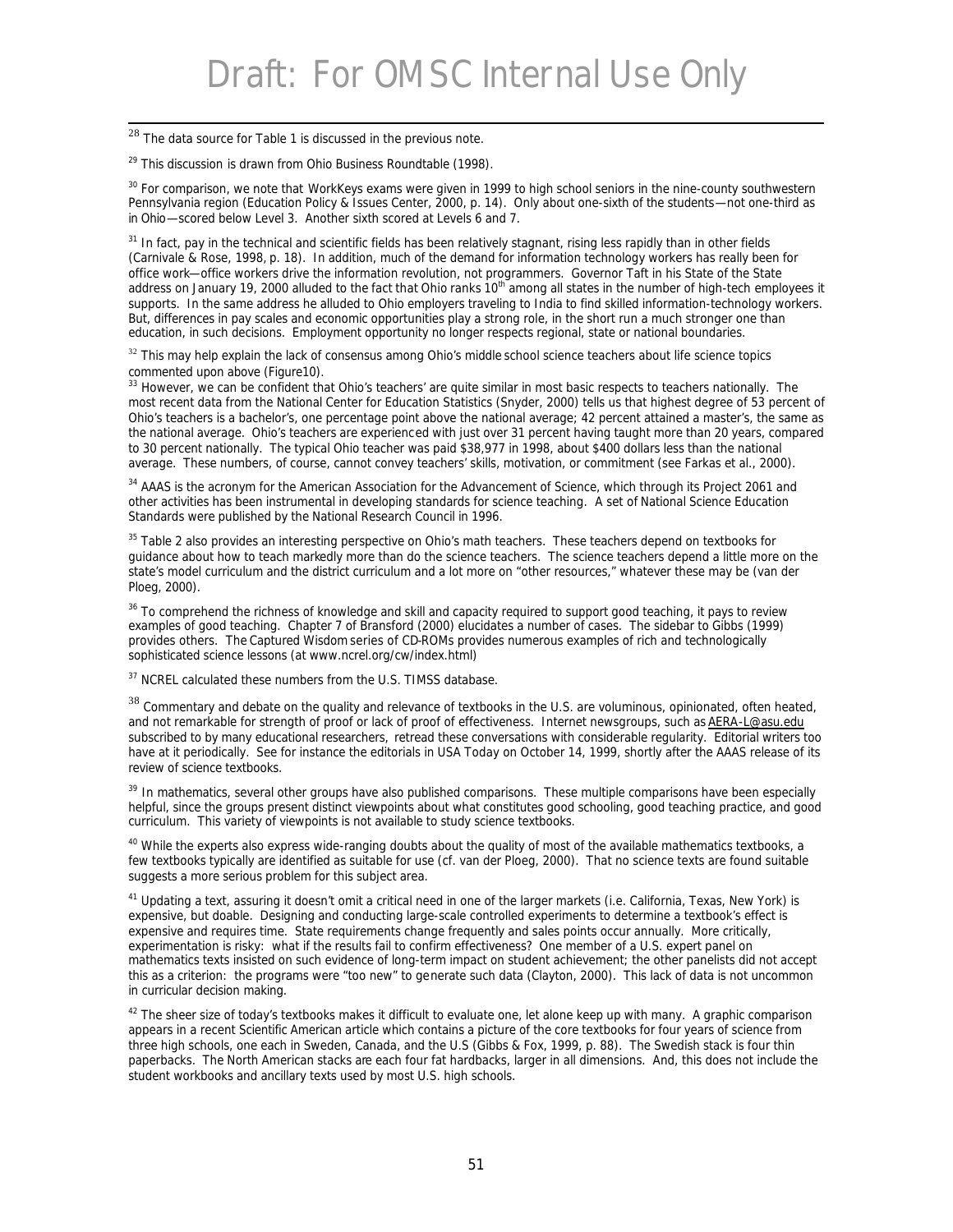l <sup>43</sup> The *quality* of the instructional experience appears not to be addressed here. However, quality is both a given—higher quality is better—and an intangible. While we can now begin to specify the kinds of learning opportunities that students need and some of the attributes a good teacher should possess, we still have difficulty objectively identifying instructional quality.

<sup>44</sup> We stress that the measure is indirect. Collaborative, interactive, engaging instruction is possible under many organizational regimes. Significant learning can occur in even very rigid structures, as any military recruit can attest after basic training. However, the purposes of schooling are at some remove from the purposes of the military.

<sup>45</sup> The responses reported in this table have been collapsed into three categories. Teachers were originally asked to respond to the choices "never or almost never," "some lessons," "most lessons," or "every lesson." For this table, the last two categories have been combined into "most."

<sup>46</sup> The data sources for this table include Beaton et al. (1996), Martin et al. (1997), and Mullis et al. (1998).

<sup>47</sup> While additional comparisons at the elementary and secondary levels would have been valuable, not to mention international comparisons, these questions did not appear on the TIMSS Population 1 science teacher surveys. There was no Population 3 science teacher survey. Japanese science teachers were not asked these questions at all.

<sup>48</sup> See endnote 46. The First in the World data are derived from NCREL analyses of primary data.

<sup>49</sup> Ohio, when compared to the other 49 states, recently ranked 21<sup>st</sup> in income per capita. In terms of per pupil expenditures the state ranked 20<sup>th</sup>. In terms of pupil: teacher ratio, it ranked 18<sup>th</sup>. In other words, Ohio's educational resources tend to place it in the middle of the pack of all states. Given that resource base, it usually ranks just a little higher on various measures of educational quality.

<sup>50</sup> We did not ask this question of the high school teachers.

<sup>51</sup> The findings of the Linn group are consensual with several other experts' viewpoints about good science teaching. A good, opinionated review is presented in McGinn and Roth (1999).

<sup>52</sup> The latest round of international assessment data from TIMSS-R (for "Repeat") in early 2000 provides some better data on teacher background. Among eighth grade science teachers internationally, most listed a subject area specialization as their primary credential. Only in the U.S. was an education credential the most common: 56 percent of U.S. eighth grade science teachers listed an education degree as their primary credential, compared to 30 percent internationally (Gonzales et al., 2001).

<sup>53</sup> For the past few years, in partnership with the National Commission on Teaching and America's Future (NCTAF), Ohio has built an infrastructure to support new procedures for preparing, licensing, and promoting teacher professional development. Still, more is needed. The recent decision to require *Praxis III* passage as a condition for new hires to teaching, beginning in 2002, is welcome. However, in reality, it will do little to assure Ohio receives the best teachers or supports its teachers well.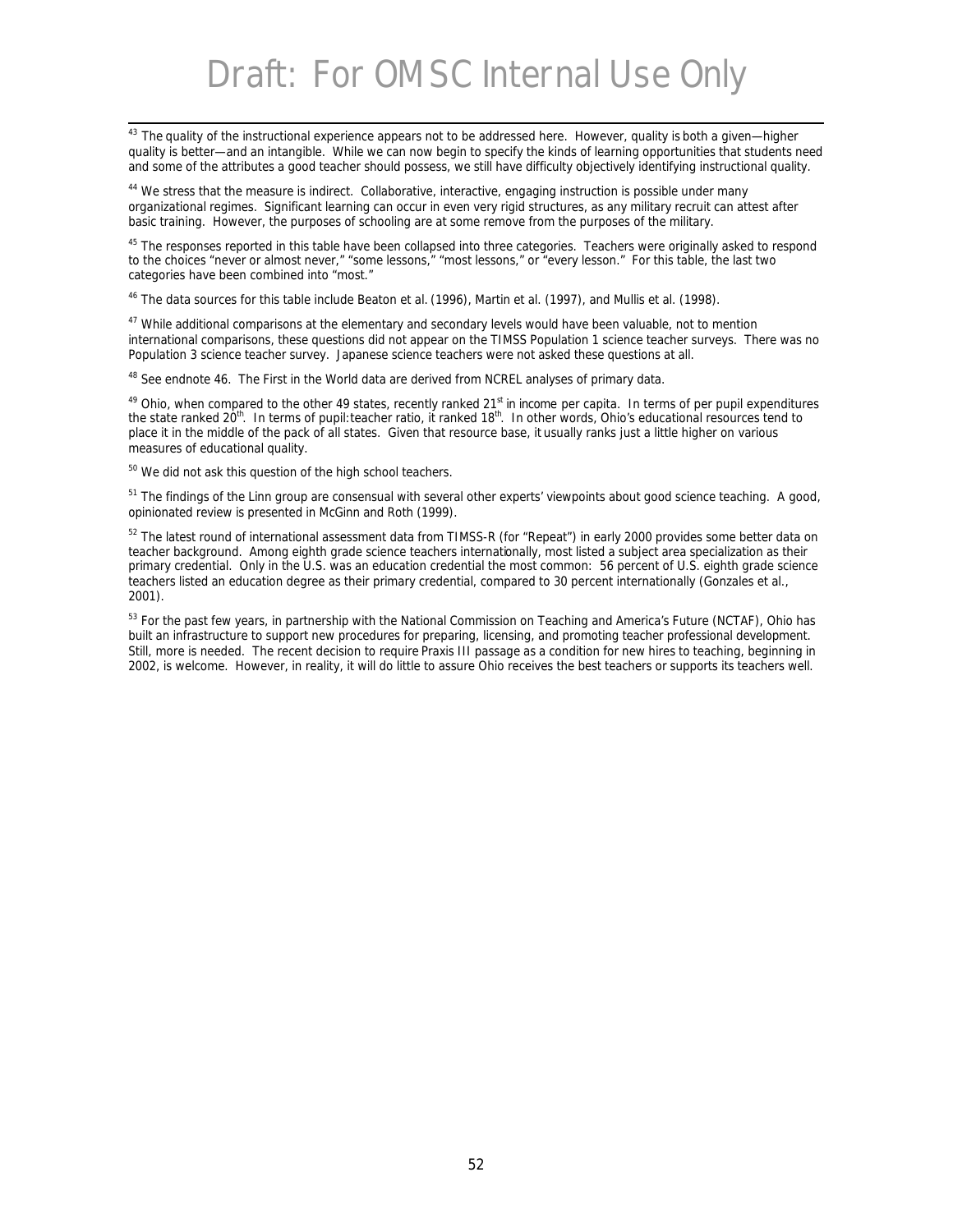#### **REFERENCES**

- Achieve, Inc. 1999. *A New Compact for Ohio's Schools: A Report to Ohio's Educational Policy Leaders*. Washington, DC: author.
- American Council on Education. 1999. *To Touch the Future: Transforming the Way Teachers Are Taught. An Action Agenda for College and University Presidents.* Washington, DC: author.
- American Federation of Teachers. 1999. "Ohio" in *Making Standards Matter 1999*. Washington, D.C.: author. (On-line at www.aft.org/edissues/standards99/states/Ohio.htm)
- Bailey, James. 1996. *After Thought: The Computer Challenge to Human Intelligence*. New York, NY: Basic Books.
- Beaton, Albert, M. Martin, I. Mullis, E. Gonzales, T. Smith, & D. Kelly. 1996. *Science Achievement in the Middle School Years : IEA's Third International Mathematics and Science Study*. Chestnut Hill, MA: Center for the Study of Testing, Evaluation, and Educational Policy, Boston College.
- Belden, Nancy and A. Plattner. 1999. "Teacher Quality: A Review of Existing Survey Data," a report prepared for the Education Commission of the States. Washington, DC: Belden Russonello & Stewart.
- Berends, Mark. 2000. "Teacher-Reported Effects of New American School Designs: Exploring Relationships to Teacher Background and School Context." *Educational Evaluation and Policy Analysis, 22*, 1, p. 69.
- Blank, Rolf, & D. Langesen. 1999. *State Indicators of Science and Mathematics Education 1999: State-by-State Trends and New Indicators from the 1997-98 School Year*. Washington, DC: Council of Chief State School Officers, State Education Assessment Center.
- Bransford, John, A. Brown, & R. Cocking, eds. 2000. *How People Learn: Brain, Mind, Experience, and School* (expanded edition). Washington, DC: National Academy Press.
- Brown, A. & J. Campione. 1996. "Psychological Theory and the Design of Innovative Learning Environments: On Procedures, Principles, and Systems," pp. 229-270 in L. Schauble & R. Glaser (eds.) *Innovations in Learning: New Environments for Education*. Mahwah, NJ: Lawrence Erlbaum.
- Bruer, John. 1993. *Schools for Thought: A Science of Learning in the Classroom*. Cambridge, MA: MIT Press.
- Carnevale, Anthony P. & S. Rose. 1998. *Education for What? The New Office Economy*. Princeton, NJ: Educational Testing Service.
- Carroll, John. 1963. "A Model of School Learning," *Teachers College Record, 64*, pp. 723-33.
- Clayton, Mark. 2000. "How a New Math Program Rose to the Top," *Christian Science Monitor* (May 23), p. 15. (Online at www.csmonitor.com/durable/2000/05/23/p15s1.htm)
- Cohen, David K. 1990. "A Revolution in One Classroom: The Case of Mrs. Oublier," *Educational Evaluation and Policy Analysis, 12*, 3(Fall), pp. 311-29.
- Council of Chief State School Officers. 2000. "State Indicators of Science and Mathematics Education, Electronic Survey Form, Ohio." Washington, DC: Author, State Education Assessment Center.
- Darling-Hammond, Linda. 1999. *Solving the Dilemmas of Teacher Supply, Demand, and Standards:*  How We Can Ensure a Competent, Caring, and Qualified Teacher for Every Child. Woodbridge, VA: National Commission on Teaching and America's Future.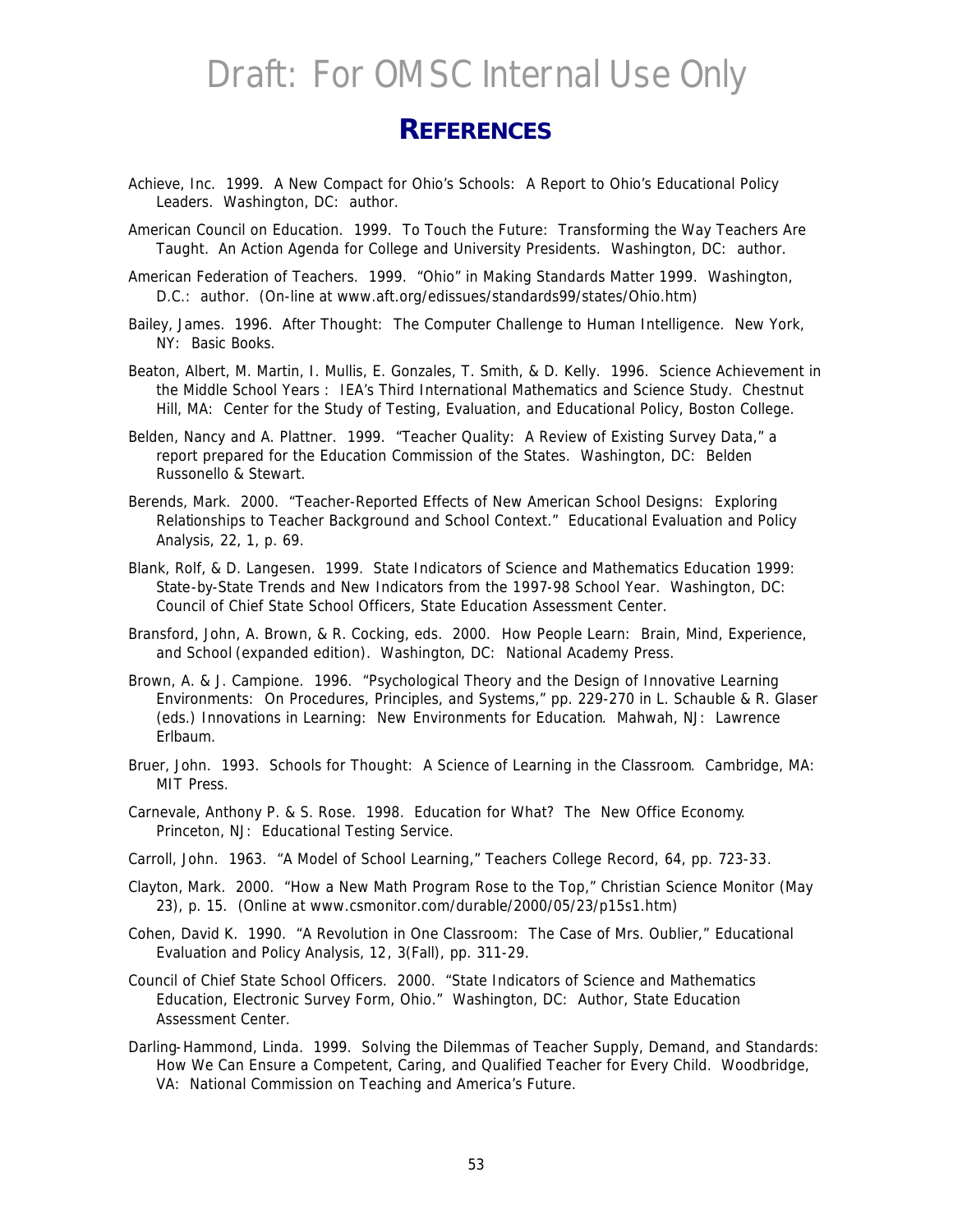- Dreher, Nancy. 2000. "On the Road to REAL Progress," *NCREL's Learning Point, 2*, 3(Fall), pp. 8-. 10.
- Education Policy & Issues Center. 2000. *2000 Regional Education Index Report*. Pittsburgh, PA: Author.
- Farkas, Steve, J. Johnson, & T. Foleno with A. Duffett & P. Foley. 2000. *A Sense of Calling: Who Teaches and Why*. New York, NY: Public Agenda.
- Finn, Chester & M. Petrilli, eds. 2000. *The State of State Standards 2000*. Washington DC: Thomas B. Fordham Foundation. (Online at www.edexcellence.org/)
- Finn, Jeremy D. 1999. "Opportunity Offered—Opportunity Taken: Course-Taking in American High Schools." *ETS Policy Notes, 9*, 1 (Spring), pp. 1-8.
- Fradd, Sandra & O. Lee. 1999. "Teachers' Roles in Promoting Science Inquiry with Students from Diverse Language Backgrounds." *Educational Researcher, 28*, 6(August-September), pp. 14-20, 42.
- Fullan, M.G., with Suzanne Stiegelbauer. 1991. *The New Meaning of Educational Change* (2nd ed.). New York: Teachers College Press.
- Gibbs, W. Wayt & D. Fox. 1999. "The False Crisis in Science Education," *Scientific American, 281*, 4 (October), pp. 87-93.
- Glidden, H, N. Masur, & J.Snowden. 1999. *Making Standards Matter 1999*. Washington, DC: American Federation of Teachers. (Online at www.aft.org/edissues/standards99/index.htm)
- Gonzales, Patrick, C. Calsyn, L. Jocelyn, K. Mak, D. Kastberg, S. Arafeh, T. Williams, & W. Tsen. 2001. *Pursuing Excellencd: Comparisons of International Eighth-Grade Mathematics and Science Achievement from a U.S. Perspective, 1995 and 1999. Initial Findings from the Third International Mathematics and Science Study—Repeat.* Washington, DC: U.S. Government Printing Office (NCES 2001-028).
- Gross, Martin. 2000. *The Conspiracy of Ignorance: The Failure of American Public Schools*. New York, NY: HarperCollins.
- Hewson, Peter, and J. Butler Kahle. 1999. "Cross-Site Analysis of Five School Involved in Systemic Reform," pp. 44-56 in J. Butler Kahle (principal investigator), *Pathways to Systemic Reform: Case Studies of Ohio Schools*, unpublished manuscript.
- Kimmelman, Paul, D. Kroeze, W. Schmidt, A. van der Ploeg, M. McNeely, & A. Tan. 1999. *A First Look at What We Can Learn from High Performing School Districts: An Analysis of TIMSS Data from the First in the World Consortium*. Washington, DC: U.S. Department of Education, Office of Educational Research and Improvement. (Online at www.ncrel.org/fiwc/)
- Ladd, Helen, & J. Hansen (eds.). 1999. *Making Money Matter: Financing America's Schools*. Washington, D.C.: National Academy Press.
- Legislative Office of Education Oversight. 2000. *Proficiency Testing, Student Achievement, and Local Educational Practice*. Columbus, OH: author.
- Lerner, Lawrence S. 2000. *Good Science, Bad Science: Teaching Evolution in the States*. Washington DC: Thomas B. Fordham Foundation. (Online at www.edexcellence.org/)
- Lewis, Catherine, & I. Tsuchida. 1998. "A Lesson Is Like a Swiftly Flowing River: How Research Lessons Improve Japanese Education." *American Educator, 22*, 4(Winter), pp. 12-17, 50-52.
- Linn, Marcia, C. Lewis, I. Tsuchida, & N. Songer. 2000. "Beyond Fourth-Grade Science : Why Do U.S. and Japanese Students Diverge?" *Educational Researcher 29,* 3(April), pp. 4-14.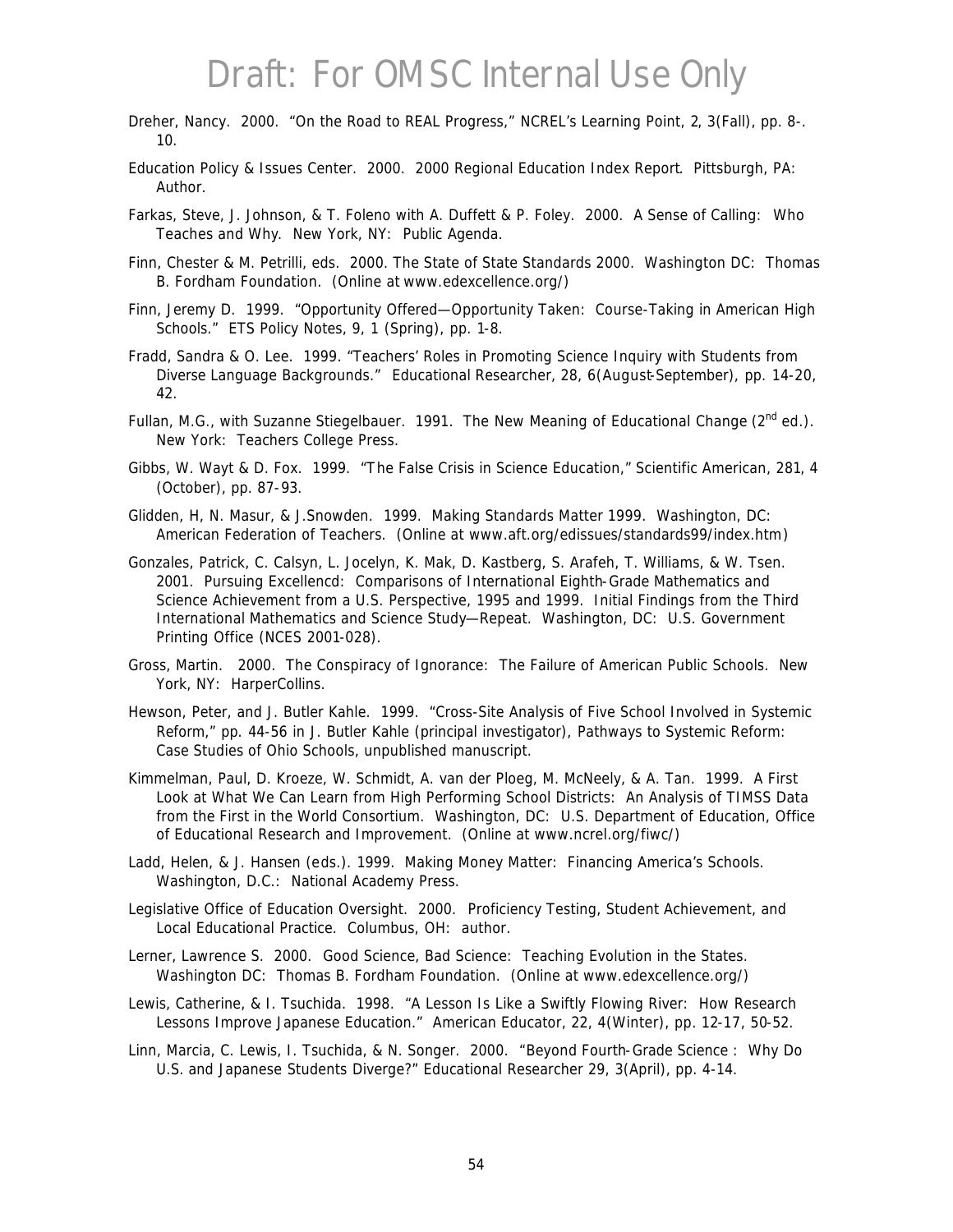- Lortie, Dan C. 1975. *Schoolteacher: A Sociological Study*. Chicago, IL: University of Chicago Press.
- Martin, Michael, I. Mullis, A. Beaton, E. Gonzales, T. Smith, & D. Kelly. 1997. *Science Achievement in the Primary School Years : IEA's Third International Mathematics and Science Study*. Chestnut Hill, MA: Center for the Study of Testing, Evaluation, and Educational Policy, Boston College.
- McGinn, Michelle, & W. Roth. 1999. "Preparing Students for Competent Scientific Practice: Implications of Recent Research in Science and Technology Studies." *Educational Researcher, 28*, 3 (April), pp. 14-24.
- Minor, Kent. 1999. Letter to Heidi Glidden, Educational Issues Department, American Federation of Teachers, October 19. Online at www.aft.org/edissues/standards99/responses/Ohio.htm.
- Mullis, I.V.S, M. Martin, A. Beaton, E. Gonzalez, D. Kelly, & T. Smith. 1998. *Mathematics and Science Achievement in the Final Year of Secondary School: IEA's Third International Mathematics and Science Study*. Chestnut Hill, MA: Center for the Study of Testing, Evaluation, and Educational Policy, Boston College.
- National Commission on Teaching and America's Future. 1996. *What Matters Most: Teaching for America's Future*. Woodbridge, VA: author.
- National Education Goals Panel. 2000. *Minnesota and TIMSS: Exploring High Achievement in Eighth Grade Science*. Washington, D.C.: author. (Online at www.negp.gov/reports/ MNTIMSS.pdf)
- National Research Council. 1996. *National Science Education Standards*. Washington, DC: National Academy Press.
- National Research Council, Committee on Science and Mathematics Teacher Preparation. 2000*a*. *Educating Teachers of Science, Mathematics, and Technology: New Practices for the New Millennium*. Washington, DC: National Academy Press. (Prepublication copy online at ww.nap.edu/books/0309070333/html/)
- National Research Council, Office of Scientific and Engineering Personnel Advisory Committee. 2000*b*. *Attracting Science and Mathematics Ph.D.s to Secondary School Education*. Washington, DC: National Academy Press.
- National Science Board. 1999. *Preparing Our Children: Math and Science Education in the National Interest*. Arlington, VA: author.
- Neuschatz, Michael & M. McFarling. 1999. *Maintaining Momentum: High School Physics for a New Millennium*. College Park, MD: American Institute of Physics.
- Ohio Business Roundtable and Ohio Department of Education. 1998. *Knowledge and Know-How: Meeting Ohio's Skill Gap Challenge*. Columbus, OH: authors.
- Ohio Department of Education. 1999. *Science: Ohio's Model Competency-Based Program, Scientific Literacy for the 21st Century*. Columbus, OH: author.
- Otto, Chris, A. van der Ploeg, and T. Blakeslee. 2000. *Common Problems, Common Goals: The OMSC Teacher Colloquium, an Interpretive Synthesis.* Cleveland, OH: Ohio Mathematics and Science Coalition.
- Peak, Lois. 1996. *Pursuing Excellence: A Study of U.S. Eighth-Grade Mathematics and Science Teaching, Learning, Curriculum, and Achievement in International Context*. Washington, D.C.: U.S. Government Printing Office.
- Project 2061. 2000. "Big Biology Books Fail to Convey Big Ideas, Reports AAAS's Project 2061." Online at www.project2061.org/newsinfo/press/rl000627.htm.